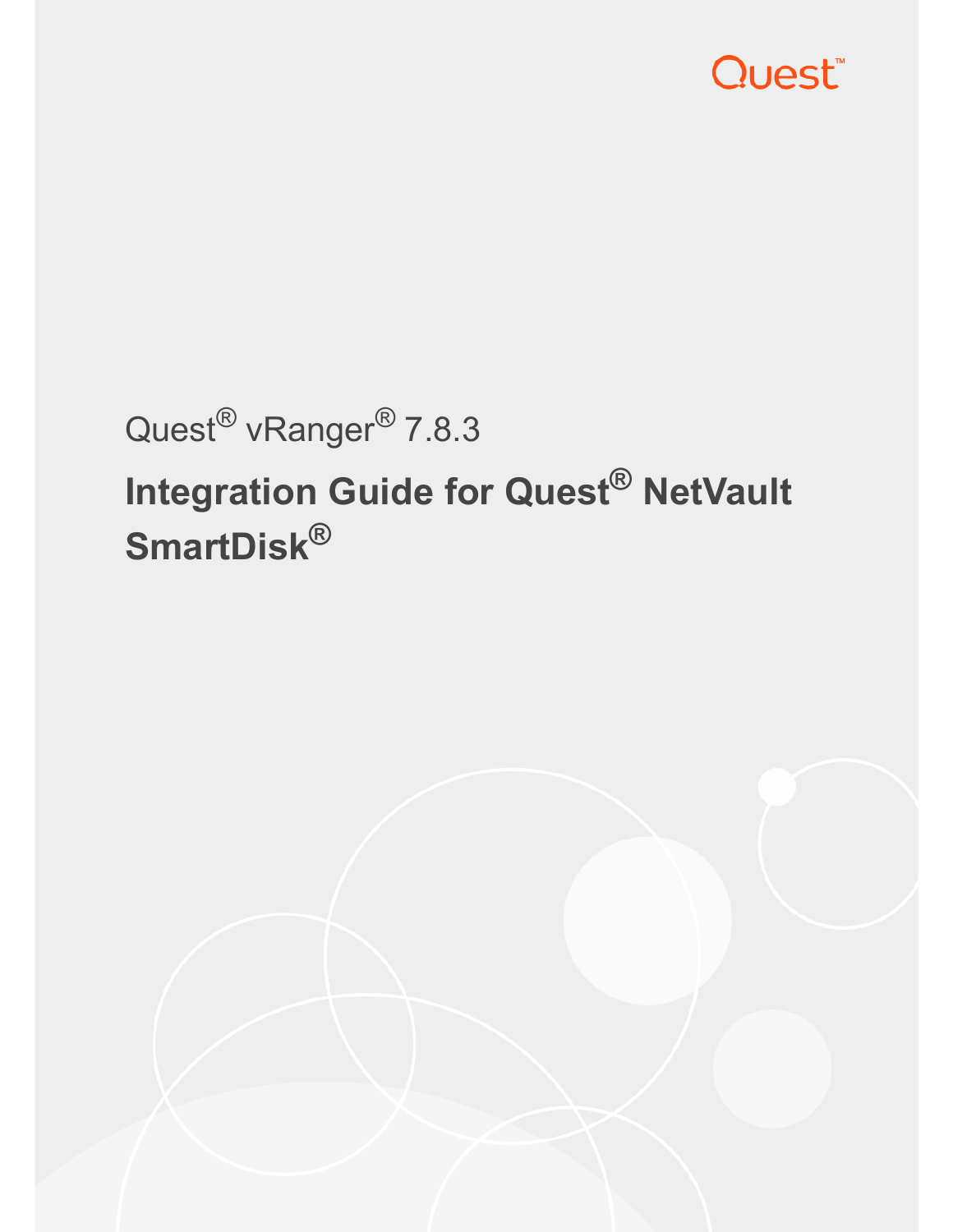#### **© 2021 Quest Software Inc.**

#### **ALL RIGHTS RESERVED.**

This guide contains proprietary information protected by copyright. The software described in this guide is furnished under a software license or nondisclosure agreement. This software may be used or copied only in accordance with the terms of the applicable agreement. No part of this guide may be reproduced or transmitted in any form or by any means, electronic or mechanical, including photocopying and recording for any purpose other than the purchaser's personal use without the written permission of Quest Software Inc.

The information in this document is provided in connection with Quest Software products. No license, express or implied, by estoppel or otherwise, to any intellectual property right is granted by this document or in connection with the sale of Quest Software products. EXCEPT AS SET FORTH IN THE TERMS AND CONDITIONS AS SPECIFIED IN THE LICENSE AGREEMENT FOR THIS PRODUCT, QUEST SOFTWARE ASSUMES NO LIABILITY WHATSOEVER AND DISCLAIMS ANY EXPRESS, IMPLIED OR STATUTORY WARRANTY RELATING TO ITS PRODUCTS INCLUDING, BUT NOT LIMITED TO, THE IMPLIED WARRANTY OF MERCHANTABILITY, FITNESS FOR A PARTICULAR PURPOSE, OR NON-INFRINGEMENT. IN NO EVENT SHALL QUEST SOFTWARE BE LIABLE FOR ANY DIRECT, INDIRECT, CONSEQUENTIAL, PUNITIVE, SPECIAL OR INCIDENTAL DAMAGES (INCLUDING, WITHOUT LIMITATION, DAMAGES FOR LOSS OF PROFITS, BUSINESS INTERRUPTION OR LOSS OF INFORMATION) ARISING OUT OF THE USE OR INABILITY TO USE THIS DOCUMENT, EVEN IF QUEST SOFTWARE HAS BEEN ADVISED OF THE POSSIBILITY OF SUCH DAMAGES. Quest Software makes no representations or warranties with respect to the accuracy or completeness of the contents of this document and reserves the right to make changes to specifications and product descriptions at any time without notice. Quest Software does not make any commitment to update the information contained in this document.

If you have any questions regarding your potential use of this material, contact:

Quest Software Inc. Attn: LEGAL Dept. 4 Polaris Way Aliso Viejo, CA 92656

Refer to our website (https://www.quest.com) for regional and international office information.

#### **Patents**

Quest Software is proud of our advanced technology. Patents and pending patents may apply to this product. For the most<br>current information about applicable patents for this product, please visit our website at https://w

#### **Trademarks**

Quest, the Quest logo, Foglight, NetVault, vRanger, and Join the Innovation are trademarks and registered trademarks of Quest Software Inc. vCenter, vSphere, vMotion, VMware, and ESXi are registered trademarks or trademarks of VMware, Inc. in the United States and/or [other jurisdictions. Active Directory, Hyper-V,](https://www.quest.com/legal/trademark-information.aspx) SharePoint, SQL Server, Windows, and Windows Server are registered trademarks of Microsoft Corporation in the United States and/or other countries. Data Domain and DD Boost are trademarks or registered trademarks of EMC Corporation in the United States and other countries. For a complete list of Quest marks, visit https://www.quest.com/legal/trademark-information.aspx. All other trademarks and registered trademarks are property of their respective owners.

#### **Legend**

**WARNING: A WARNING icon indicates a potential for property damage, personal injury, or death.**

**CAUTION: A CAUTION icon indicates potential damage to hardware or loss of data if instructions are not followed.** ţ

**IMPORTANT NOTE**, **NOTE**, **TIP**, **MOBILE**, or **VIDEO:** An information icon indicates supporting information.÷

vRanger Integration Guide for Quest® NetVault SmartDisk® Updated - July 2021 Software Version - 7.8.3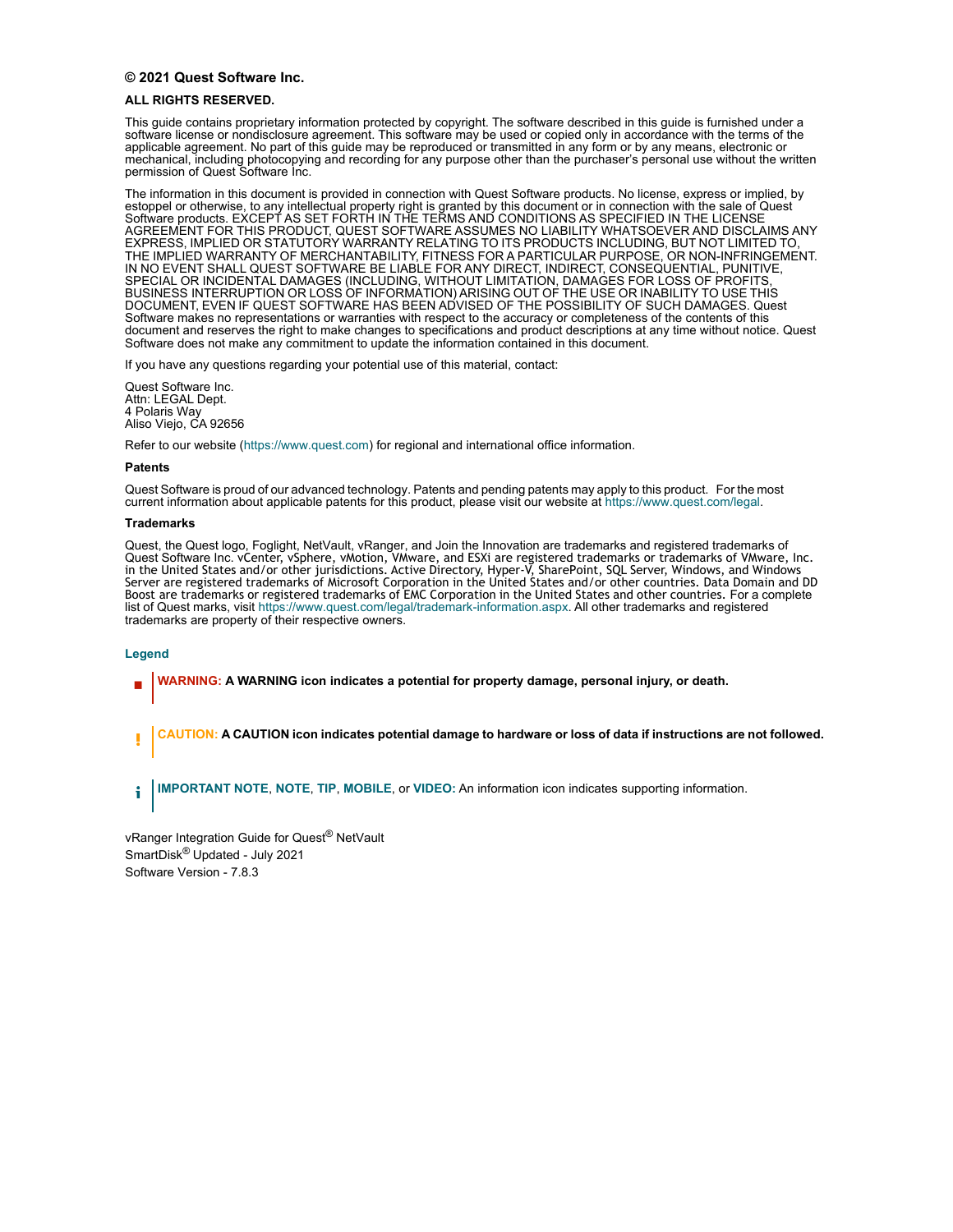## **Contents**

| vRanger and NetVault SmartDisk: an integration quick start  6                                                                                                                                                                  |
|--------------------------------------------------------------------------------------------------------------------------------------------------------------------------------------------------------------------------------|
|                                                                                                                                                                                                                                |
|                                                                                                                                                                                                                                |
|                                                                                                                                                                                                                                |
|                                                                                                                                                                                                                                |
|                                                                                                                                                                                                                                |
|                                                                                                                                                                                                                                |
|                                                                                                                                                                                                                                |
|                                                                                                                                                                                                                                |
|                                                                                                                                                                                                                                |
|                                                                                                                                                                                                                                |
|                                                                                                                                                                                                                                |
|                                                                                                                                                                                                                                |
|                                                                                                                                                                                                                                |
|                                                                                                                                                                                                                                |
|                                                                                                                                                                                                                                |
|                                                                                                                                                                                                                                |
|                                                                                                                                                                                                                                |
|                                                                                                                                                                                                                                |
|                                                                                                                                                                                                                                |
|                                                                                                                                                                                                                                |
| Determining the number of deduplicated NetVault SmartDisk Instances  16                                                                                                                                                        |
|                                                                                                                                                                                                                                |
|                                                                                                                                                                                                                                |
|                                                                                                                                                                                                                                |
| Determining the required number of NetVault SmartDisk Instances 18                                                                                                                                                             |
| Determining the required disk space for NetVault SmartDisk Instances  19                                                                                                                                                       |
|                                                                                                                                                                                                                                |
|                                                                                                                                                                                                                                |
| Choosing a deployment location for a NetVault SmartDisk Instance 20                                                                                                                                                            |
| Reviewing deployment options for NetVault SmartDisk Deduplicated Instances  20                                                                                                                                                 |
|                                                                                                                                                                                                                                |
| Understanding space allocation for NetVault SmartDisk Storage Pools 20                                                                                                                                                         |
|                                                                                                                                                                                                                                |
|                                                                                                                                                                                                                                |
|                                                                                                                                                                                                                                |
|                                                                                                                                                                                                                                |
|                                                                                                                                                                                                                                |
|                                                                                                                                                                                                                                |
| Supported operating systems for installation contained contained and supported operating systems for installation of the subset of the subset of the subset of the subset of the subset of the subset of the subset of the sub |
|                                                                                                                                                                                                                                |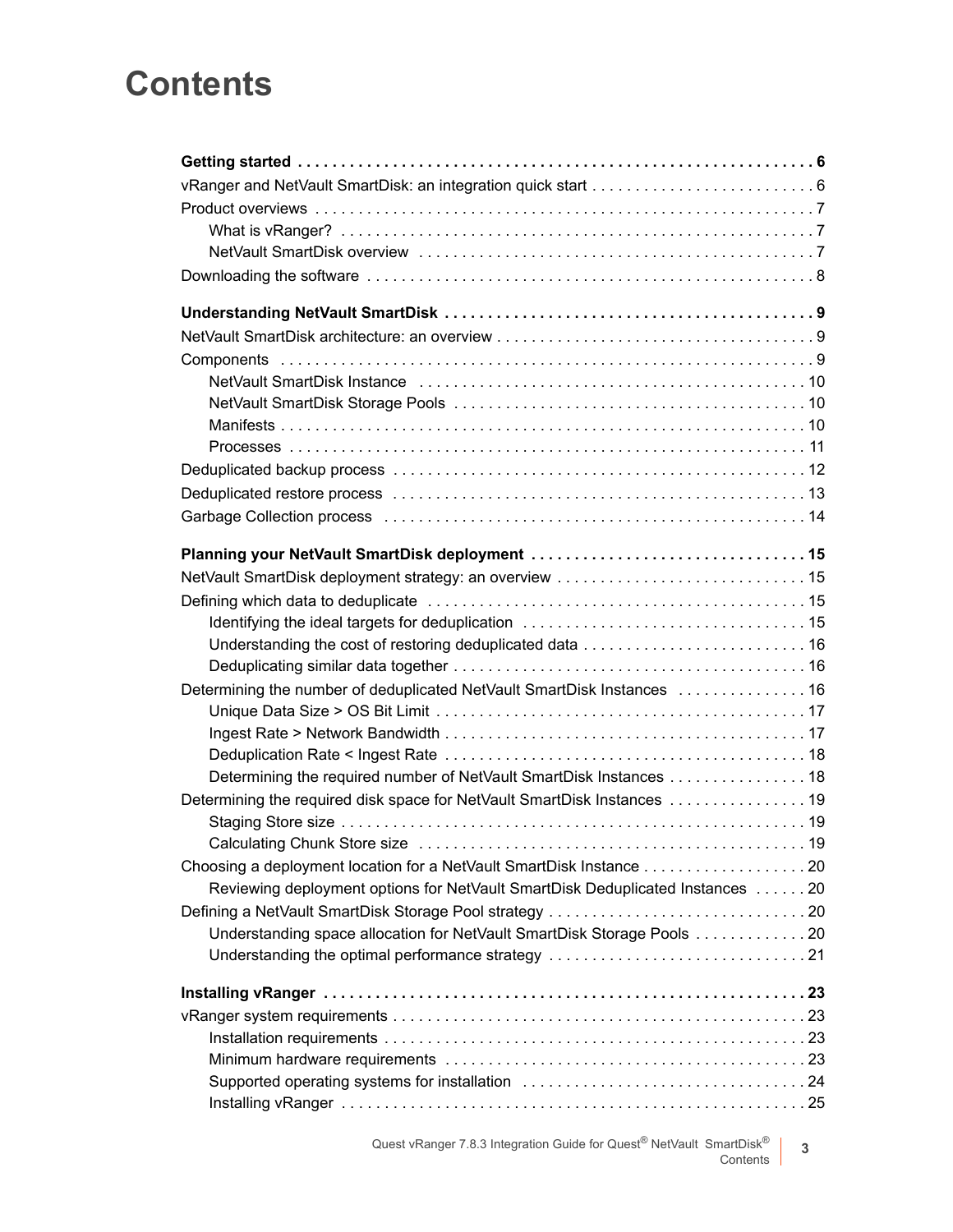| Protecting the NetVault SmartDisk unique identity 33                         |  |
|------------------------------------------------------------------------------|--|
|                                                                              |  |
| Preserving data before removing NetVault SmartDisk 34                        |  |
|                                                                              |  |
|                                                                              |  |
|                                                                              |  |
| Prerequisites for reinstalling NetVault SmartDisk 35                         |  |
| Reinstalling NetVault SmartDisk if identity.cfg is available 35              |  |
|                                                                              |  |
| Reinstalling NetVault SmartDisk if identity.cfg is not available 36          |  |
|                                                                              |  |
|                                                                              |  |
| Configuring NetVault SmartDisk ports for communication with your software 37 |  |
|                                                                              |  |
|                                                                              |  |
|                                                                              |  |
|                                                                              |  |
|                                                                              |  |
|                                                                              |  |
| Determining the status of NetVault SmartDisk Services  41                    |  |
|                                                                              |  |
|                                                                              |  |
|                                                                              |  |
|                                                                              |  |
| Configuring NetVault SmartDisk by using the command line  42                 |  |
|                                                                              |  |
|                                                                              |  |
|                                                                              |  |
|                                                                              |  |
|                                                                              |  |
| NetVault SmartDisk performance monitoring: an overview  47                   |  |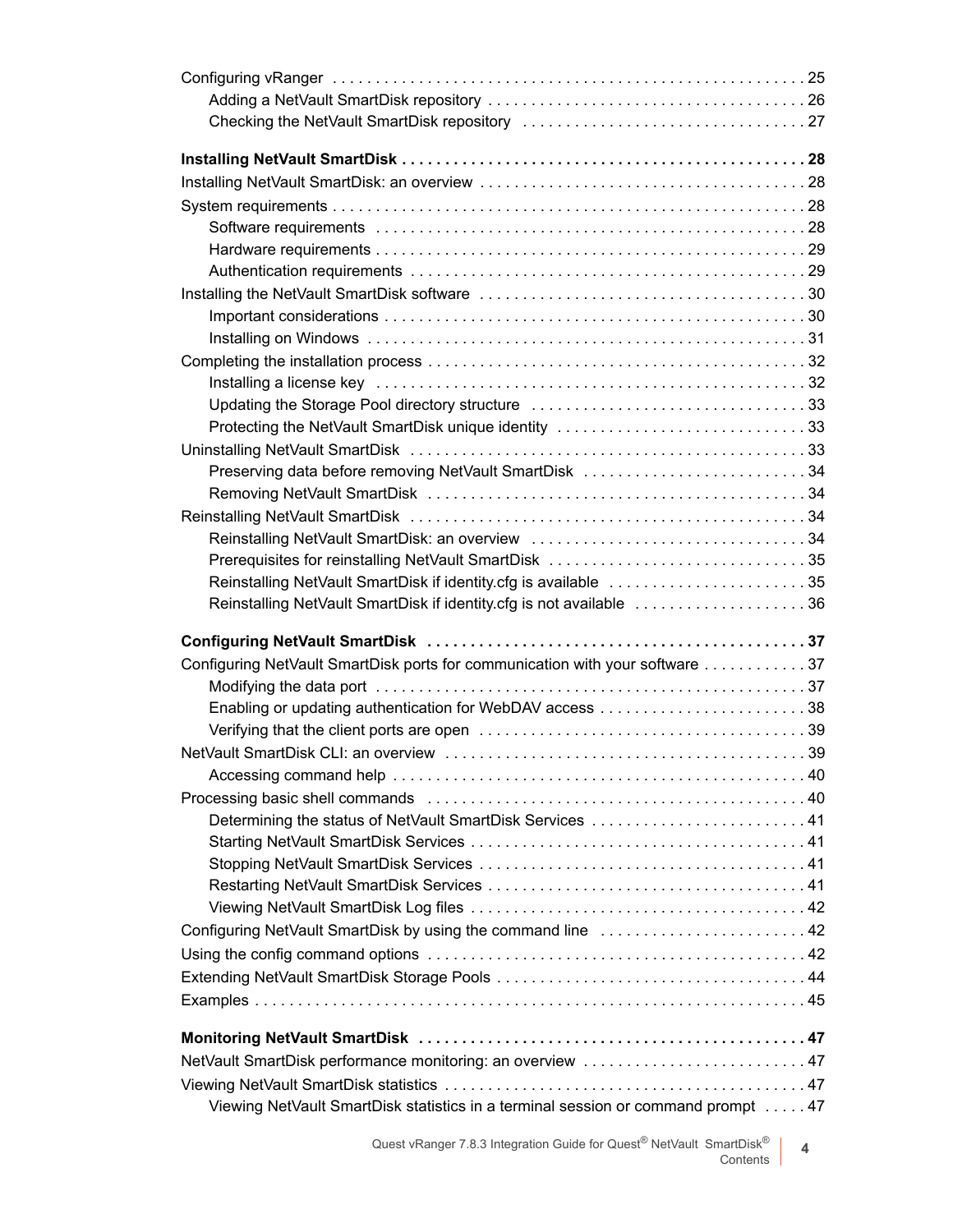| Viewing NetVault SmartDisk statistics in a browser  47  |  |
|---------------------------------------------------------|--|
| Reviewing the list of NetVault SmartDisk statistics  48 |  |
|                                                         |  |
|                                                         |  |
|                                                         |  |
|                                                         |  |
|                                                         |  |
|                                                         |  |
|                                                         |  |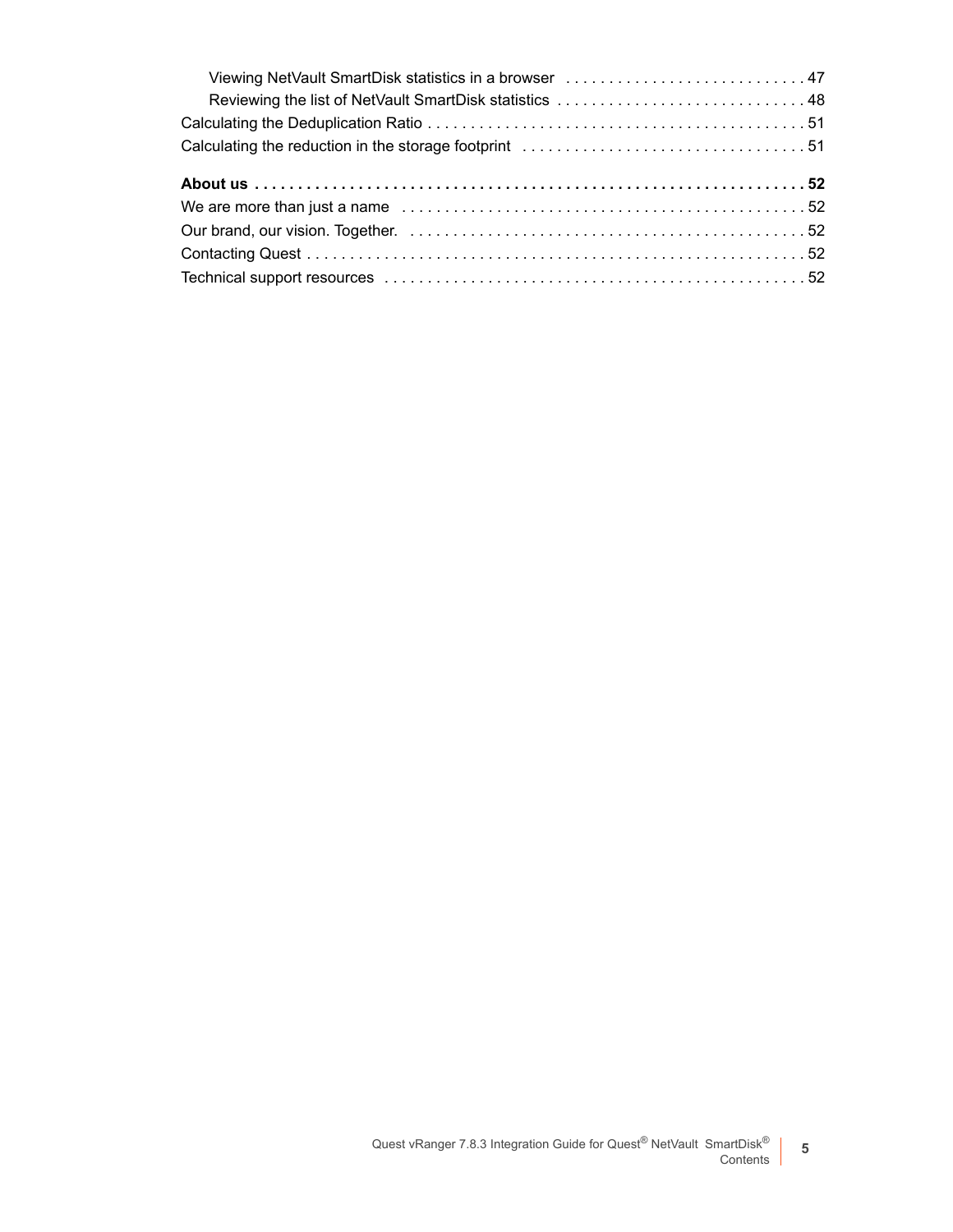# **Getting started**

- **•** [vRanger and NetVa](#page-6-0)ult SmartDisk: an integration quick start
- **•** [Product overviews](#page-7-0)
- <span id="page-5-0"></span>**•** Downloading the software

## **vRanger and NetVault SmartDisk: an integration quick start**

**NOTE:** The information in this topic is intended only to provide an overview of the steps required to configure f vRanger and NetVault SmartDisk. Review all applicable documentation before implementing this solution.

Integrating NetVault SmartDisk with vRanger is achieved by adding the NetVault SmartDisk Instance to vRanger as a repository. Backups written to that repository are deduplicated according to your configuration. The following steps describe the integration process at a high level, and provide links to the remaining topics for more exploration. Before implementing this s[olution in a production](#page-27-4) environment, read this documentation thoroughly.

- 1 **Install NetVault SmartDisk:** Using the NetVault SmartDisk installer, install NetVault SmartDisk on a Windows<sup>®</sup> machine meeting the System requirements. During the installation process, you must configure:
	- **▪ Non-Admin credentials**: NetVault SmartDisk uses these credentials for most operations. The Install Wizard can create the account for you, or you can select an existing account.
	- **▪ Staging Path Location**: When backup data is streamed to the NetVault [SmartDisk server, it is](#page-9-3)  [staged in the S](#page-9-3)tagi[ng directory until the data is deduplicated. The Stagin](#page-19-4)g directory can be local or remote and is configured in the Install Wizard. For more information, see NetVault SmartDisk Storage Pools and Defining a NetVault SmartDisk Storage Pool strategy.
	- **[Store Path Location](#page-9-3):** After deduplicati[on, the unique data is stored in the Store directory. The](#page-19-4) Store directory can be local or remote and is configured in the Install Wizard. For more information, see NetVault SmartDisk Storage Pools and Defining a NetVault SmartDisk Storage Pool strategy.
	- **WebDAV credentials**: vRanger requires WebDAV credentials to communicate with NetVault SmartDisk. You must configure [WebDAV authentication to integrate with vRanger effecti](#page-37-1)vely. You can configure these credentials during the installation process, or by using the NetVault SmartDisk command line, as described in Enabling or updating authentication for WebDAV access.
- 2 **Configure NetVault SmartDisk:** While the defaults may be acceptable for testing, you may want to change two key configurations to fine-tune performance:
	- **▪ Deduplication window**: By default, deduplication is set to "anytime" which means that deduplication runs whenever backups are available in the Staging path. Configuring a deduplication win[dow outside of your backup window](#page-41-3) may improve performance of both deduplication and backups. For more information on configuring NetVault SmartDisk and the deduplication window, see Using the config command options.
	- **Garbage Collection window**: When backups are retired to do retention policies, the unique data is not automatically deleted from the Store directory. The NetVault SmartDisk Garbage Collection process removes these chunks and reclaims disk space. By default, garbage collection runs at 1:00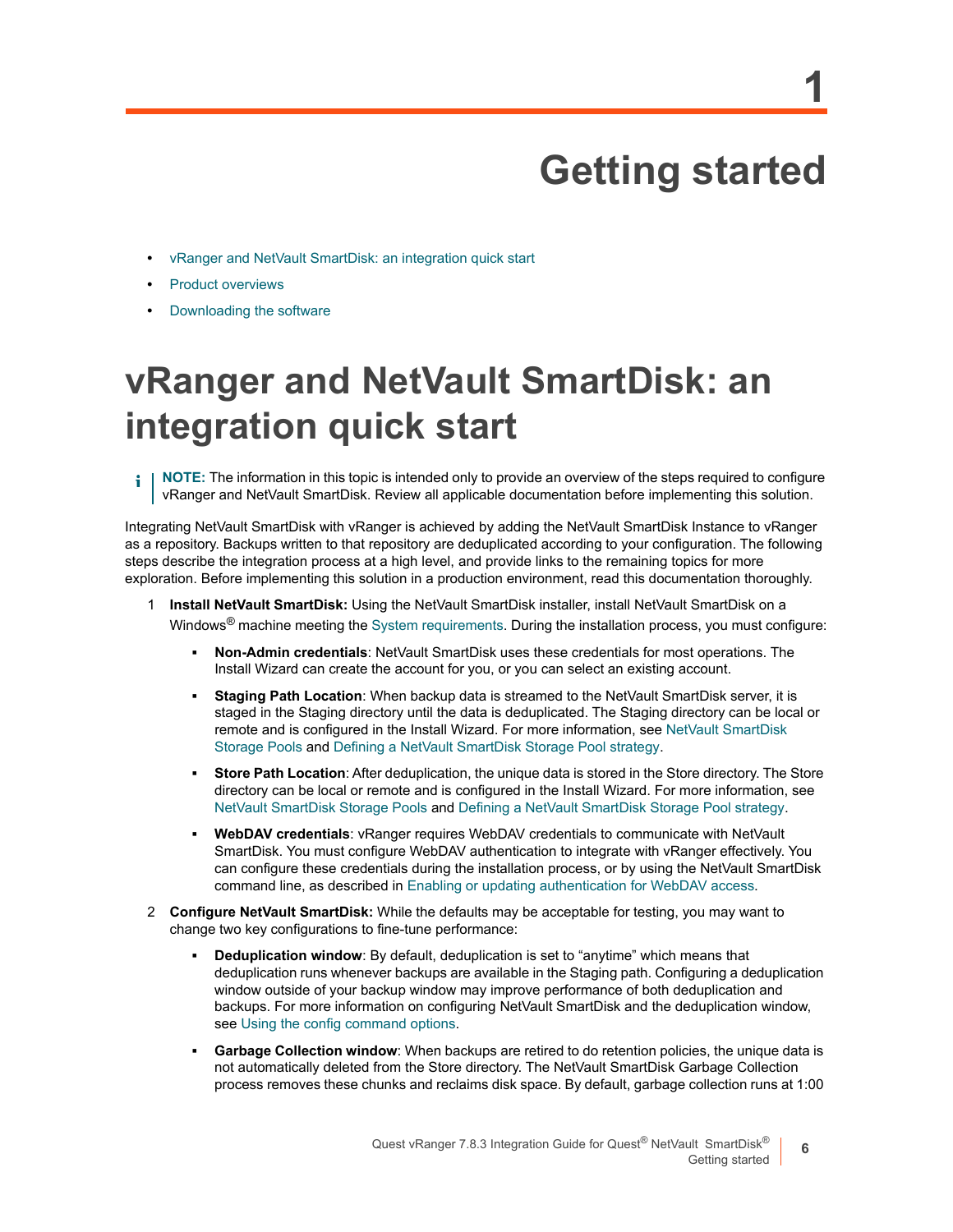PM and 7:00 PM, Monday through Thursday. For more information on configurin[g NetVault](#page-22-3)  [SmartD](#page-22-3)isk and the garbage collection schedule, see Using the config co[mmand options.](#page-24-1)

- 3 **Install vRanger**: Using the vRanger installer, install vRanger on a machine meeting the vRanger system requirements. For a high-level overview of the vRanger installation process, see Installing vRanger. For more information, see the *Quest vRanger Installation/Upgrade Guide*.
- 4 **Create NetVault SmartDisk Repository**: After vRa[nger is installed, add the NetVault Smart](#page-25-0)Disk Instance to vRanger as a repository. Any backup written to this repository is deduplicated according to your NetVault SmartDisk configuration. For more information, see Adding a NetVault SmartDisk repository.

## <span id="page-6-0"></span>**Product overviews**

<span id="page-6-1"></span>The following topics provide an overview of vRanger and NetVault SmartDisk, and important information about the licensing required to integrate the two products.

### **What is vRanger?**

vRanger is the next step in the evolution of the leading backup solution designed exclusively for the virtual infrastructure. vRanger captures the complete source image — including the operating system, patches, and applications — and transfers the archive — full, incremental, or differential — to a configured data repository. These image-level backups can be restored in a matter of minutes rather than the hours required by legacy file-level solutions.

vRanger versions 5.3 and later support the use of a NetVault SmartDisk server as a repository. Simply by adding a configured NetVault SmartDisk server to vRanger as a repository, backups written to that repository is automatically de-duplicated.

#### **vRanger licensing**

Each physical CPU socket on a licensed VMware® ESXi™ host requires one CPU License. vRanger can restore and replicate to a host for which you have not configured a vRanger license. Every ESXi host for which vRanger is expected to provide protection must be properly licensed, both by VMware<sup>®</sup> and in the vRanger Host Licensing tab.

**IMPORTANT:** A Quest vRanger license is required for integration with NetVault SmartDisk. vRanger ÷ Standard Edition (SE) and vReplicator are not supported by NetVault SmartDisk. This documentation uses "vRanger" for simplicity, but only vRanger Backup & Replication is supported for use with NetVault SmartDisk.

### <span id="page-6-2"></span>**NetVault SmartDisk overview**

The NetVault SmartDisk disk-based data-deduplication option reduces storage costs with its powerful byte-level, variable-block-based software deduplication, which packs up to 12 times more protected data into the same storage area for up to a 90% reduction in storage footprint. Hardware costs are reduced by using existing storage infrastructure instead of requiring specific drives or appliances. Seamless integration with vRanger speeds deployment while simplified ease-of-use reduces the level of storage expertise required to perform deduplicated disk-based backups.

To shrink backup windows [with no additional affect on hosts o](#page-8-3)r protected servers, you can schedule the NetVault SmartDisk post-process deduplication option outside the backup window.

For more information, see Understanding NetVault SmartDisk.

**7**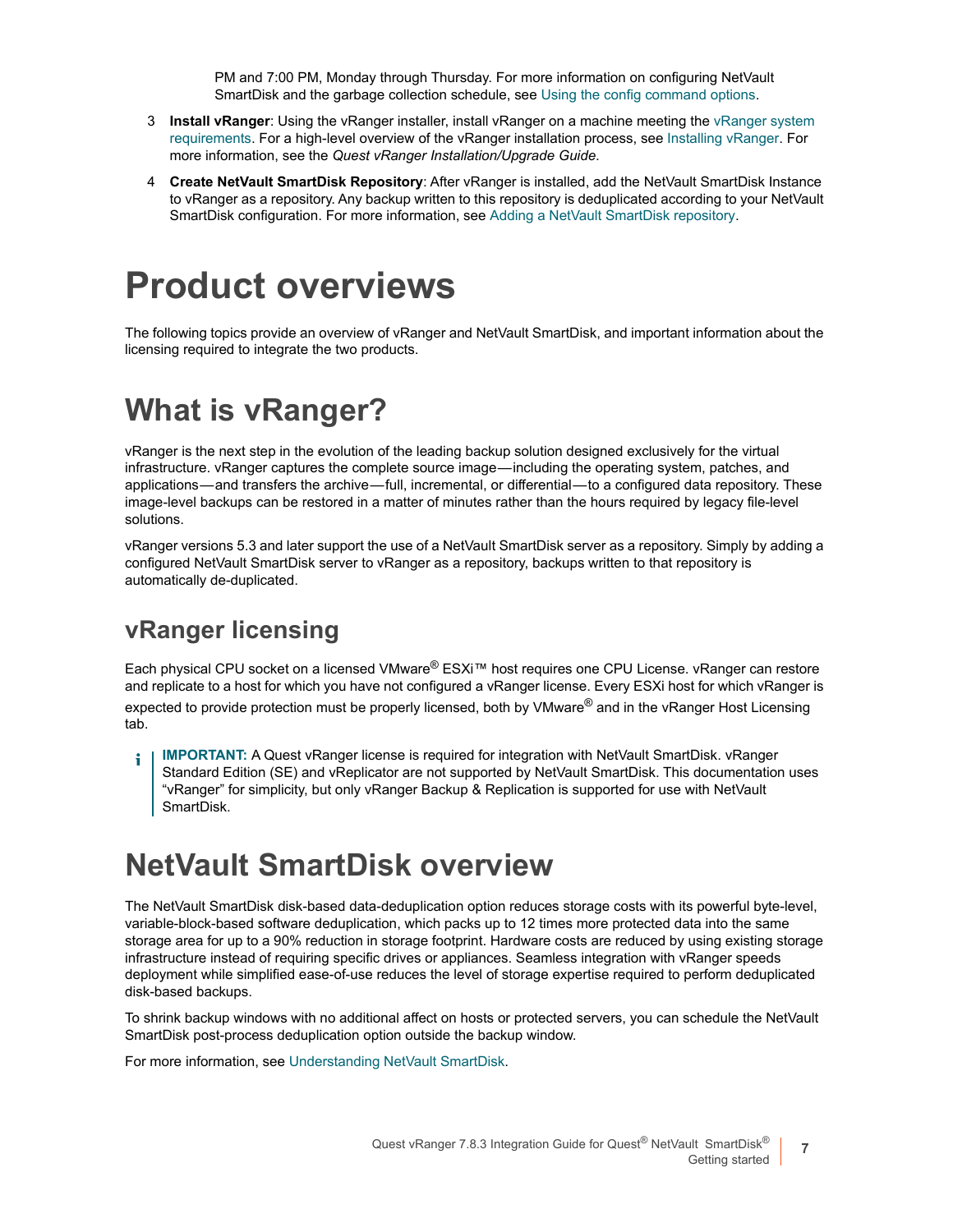#### **NetVault SmartDisk licensing**

The NetVault SmartDisk - vRanger Edition is licensed on a per-instance basis. An "instance" is defined as an individual server installation of NetVault SmartDisk. Each NetVault SmartDisk Instance requires its own permanent license key, which is tied to a NetVault SmartDisk Machine ID that is unique to each NetVault SmartDisk Instance. You may configure multiple repositories per instance.

**IMPORTANT:** NetVault SmartDisk is only supported when used with Quest vRanger.  $\mathbf{i}$ 

#### **Size limits on NetVault SmartDisk Instances**

Each instance is limited in the amount of deduplicated data that it can support:

- **•** If you use a 32-bit platform, you are limited to a Chunk Store of 5 TB of unique data.
- **•** If you use a 64-bit [platform, you are limited to a Chu](#page-16-2)nk Store of 15 TB of unique data.

<span id="page-7-0"></span>For more information, see Unique Data Size > OS Bit Limit.

## **Downloading the software**

Evaluation versions of vRanger and NetVault SmartDisk are available from the vRanger page on the Quest website. Evaluation versions are full applications limited only by licensing.

#### *To download an evaluation copy of vRa[nger:](http://quest.com/products/vranger/)*

- 1 From an internet-connected PC, access http://quest.com/products/vranger/.
- 2 Click **Download Free Trial**.
- 3 Register or log in as appropriate.
- 4 Accept the **License Agreement**, and click **Submit**.
- 5 Select **vRanger**, and save the file to the desired location.

#### *To download an evaluation copy of Net[Vault SmartDisk:](http://quest.com/products/netvault-backup/)*

- 1 From an internet-connected PC, access http://quest.com/products/netvault-backup/.
- 2 Click **Download Free Trial**.
- 3 Register or log in as appropriate.
- 4 Accept the **License Agreement**, and click **Submit**.
- 5 Select **NetVault SmartDisk,** and save the file to the desired location.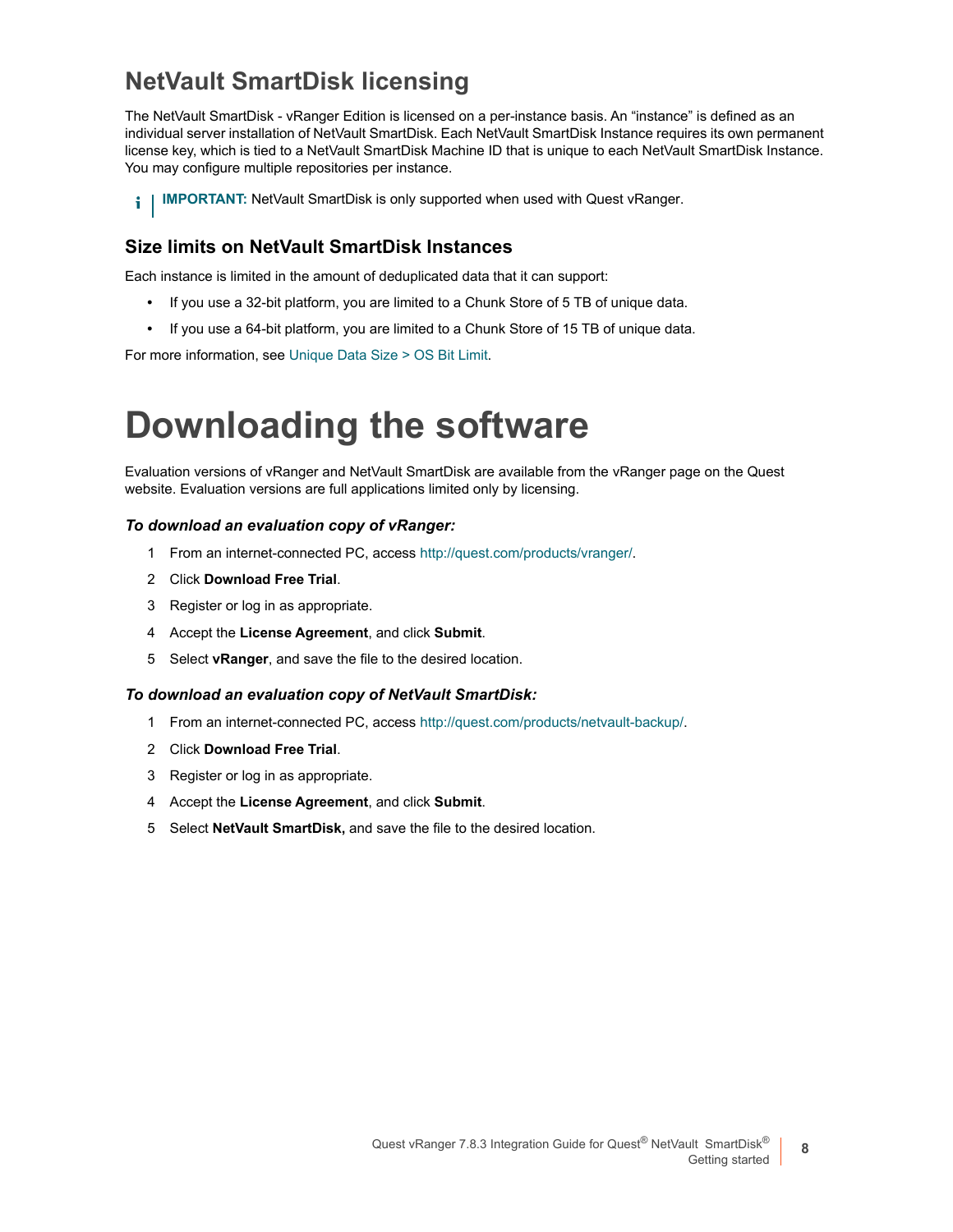# <span id="page-8-3"></span><span id="page-8-0"></span>**Understanding NetVault SmartDisk**

- **•** [NetVault Sma](#page-8-2)rtDisk architecture: an overview
- **•** [Components](#page-11-0)
- **•** [Deduplicated backup process](#page-12-0)
- **•** [Deduplicated restore proces](#page-13-0)s
- <span id="page-8-1"></span>**•** Garbage Collection process

## **NetVault SmartDisk architecture: an overview**

The basic components of a NetVault SmartDisk Instance are shown in the following image, and described in the topics that follow.

**Figure 1. Components**



## <span id="page-8-2"></span>**C[omponents](#page-9-0)**

- **•** [NetVault SmartDisk Instance](#page-9-1)
- **•** [NetVault S](#page-9-2)martDisk Storage Pools
- **•** [Manifests](#page-10-0)
- **•** Processes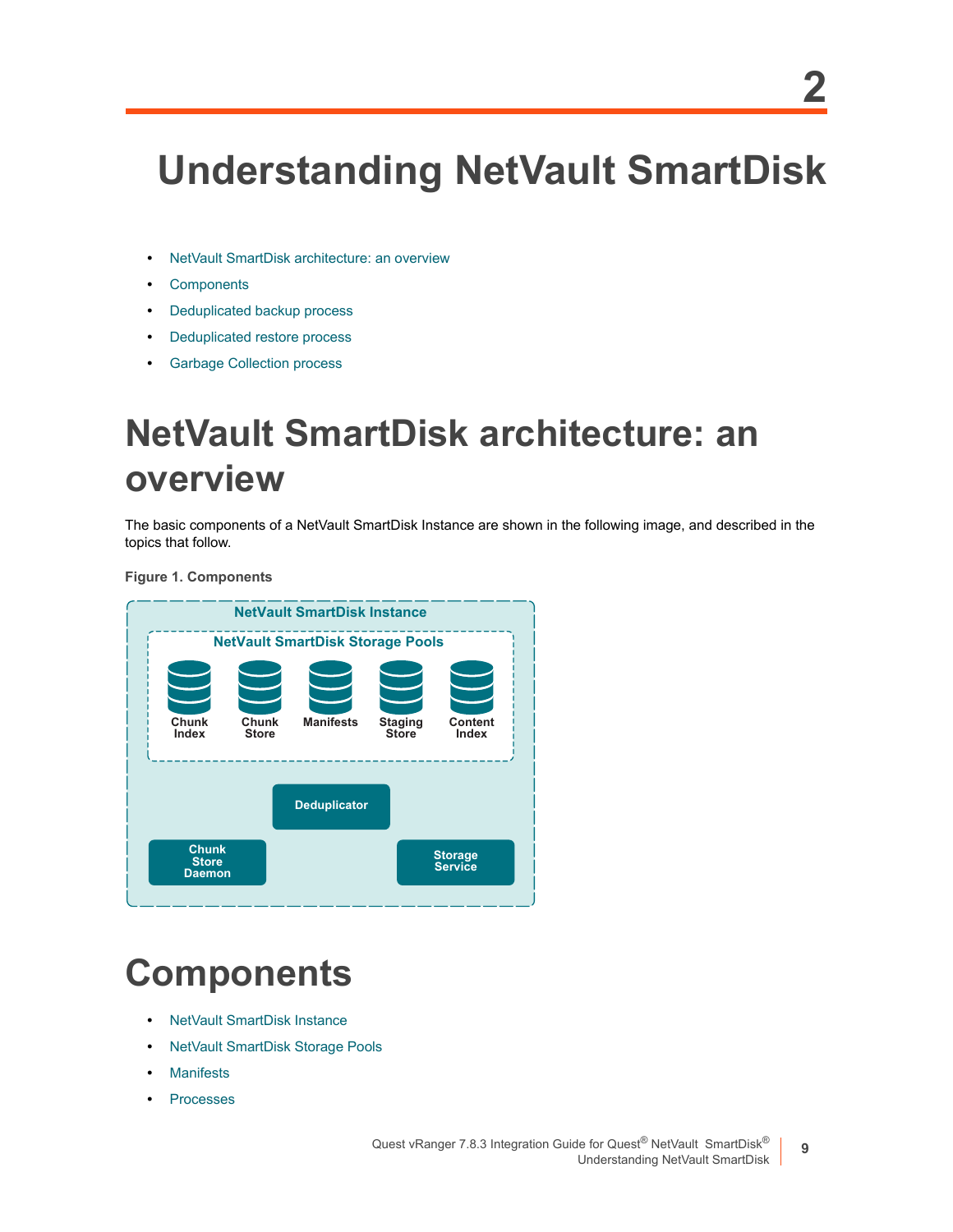## <span id="page-9-0"></span>**NetVault SmartDisk Instance**

A **NetVault SmartDisk Instance** includes one or more Storage Pools and a set of processes that perform bytelevel, variable-block software deduplication. You can deploy a single **NetVault SmartDisk Instance** on a dedicated server, or a different server or client, and it can accept data streams from heterogeneous platforms. In addition, you can deploy multiple **NetVault SmartDisk Instances** to distribute network, disk, and deduplication resources, which improves load balancing and performance. When multiple NetVault SmartDisk Instances are deployed, Storage Pools and processes are not shared across the multiple NetVault SmartDisk Instances. Data written to a NetVault SmartDisk Instance is deduplicated globally, regardless of the data's source. For example, if you have two vRanger instances writing to the same NetVault SmartDisk Instance, the data is treated as if it came from a single source.

### <span id="page-9-3"></span><span id="page-9-1"></span>**NetVault SmartDisk Storage Pools**

A **NetVault SmartDisk Storage Pool** includes one or more file-system volumes, which you can easily extend by adding additional file-system paths. Each Storage Pool is associated with *roles* that it can perform. When configuring the Storage Pool, you can specify the preferred roles or the roles not allowed. Available roles include the **Content Index** (also called Disk Index), **Staging Store** (also called Staging), **Chunk Index**, and **Chunk Store** (also called Storage). For example, Storage Pool A is used for the **Content Index** and the **Chunk Index** while Storage Pool B is only used for the **Staging Store** and **Chunk Store**. Storage Pool A can include fault-tolerant disks with good random-access performance, while Storage Pool B includes fault-tolerant disks with good streaming performance. When NetVault SmartDisk is analyzing the available Storage Pools, it chooses the optimal Storage Pool to use based on available space, the defined roles, and other current activity in the NetVault SmartDisk Instance.

#### **Storage-Pool roles**

- **Content Index**: The **NetVault SmartDisk Content Index** role is the index where the NetVault SmartDisk Instance tracks the data it is protecting and whether it is stored in the **Staging Store** or the **Chunk Store**. The Content Index is relatively small and should reside in a Storage Pool made of fault-tolerant disks with good random-access performance.
- **Staging Store**: The **NetVault SmartDisk Staging Store** role is where all nondeduplicated data streams are stored, whether they are awaiting post-processing deduplication or were not selected for deduplication. Data streams that were selected for deduplication are deleted from the **Staging Store** after the postprocessing deduplication is completed. The **Staging Store** should reside in a Storage Pool made of faulttolerant disks with good streaming performance.
- **Chunk Index**: The **NetVault SmartDisk Chunk Index** role is a list of the unique Chunks and where each Chunk is stored in the **Chunk Store**. There is one **Chunk Index** per NetVault SmartDisk Instance. The **Chunk Index** should reside in a Storage Pool made of fault-tolerant disks with good random-access performance.
- **Chunk Store**: The **NetVault SmartDisk Chunk Store** role is where the unique Chunks are stored. The **Chunk Store** should reside in a Storage Pool made of fault-tolerant disks.

### <span id="page-9-2"></span>**Manifests**

Stored in a NetVault SmartDisk Storage Pool, a **NetVault SmartDisk Manifest** is an ordered list of the Chunks that make up the data stream. It is used during the reconstruction of the data stream to ensure that the Chunks are reconstructed in the correct order. There is one Manifest per data stream.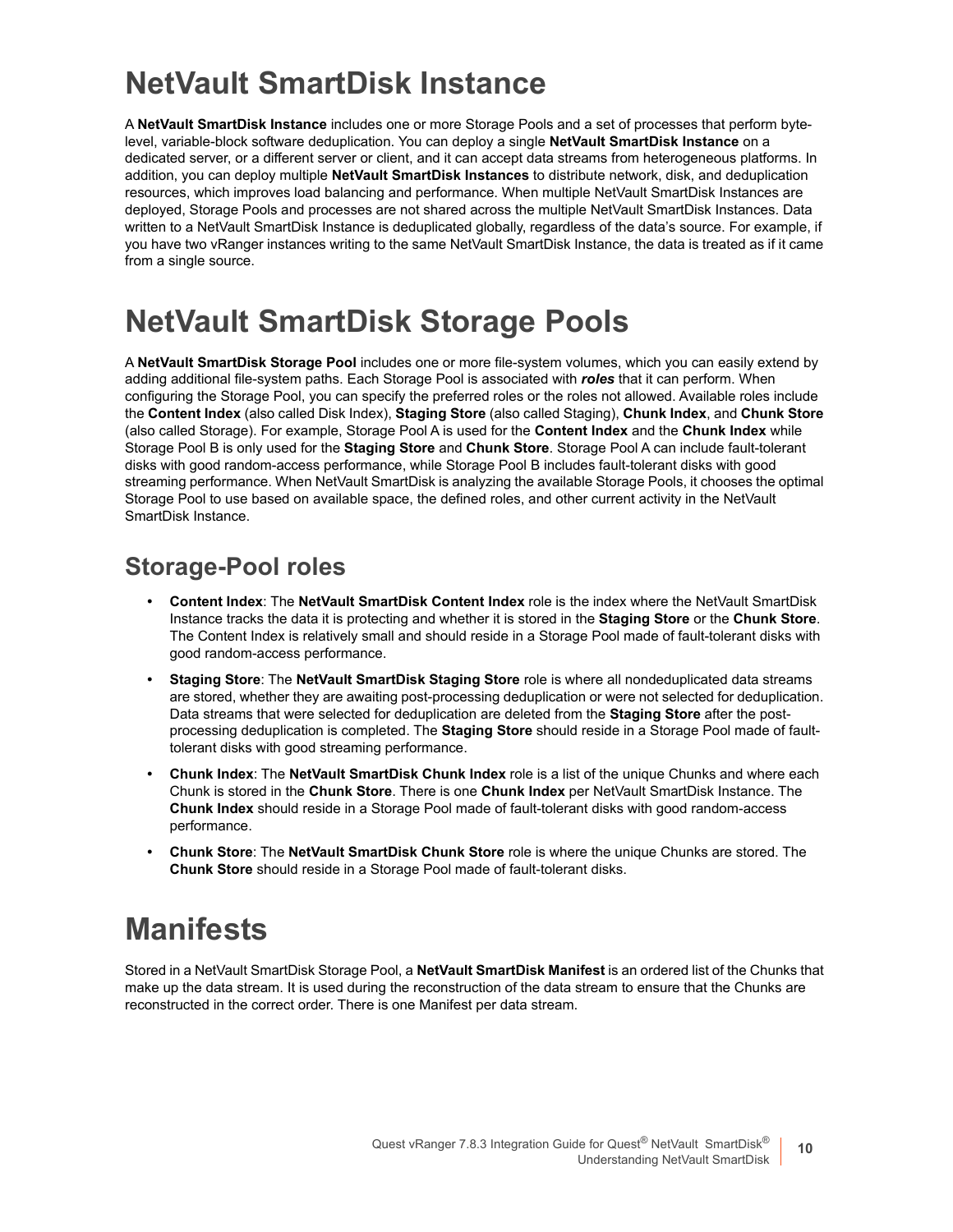### <span id="page-10-0"></span>**Processes**

- **Storage Service**: The **NetVault SmartDisk Storage Service** listens on a user-defined port for data flowing to and from NetVault SmartDisk. There is one Storage Server process per data stream.
- **Deduplicator**: The **NetVault SmartDisk Deduplicator** performs byte-level, variable-block software-based deduplication by breaking the data streams into unique Chunks. The Deduplicator uses the **Chunk Store Daemon (CSD)** to query the **Chunk Index** to determine if the Chunk is unique. When a Chunk is found in the Chunk Index, the **Chunk Store Daemon** stores the unique Chunk in the **Chunk Store**. There is one Deduplicator process per data stream.
- **Chunk Store Daemon**: The **NetVault SmartDisk Chunk Store Daemon** is the only process that writes to the **Chunk Index** and **Chunk Store**. There is only one CSD per **NetVault SmartDisk Instance**. The CSD also manages the Garbage Collection process.
- **percolatormonitor**: The **percolatormonitor** is a privileged process that launches and monitors other NetVault SmartDisk Processes.
- **percolatorslave**: The **percolatorslave** is responsible for communication routing. It routes messages between NetVault SmartDisk Processes on the local machine and between NetVault SmartDisk and other remote servers.
- **logd**: The **logd** is the logging daemon that creates the NetVault SmartDisk logs and stores them in an internal database. It also sends them to the applicable system location, such as the Application log in the Windows® Event Viewer.
- **resourcemanager**: The **resourcemanager** manages the combined number and size of all trace files by periodically deleting inactive files, that is, those files that are not associated with any running processes, starting with the oldest files first.
- **superserver**: The **superserver** is the high-level manager of all other processes. It coordinates operations, balances the load between file systems, and schedules deduplication and Garbage Collection.
- **winservicerunner**: On Windows, the **winservicerunner** runs the Windows Service and starts the **percolatormonitor**.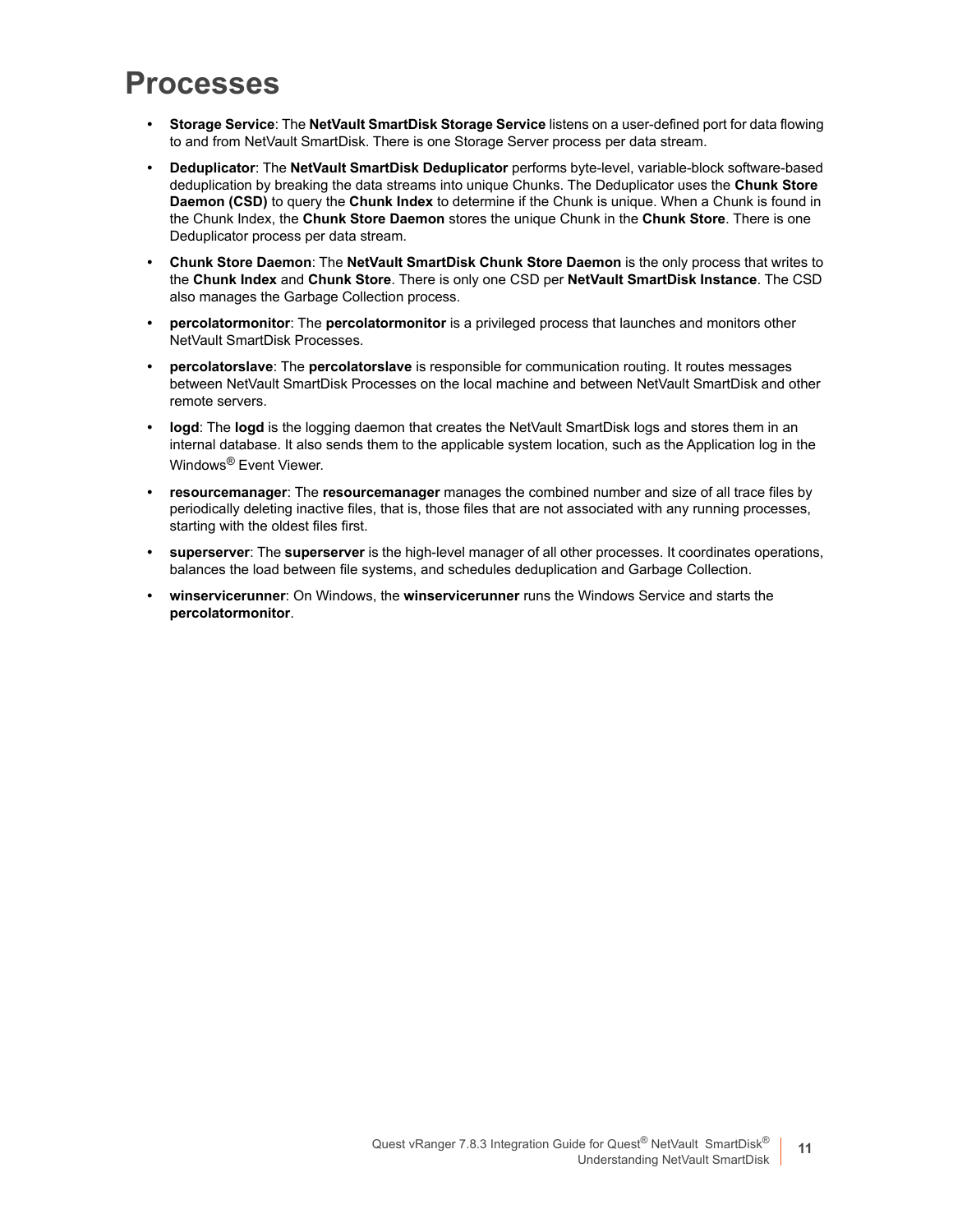## <span id="page-11-0"></span>**Deduplicated backup process**

**Figure 2. Back up data and deduplicate it**



- 1 After the user initiates a backup job targeted to the NetVault SmartDisk repository, vRanger streams data on the user-defined port to the **Storage Service**.
- 2 The **Storage Service** stores the backup stream from vRanger in the **Staging Store**.
- 3 The **Storage Service** updates the **Content Index** to indicate where the backup is stored in the **Staging Store**.
- 4 The **Storage Service** updates vRanger to indicate that the backup stream has been successfully stored.
- A During the user-defined deduplication window, backup data is retrieved from the **Staging Store** and sent to the **Deduplicator**.
- B The **Deduplicator** performs byte-level, variable-block software-based deduplication by breaking data streams into unique Chunks and sending them to the **Chunk Store Daemon**.
- C The **Deduplicator** creates a backup-specific **Manifest**, which is an ordered list of Chunks that make up the backup.
- D The **Chunk Store Daemon** sends the unique Chunks to the **Chunk Store** for storage and updates the **Chunk Index** to indicate where each Chunk is stored in the **Chunk Store**.
- E The **Content Index** is updated to indicate that the backup is stored in the **Chunk Store**.
- F The backup data stream is removed from the **Staging Store**.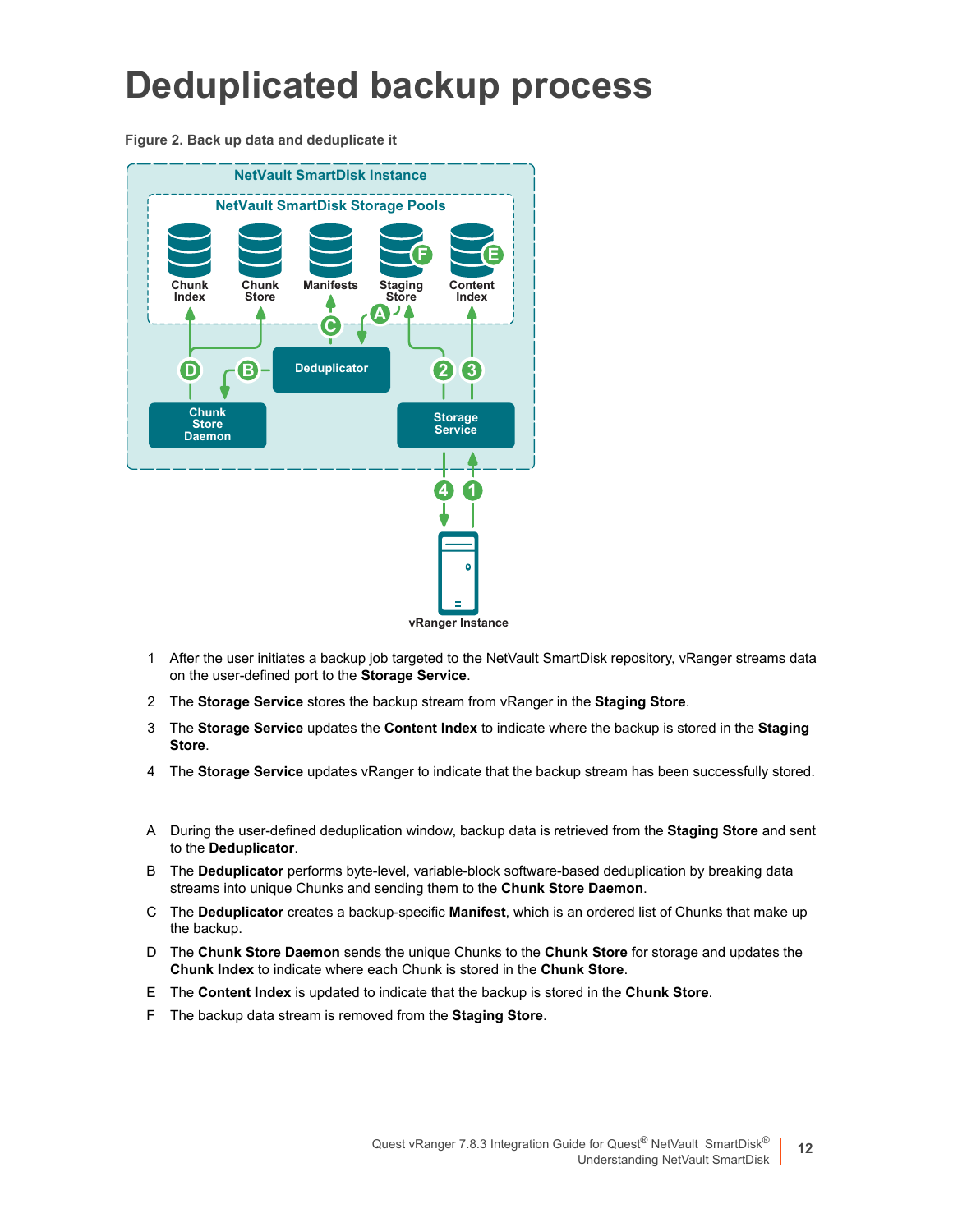## <span id="page-12-0"></span>**Deduplicated restore process**

**Figure 3. Restore data that was deduplicated**



- 1 After the user initiates a restore of a deduplicated backup that is stored on the NetVault SmartDisk repository, vRanger requests the data on the user-defined port from the **Storage Service**.
- 2 The **Storage Service** queries the **Content Index** to determine whether the backup is stored in the **Staging Store** for nondeduplicated backups or the **Chunk Store** for deduplicated backups.
- <span id="page-12-1"></span>3 The **Storage Service** queries the backup's Manifest for the first or next batch of Chunk Names in the backup.
- 4 The **Storage Service** queries the **Chunk Store Daemon** for the location of the Chunks in the **Chunk Store**.
- 5 Using Chunk Names from the **Manifest**, the **Chunk Store Daemon** queries the **Chunk Index** for pointers to the Chunks in the **Chunk Store**.
- <span id="page-12-2"></span>6 The **Chunk Store Daemon** provides the **Storage Service** with the location of the Chunks in the **Chunk Store**.
- 7 [The](#page-12-1) **Storage S[ervice](#page-12-2)** retrieves the Chunks from the **Chunk Store** and streams the Chunk to vRanger.

Step 4 through Step 7 repeat for each batch of Chunk Names in the **Manifest**.

On completion of restoring all Chunk Names in Manifest, vRanger returns a **Restore Completed** job status.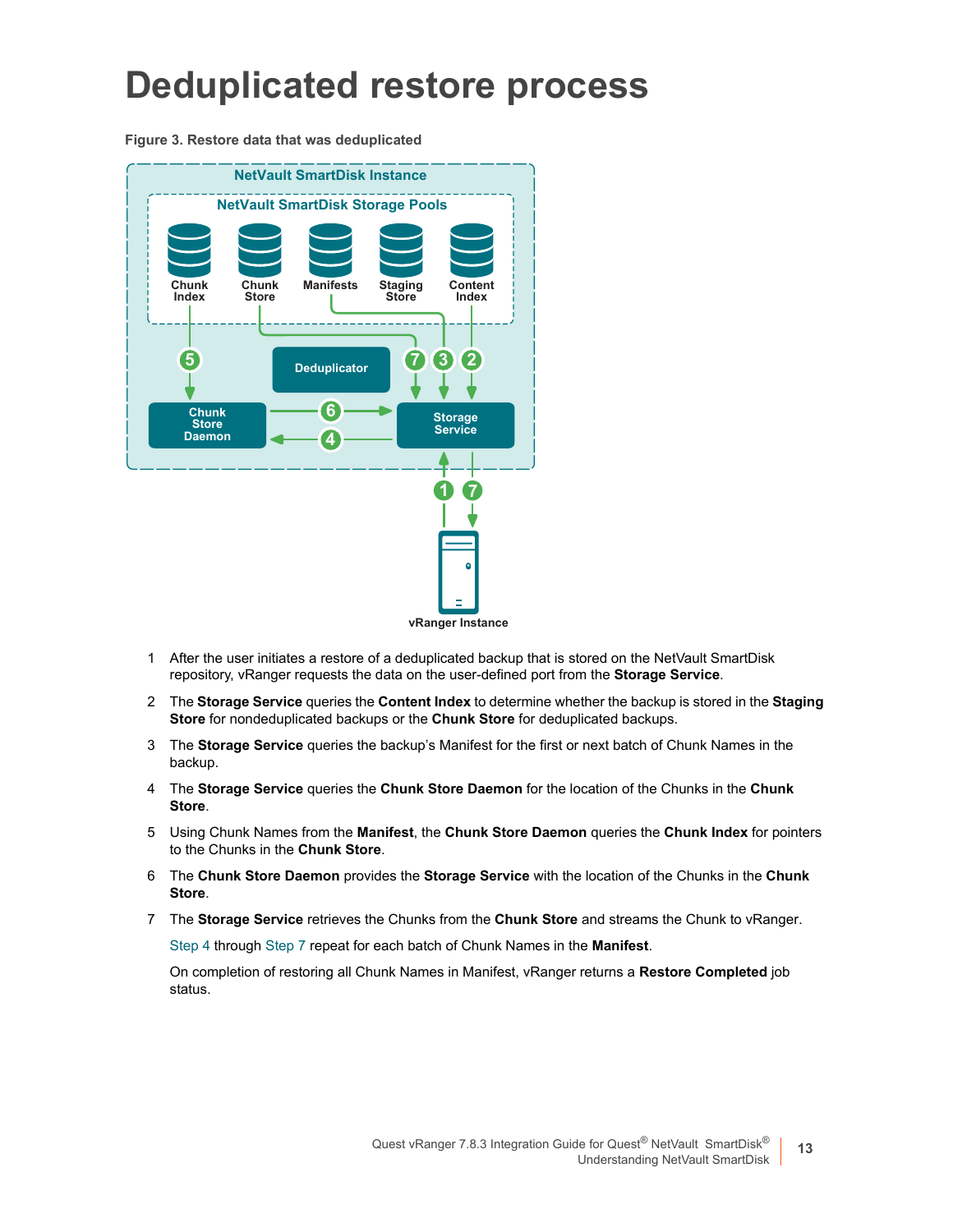## <span id="page-13-0"></span>**Garbage Collection process**

When backups targeted to NetVault SmartDisk are retired, the data is removed from the backup database; however, the unique Chunks are not automatically removed from the **Chunk Store**. The NetVault SmartDisk Garbage Collection process is designed to remove orphaned Chunks from the **Chunk Store** and reclaim disk space. To do so, Garbage Collection maintains reference counts of added and deleted Chunks, and it deletes or rewrites partially used Chunk pages.

Garbage Collection cannot run at the same time as deduplication, because deduplication needs to write to the Chunk Store. During the configured Garbage Collection window, data waitin[g for deduplication is queued unt](#page-36-3)il Garbage Collection has completed. By default, the Garbage Collection window is from 18:00 through 06:00 on every night; however, you can revise this setting — for more information, see Configuring NetVault SmartDisk. Outside the Garbage Collection window, Garbage Collection is only started if no data is being deduplicated or is queued for deduplication. If data becomes available for deduplication outside the Garbage Collection window and Garbage Collection is active, Garbage Collection is stopped and deduplication proceeds.

Quest also recommends scheduling regular Garbage Collection to avoid delays associated with collecting large amounts of data.

**NOTE:** If a backup job that uses deduplication is canceled, the Chunk Store space used by segments that  $\ddot{\bullet}$ have already been deduplicated is not reclaimed until the next Garbage Collection occurs. Space used by the Staging Store and license enforcement is reclaimed immediately.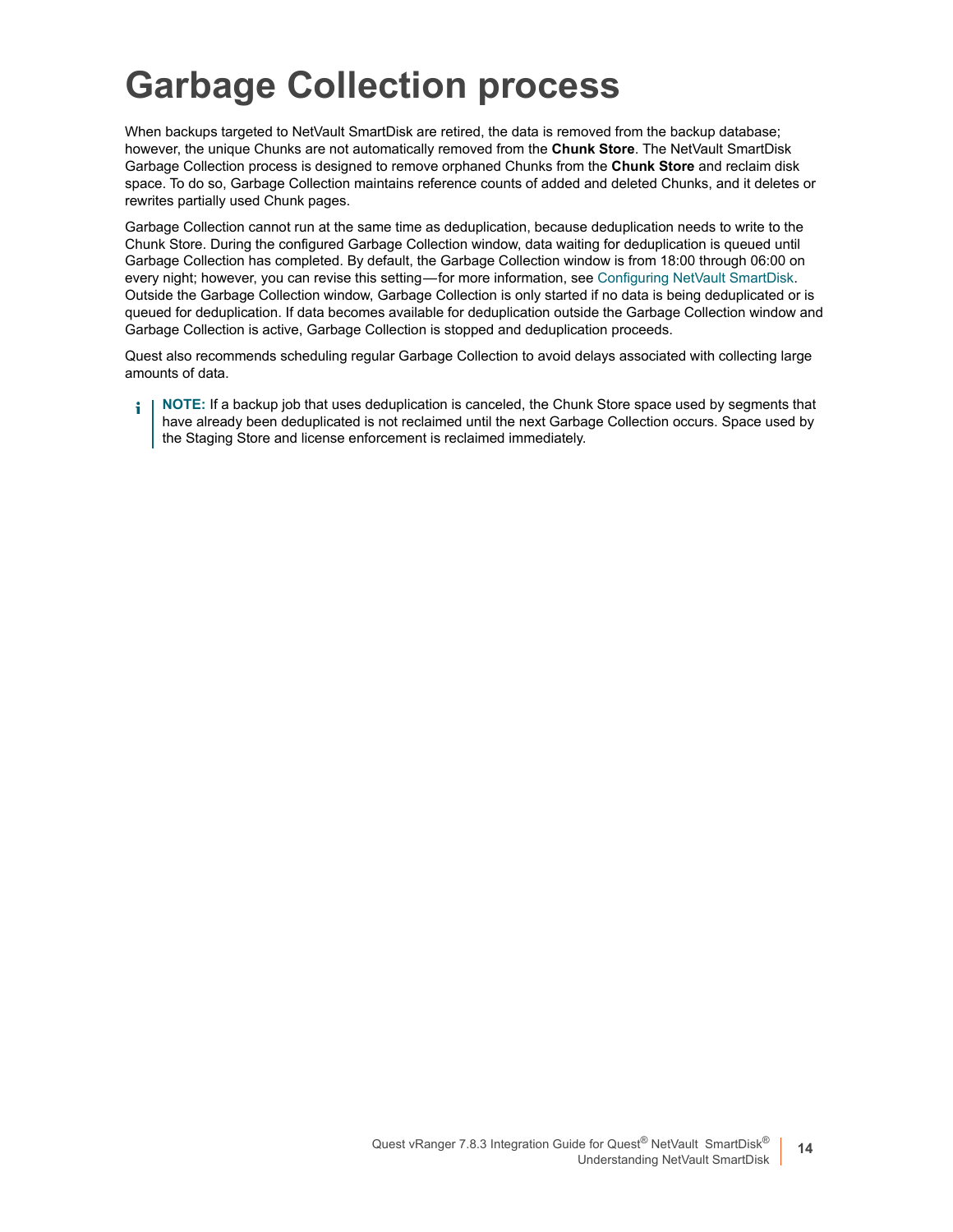# <span id="page-14-0"></span>**Planning your NetVault SmartDisk deployment**

- **•** [NetVault SmartDisk deployment str](#page-14-2)ategy: an overview
- **•** [Defining which data to deduplicate](#page-15-2)
- **•** [Determining the number of deduplicated NetVault SmartDisk Instances](#page-18-0)
- **•** [Determining the required disk space for NetVault SmartDisk Instanc](#page-19-0)es
- **•** [Choosing a deployment location for a NetVault Smart](#page-19-2)Disk Instance
- <span id="page-14-1"></span>**•** Defining a NetVault SmartDisk Storage Pool strategy

## **NetVault SmartDisk deployment strategy: an overview**

A NetVault SmartDisk deployment strategy includes multiple components, which you define before installing NetVault SmartDisk. To ensure a successful deployment, complete the following steps, which are described in detail in subsequent topics:

- **•** Define the data that you want to deduplicate.
- **•** Calculate the size of your NetVault SmartDisk Deployment.
- **•** Define the deployment location of the NetVault SmartDisk Instance.
- <span id="page-14-2"></span>**•** Define a strategy for the NetVault SmartDisk Storage Pools.

## **Defining which data to deduplicate**

The first step in defining your NetVault SmartDisk Deployment Strategy is determining which data to deduplicate. Not *all* data benefits from deduplication; therefore, it is important to determine which data is targeted to use the NetVault SmartDisk Deduplication Option to reduce its storage footprint.

Additionally, the longer the data is retained in vRanger, the better the deduplication ratios. The deduplication ratios improve because more duplicate Chunks are found thus enabling the ability to pack more data into the same storage footprint. This ability enables even more protected data to be available through disk-based media. To obtain the most ideal deduplication ratios, Quest recommends a retention period of 12 weeks or more.

### <span id="page-14-3"></span>**Identifying the ideal targets for deduplication**

High deduplication ratios are achieved when multiple generations of the same data are targeted for the same NetVault SmartDisk Instance. Data that is an ideal target for deduplication includes the following:

**15**

**3**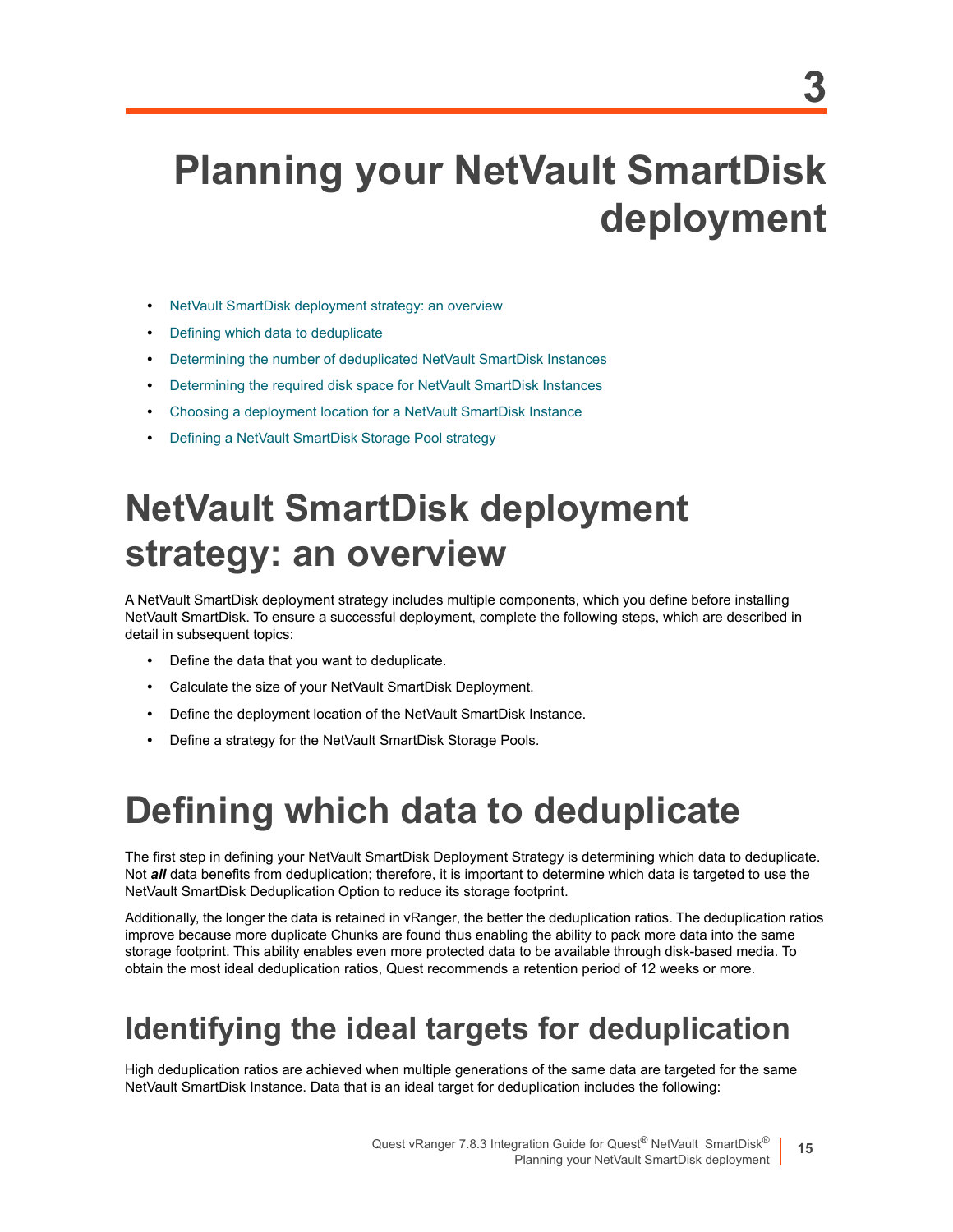- **•** Structured databases, such as Oracle® and SQL Server® databases.
- **•** Source servers using the same operating system and similar applications, such as those protected by vRanger.
- **•** Email servers, such as Exchange and Domino® systems.
	- **NOTE:** While email is an ideal target for deduplication, Single Instance Store (SIS), such as storage provided by Exchange, reduces deduplicated data; therefore, the deduplication ratio for the email server is not as high as other types of data.

### <span id="page-15-0"></span>**Understanding the cost of restoring deduplicated data**

While data deduplication reduces storage costs by reducing the storage footprint, there is a cost incurred during the restore processes. During the restoration of a deduplicated backup, NetVault SmartDisk has to reassemble the Chunks as it restores the data. This reassembly process, also called *rehydration*, lengthens the time to restore the data. Therefore, if the Recovery Time Objective (RTO) is important for a specific database, email, or file system, consider the trade-off between reducing storage costs and increasing RTO when you identify which data to deduplicate.

## <span id="page-15-1"></span>**Deduplicating similar data together**

You can increase deduplication ratios by targeting backups from the same database, file system, or application to the same NetVault SmartDisk Instance. When a backup is deduplicated and a previous backup from the same database, file system, or application has already been deduplicated by the NetVault SmartDisk Instance, only the unique or new Chunks that did not exist in the previous backup have to be stored in the **Chunk Store**. If a previously deduplicated backup does not exist in the NetVault SmartDisk Instance, most of the backup is considered unique data; this issue increases the number of unique Chunks that have to be stored in the **Chunk Store**.

When targeting backups to NetVault SmartDisk Instances, deduplication ratios decline if backups are targeted to random NetVault SmartDisk Instances. Quest recommends that you target backups from the same database, file system, or application to the same NetVault SmartDisk Instance.

## <span id="page-15-2"></span>**Determining the number of deduplicated NetVault SmartDisk Instances**

Three factors determine the number of NetVault SmartDisk Instances required. If any of these factors are true, you must deploy multiple NetVault SmartDisk Instances. To determine the total number of NetVault SmartDisk Instances required, perform the following calculations:

- **•** Unique Data Size > 15 TB for 64-bit OS and > 5 TB for 32-bit OS
- **•** Ingest Rate > Maximum Sustained Network Bandwidth
- **•** Deduplication Rate < Ingest Rate

The maximum result for the three calculations determines the number of NetVault SmartDisk Instances that must be deployed. For example, if the Unique Data Size calculation and the Deduplication Rate indicates that only one NetVault SmartDisk Instance is required, but the Ingest Rate calculation indicates that two NetVault SmartDisk Instances are required, you must deploy two NetVault SmartDisk Instances.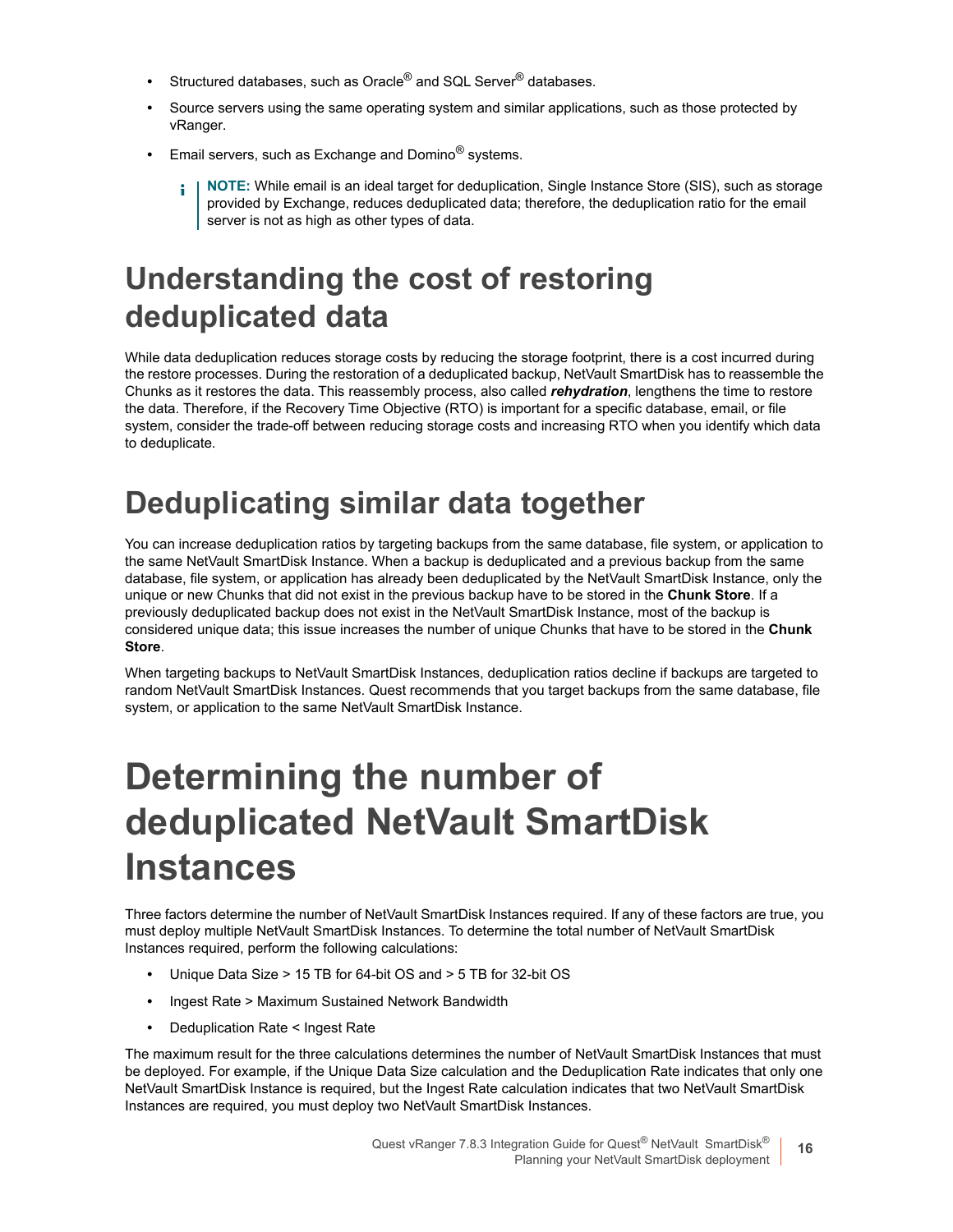### <span id="page-16-2"></span><span id="page-16-0"></span>**Unique Data Size > OS Bit Limit**

The Unique Data Size is the amount of unique data that is stored inside the NetVault SmartDisk Instance. An additional NetVault SmartDisk Instance must be deployed for every 15 TB of unique data on a 64-bit operating system (OS) and for every 5 TB of unique data on a 32-bit operating system. Use the following calculation to determine the number of NetVault SmartDisk Instances based on the Unique Data Size:

```
Size of Weekly Full Backups + ((Size of Weekly Full Backups * Weekly Change Rate)
* Weekly Full Backup Retention Period)
```

```
+ (Size of Daily Backups * (Number of Daily Backups between Weekly Full Backups
```

```
* Daily Backup Retention Period))
```
#### **Example:**

100 GB = Size of Weekly Full Backups

```
10% = Weekly Change Rate
```
12 = Weekly Full Backup Retention Period in Weeks

```
10 GB = Size of Daily Backups
```
4 = Daily Backup Retention Period in Weeks

6 = Number of Daily Backups between Full Backups

 $100 + (100 * 0.1) * 12) + (10 * (6 * 4)) =$  $100 + (10) * 12 + (10 * (24)) =$ 100 + (120) + (240) = **460 GB**

**•** If the operating system is 64-bit:

460/15360 =**.029**

Rounded Up to Next Whole Number = **1 NetVault SmartDisk Instance**

**•** If the operating system is 32-bit:

460/5120 =**.089**

Rounded Up to Next Whole Number = **1 NetVault SmartDisk Instance**

### <span id="page-16-1"></span>**Ingest Rate > Network Bandwidth**

The NetVault SmartDisk Ingest Rate is the rate at which data can be streamed into NetVault SmartDisk. Because data streams into the NetVault SmartDisk Instance through a user-defined port, the network bandwidth limits the speed at which data can be streamed. To ensure that all backups targeted to a NetVault SmartDisk Instance can complete during the backup window, divide the required ingest rate by the Maximum Sustained Network Bandwidth to determine the number of required NetVault SmartDisk Instances. Use the following calculation to determine the number of NetVault SmartDisk Instances based on the NetVault SmartDisk Ingest Rate and Network Bandwidth:

```
((Size of Weekly Full Backups * 1024) / (Number of Hours in Backup Window* 60 * 60))
/ Maximum Sustained Network Bandwidth
```
#### **Example:**

100 GB = Size of Weekly Full Backups

8 = Number of Hours in Backup Window

100 = Maximum Sustained Network Bandwidth (MB/Sec)

 $((100 *1024) / (8 * 60 * 60)) / 100 =$  $((102400) / (28,800)) / 100 =$ 3.55 / 100 = **.035**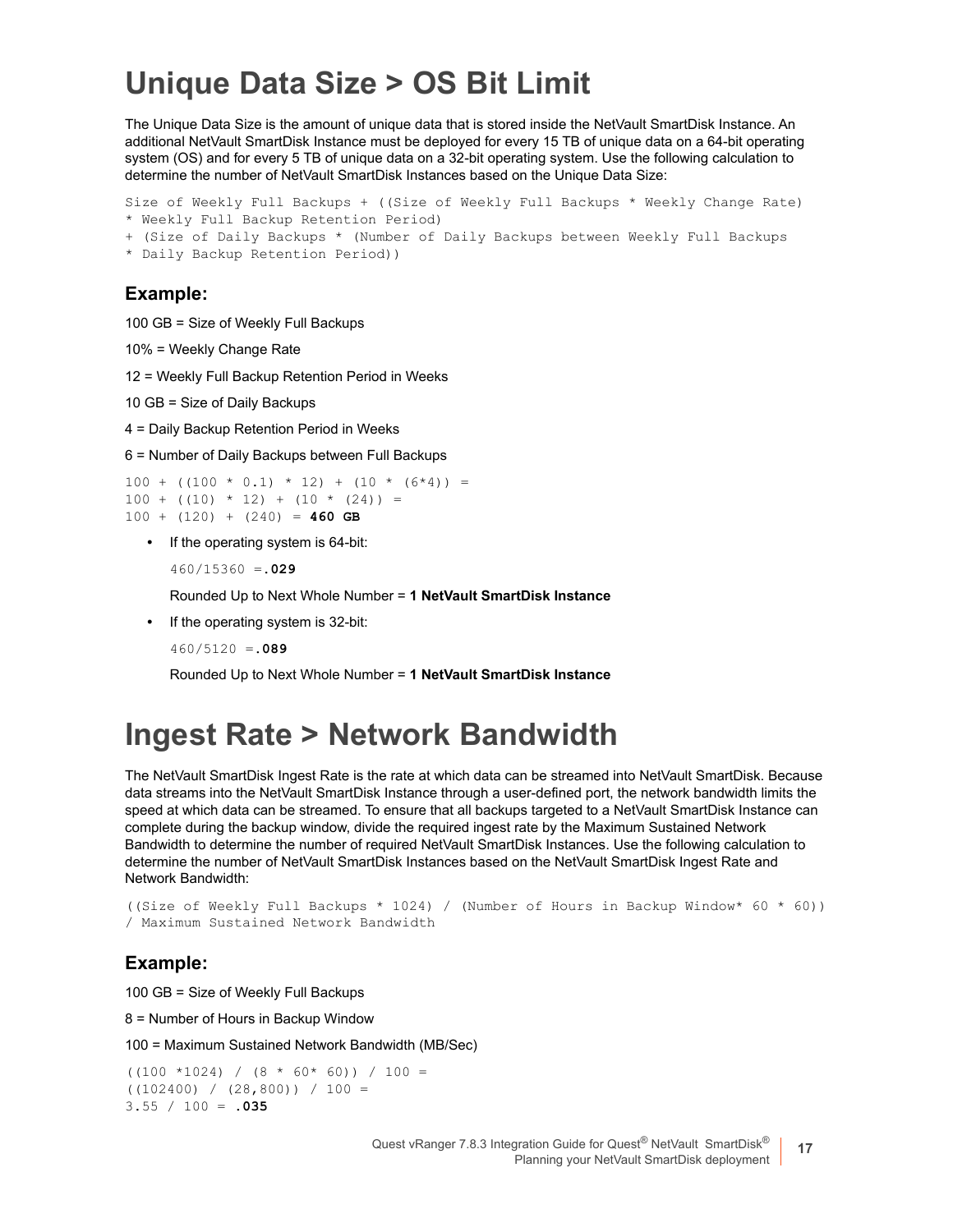## <span id="page-17-2"></span><span id="page-17-0"></span>**Deduplication Rate < Ingest Rate**

The NetVault SmartDisk Deduplication Rate is the rate at which NetVault SmartDisk deduplicates data. If NetVault SmartDisk deduplication is configured to run during the backup, the NetVault SmartDisk Deduplication Rate must be greater than or equal to the Ingest Rate to ensure that the deduplication process completes before the next weekly backup window begins.

Use the following to estimate the Deduplication Rates:

1 Determine the Single Core Deduplication Rate:

| <b>Hardware</b>                                                                    | <b>Speed</b>      |
|------------------------------------------------------------------------------------|-------------------|
| 24 to 36 Month Old Intel Core 1, AMD Athlon or Intel Celeron                       | 10 to 20 MB/sec   |
| 12 to 24 Month Old Core 2 Duo, AMD Quad Core Opteron or Dual Core<br>Xeon          | 20 to 40 MB/sec   |
| 0 to 12 Month Old Desktop or Server Core 2 Duo, Quad Core Xeon or<br>Quad Core AMD | 40 MB/sec or more |

2 Multiply the Single Core Deduplication Rate by the number of Cores.

Use the following calculation to determine the number of NetVault SmartDisk Instances based on the Deduplication Rate and Ingest Rate:

```
(((Size of Weekly Full Backups) + (Size of Daily Backups * Number of Daily Backups 
between Weekly Full Backups)) * 1024)
/ (Number of Seconds in Deduplication Window for 6 Days) / Deduplication Rate
```
#### **Example:**

100 GB = Size of Weekly Full Backups

10% = Weekly Full Backup Growth Rate

10 GB = Size of Daily Backups

6 = Number of Daily Backups between Full Backups

24 = Number of Hours in Daily Deduplication Window

50 = Deduplication Rate (MB/Sec)

```
((100) + (10 * 6)) * 1024) / (24 * 6 * 60 * 60) / 50 =(((100) + (60)) * 1024) / (518400) / 50 =((160*1024)/518400)/50) =(163840/518400)/50) = .0063
```
Rounded Up to Next Whole Number = **1 NetVault SmartDisk Instance**

### <span id="page-17-1"></span>**Determining the required number of NetVault SmartDisk Instances**

The maximum result for the following three calculations determines the number of NetVault SmartDisk Instances that must be deployed:

- **•** Unique Data Size > 15 TB for 64-bit OS and > 5 TB for 32-bit OS
- **•** Ingest Rate > Maximum Sustained Network Bandwidth
- **•** Deduplication Rate < Ingest Rate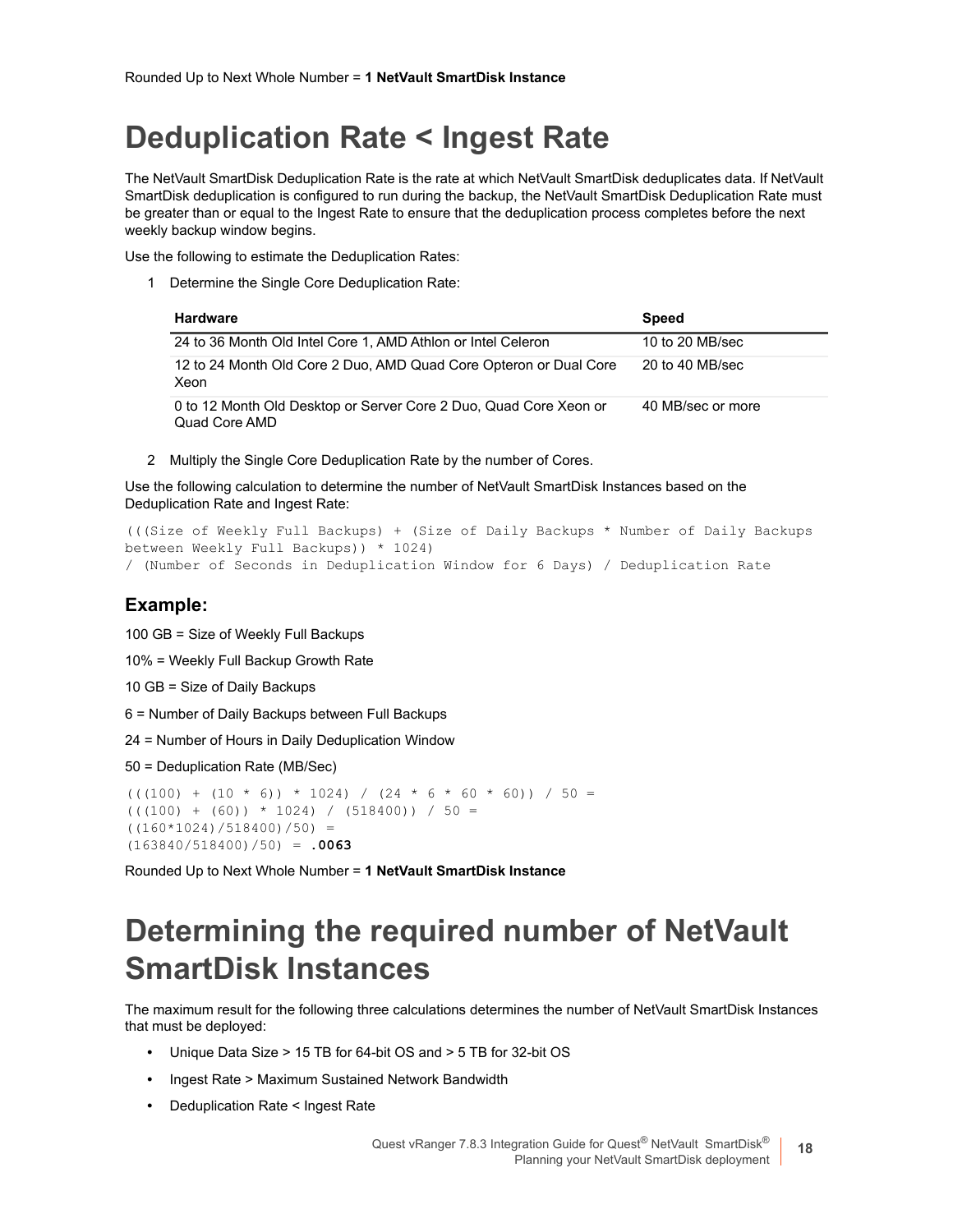#### **Example:**

- **•** Unique Data Size > OS Bit Limit = 1 NetVault SmartDisk Instance
- **•** Ingest Rate > Network Bandwidth = 1 NetVault SmartDisk Instance
- **•** Deduplication Rate < Ingest Rate = 1 NetVault SmartDisk Instance

The maximum result is one NetVault SmartDisk Instance; therefore, only one NetVault SmartDisk Instance is required in this example.

## <span id="page-18-3"></span><span id="page-18-0"></span>**Determining the required disk space for NetVault SmartDisk Instances**

The Total Required Disk Space is divided into the **Staging Store** and the **Chunk Store**. If you intend to use different file systems or disks for the **Staging Store** and the **Chunk Store**, it is important to know how much of the Total Required Disk Space is allocated to the **Staging Store** versus the **Chunk Store**. Use the following calculations to determine this amount.

During the NetVault SmartDisk Deduplicated Backup process, backups are initially streamed to the **Staging Store** where they remain until the deduplication process is finished. The **Staging Store** must be large enough to hold all the backups while they await deduplication.

If the deduplication window overlaps the backup window, deduplication and backups occur at the same time. Each backup starts deduplicating after the backup job is finished. Also, large backups are broken into 400 GB segments. Each segment starts to deduplicate after it is received, even if the backup stream is still being streamed to the **Staging Store**. Therefore, the **Staging Store** only requires space to hold some portion of the total backup size. If the **Staging Store** runs out of space, vRanger backups fail.

## <span id="page-18-1"></span>**Staging Store size**

The maximum disk space required for the **Staging Store** is equal to the Size of the Weekly Full Backups.

### <span id="page-18-2"></span>**Calculating Chunk Store size**

The amount of physical disk space required for the **Chunk Store** is equal to the Unique Data Size. To calculate the Unique Data Size or the size of the **Chunk Store**, use the following formula:

```
Size of Weekly Full Backups + ((Size of Weekly Full Backups * Weekly Change Rate)
* Weekly Full Backup Retention Period)
```

```
+ (Size of Daily Backups * (Number of Daily Backups between Weekly Full Backups
```

```
* Daily Backup Retention Period))
```
#### **Example:**

100 GB = Size of Weekly Full Backups

12 = Weekly Full Backup Retention Period in Weeks

10 GB = Size of Daily Backups

4 = Daily Backup Retention Period in Weeks

6 = Number of Daily Backups between Full Backups

```
100 + (100 * 0.1) * 12) + (10 * (6 * 4)) =100 + (10) * 12 + (10 * (24)) =100 + (120) + (240) = 460 GB
```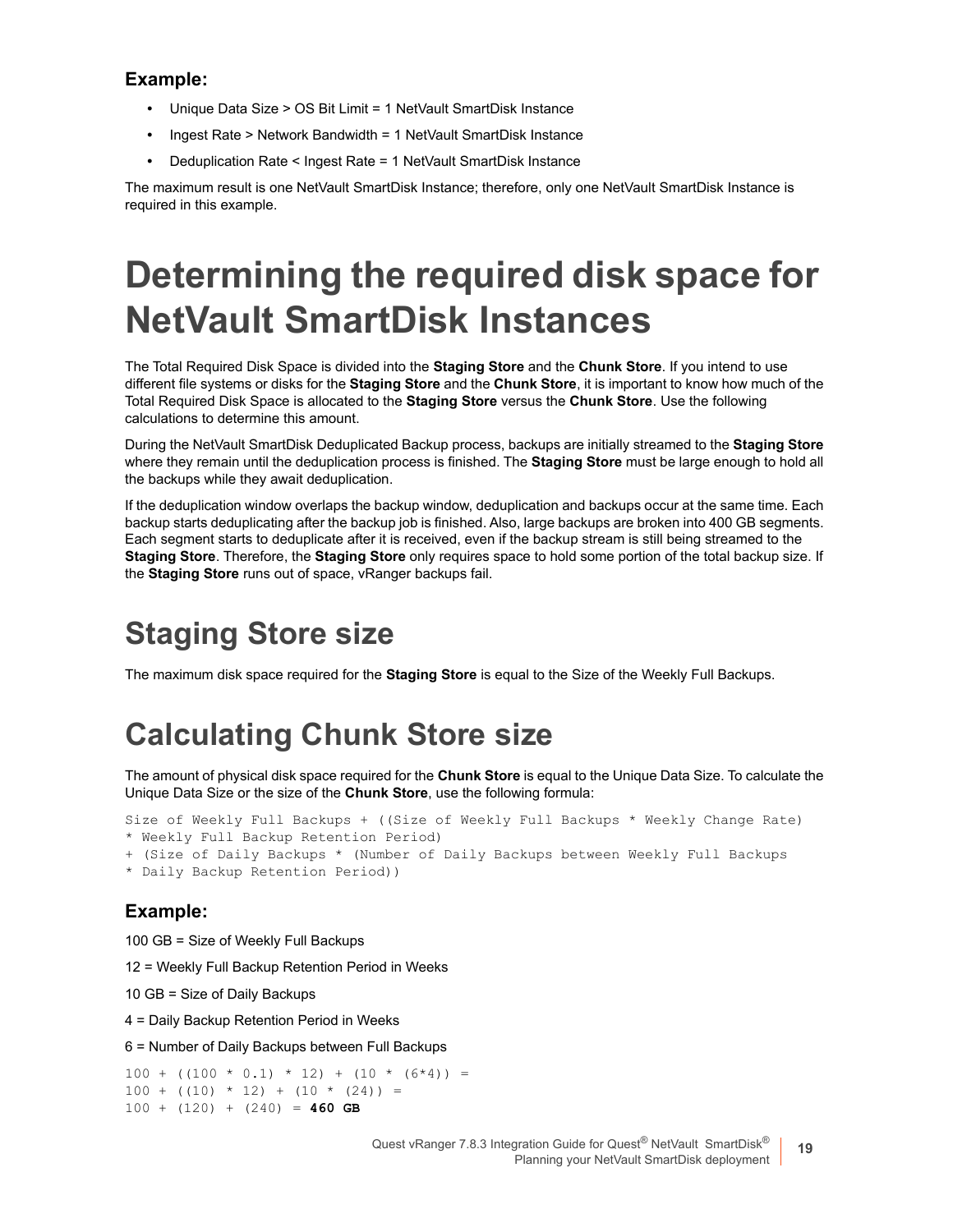# <span id="page-19-0"></span>**Choosing a deployment location for a NetVault SmartDisk Instance**

The third step in defining your NetVault SmartDisk Deployment Strategy is deciding where you want to deploy your NetVault SmartDisk Instances. Whether the NetVault SmartDisk Instance is enabled for deduplication dictates the available deployment options.

## <span id="page-19-1"></span>**Reviewing deployment options for NetVault SmartDisk Deduplicated Instances**

Multiple vRanger servers cannot target the same repository. For this reason, in environments with one or more vRanger servers, you must deploy a NetVault SmartDisk Instance for each vRanger server.

**NOTE:** You *cannot* deploy multiple NetVault SmartDisk Instances on the same machine.

# <span id="page-19-4"></span><span id="page-19-2"></span>**Defining a NetVault SmartDisk Storage Pool strategy**

The fourth step in defining your NetVault SmartDisk Deployment Strategy is defining your strategy for the NetVault SmartDisk Storage Pools.

## <span id="page-19-3"></span>**Understanding space allocation for NetVault SmartDisk Storage Pools**

Before choosing a strategy for your NetVault SmartDisk Storage Pools, consider the following regarding how NetVault SmartDisk allocates space in the NetVault SmartDisk Storage Pools:

- **•** You can add an unlimited number of Storage Pools to NetVault SmartDisk.
- **•** You can add an unlimited number of volumes to each NetVault SmartDisk Storage Pool.
- **•** Each NetVault SmartDisk Storage Pool is associated with roles that it can perform.
- **•** When configuring a NetVault SmartDisk Storage Pool, you can identify it as a favorite for specific roles (**favour**), and you can indicate that it should never be used for specific roles (**deny**).
- **•** There is no quota specified per-volume of the absolute amount of space NetVault SmartDisk can use; that is, you cannot say "use exactly 100 GB." However, you can specify an amount of physical disk-storage that you want to set aside that NetVault SmartDisk cannot use. This option simplifies the NetVault SmartDisk internal space-allocation policies so that Staging Store and Chunk Store processes can efficiently share volumes. Each role independently implements and honors the configured thresholds, which allows efficient parallel-processing without a requiring a single, centralized space allocator.
- **•** Using the **volume-size** parameter, you can set aside a portion of the volume so that it cannot be used for NetVault SmartDisk. After the volume is full with NetVault SmartDisk or non-NetVault SmartDisk data, NetVault SmartDisk does not store anything else on the volume until space is made available.
- **•** NetVault SmartDisk uses storage space in each volume up to a threshold amount that includes space directly set aside using the **volume-size** parameter, and the **Last Resort Threshold** (LRT) amount set by NetVault SmartDisk internally.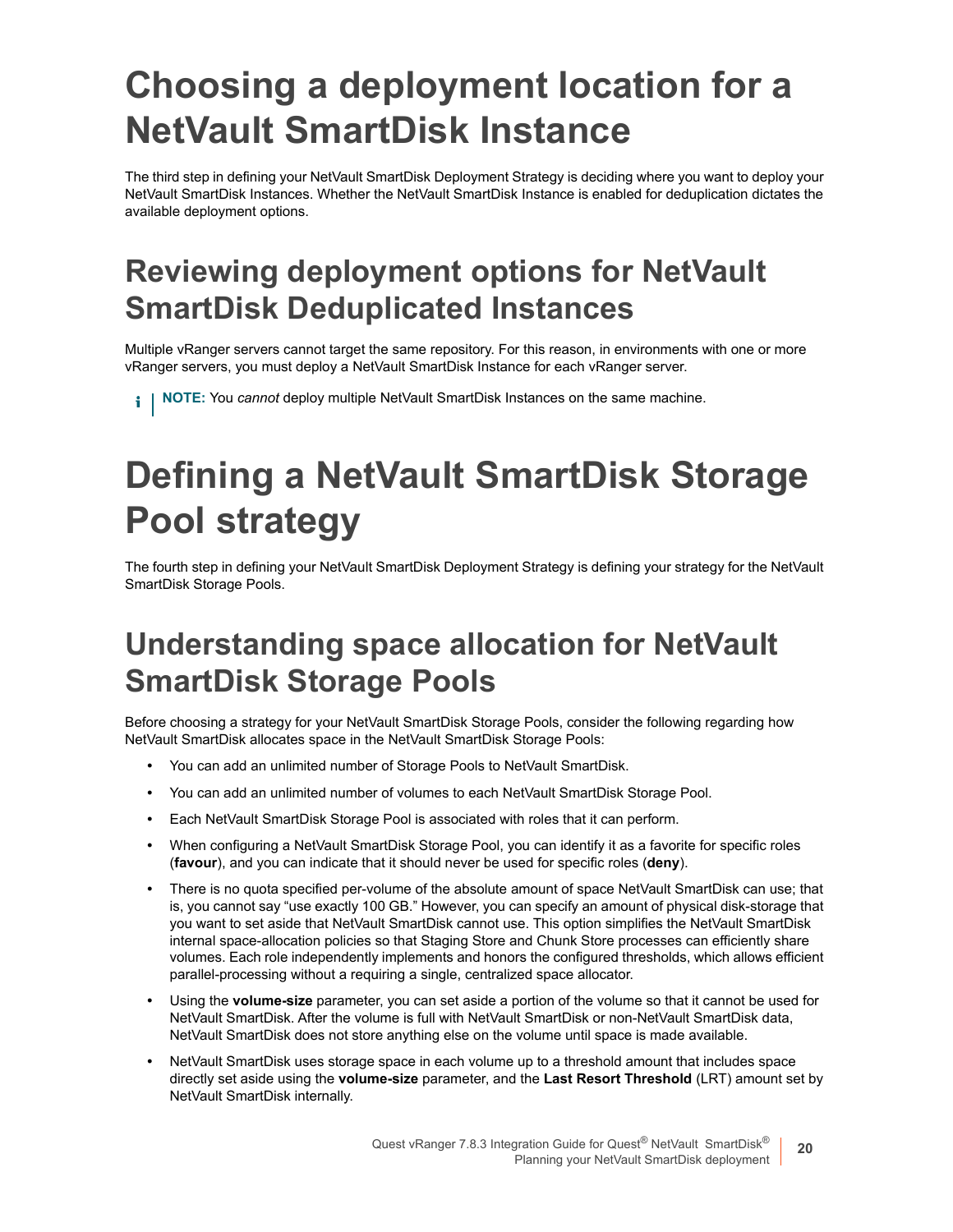- **•** NetVault SmartDisk first uses a volume for its intended role, for example, Chunk Store or Staging Store, but it also uses it for other purposes if necessary. Even if you supply a threshold, NetVault SmartDisk implements an **LRT** that stops NetVault SmartDisk from using a volume after there is less than a certain amount of space available and thus prevents the disk from becoming full. The **LRT** is calculated to include both a fixed amount of space (1 GB) and the space that would be required to make Garbage Collection possible, that is, the **gc\_reserve\_bytes** parameter. This process means that the figure varies in size depending on the amount of data held in the Chunk Store; typically, you can expect the **gc\_reserve\_bytes** parameter to be at least 1.7 GB.
- **•** If the **LRT** is large enough, NetVault SmartDisk properly allocates space when multiple Staging Store and Chunk Store processes are both writing to a volume that becomes too full. NetVault SmartDisk maintains an overall idea of how much space is used both by the Staging Store and the Chunk Store. This allows it to enforce the licensed amount of capacity and to enforce the **LRT** and the **volume-size** limits.
- **•** User thresholds and the NetVault SmartDisk **LRT** do not affect licensing. Licensing measures the amount of data accepted for protection by the NetVault SmartDisk Instance, regardless of whether the data has been deduplicated.

The following figure shows a graphical example of how space is organized in NetVault SmartDisk. This figure assumes that all volumes are mapped to one file system. Also, the space reserved for LRT is reserved on a pervolume basis; if your configuration uses multiple volumes, more LRT space might be allocated.



**Figure 1. Space allocation for NetVault SmartDisk**

X=Volume-size parameter

## <span id="page-20-0"></span>**Understanding the optimal performance strategy**

Consider the following guidelines when assigning NetVault SmartDisk Storage Pool Roles:

- **Content Index**: Should be small and reside in a Storage Pool made of fault-tolerant disks with good random-access performance.
- **Staging Store**: Should reside in a Storage Pool made of fault-tolerant disks with good streaming performance.
- **Chunk Index**: Should reside in a Storage Pool made of fault-tolerant disks with good random-access performance.
- **Chunk Store**: Should reside in a Storage Pool made of fault-tolerant disks.

If the goal is optimal performance, using additional disks to increase Input/Output Operations per Second (IOPS) and aggregate disk bandwidth improves NetVault SmartDisk performance more than using additional memory.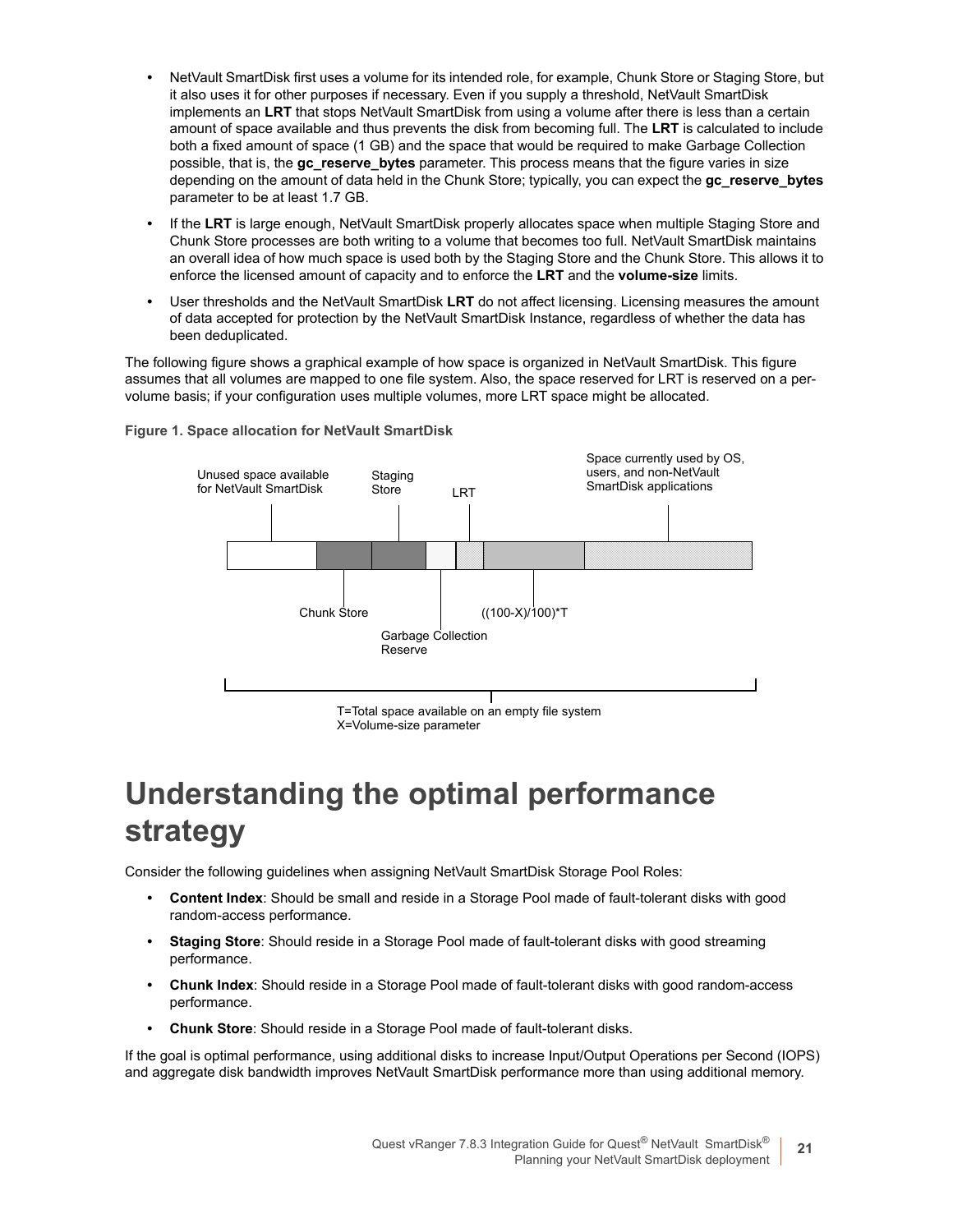For example, if you are using a single RAID array, consider configuring four separate RAID 1 volumes, one for each Storage Pool Role. This configuration separates the IO workload for each volume across independent RAID volumes. You can tune performance further by restricting the number of independent disk operations — reads, writes, and deletes — allowed per volume to two operations, which avoids disk thrashing. In addition, configure the RAID array to support more bandwidth in and out of **Staging Store**.

This strategy is appropriate for NetVault SmartDisk Instances where staging, deduplication, and restores might occur simultaneously.

**NOTE:** RAID recommendations also apply to Storage Area Network (SAN) and Network Attached Storage  $\ddot{\mathbf{r}}$ (NAS).

On Windows® platforms, you can disable the New Technology File System (NTFS) **Last Access Update** feature, which can reduce disk accesses and increase performance. For instructions on disabling this feature, see the documentation for your specific operating system.

#### **Optimizing performance while protecting against data loss during power failures**

Although enabling disk-write caches improves NetVault SmartDisk performance, power failures that occur before modified disk-cache contents have been written to non-volatile magnetic storage can potentially cause data loss in NetVault SmartDisk. Because of this risk, it is critical that you understand how your underlying disk technology caches writes to disk. You can turn off disk-write caching, but due to the improvement in performance that writecaching offers, it is increasingly used despite the risk, and the risk is mitigated by using additional technology. A common mitigation technique is ensuring that power does not go off. In high-end server environments, with their uninterruptible power supplies (UPSs) and redundant power supplies, having unfilled cached writes is less of an issue.

Also, drives that employ write-caching have a write-flush feature that instructs the drive to send pending writes from the cache to the disk immediately. This command is sent before UPS batteries run out—if the system detects a power interruption — or just before the system is shut down for any other reason.

Finally, most disk array systems use non-volatile random access memory (NVRAM) to protect data written to disk if there is a power failure. Quest recommends that you review your server and storage vendor's product documentation to understand what steps are taken to ensure that disk writes are written to non-volatile magnetic storage if there is a power failure.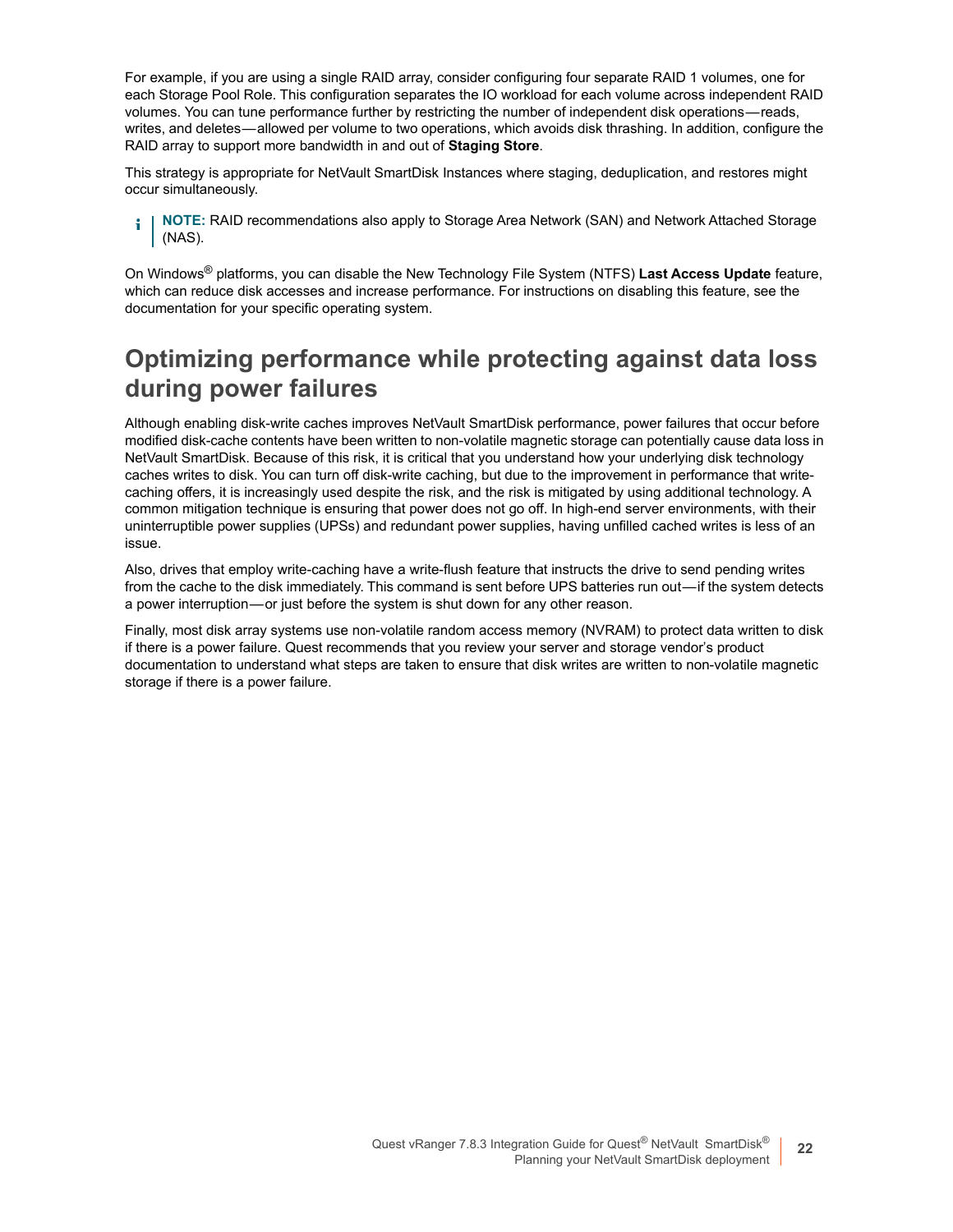# **Installing vRanger**

- <span id="page-22-0"></span>**•** [vRanger system re](#page-24-0)quirements
- **•** [Installing vRanger](#page-24-2)
- <span id="page-22-3"></span><span id="page-22-1"></span>**•** Configuring vRanger

## **vRanger system requirements**

Before installing vRanger and NetVault SmartDisk, ensure that you read and understand the requirements and limitations of both products. The system requirements for vRanger are summarized in the following topics.

For vRanger and NetVault SmartDisk to integrate, you must use the following versions:

- **•** vRanger 7.6.5 or later
- **•** NetVault SmartDisk 11.4.5 or later
- <span id="page-22-2"></span>**NOTE:** The following information is a summary only. Before implementing vRanger, review the *Quest*  ÷ *vRanger Installation/Upgrade Guide*.

## **Installation requirements**

The hardware requirements to run vRanger can vary widely based on several factors. Therefore, you should not do a large-scale implementation without first completing a scoping and sizing exercise.

## **Minimum hardware requirements**

The minimum hardware requirements to run vRanger can vary widely based on several factors. Therefore, you should not do a large-scale implementation without first completing a scoping and sizing exercise.

#### **vRanger: physical machine**

The following describes the hardware recommendations for the vRanger physical machine:

**Table 1. Requirements for a installing vRanger on a physical machine**

| <b>CPU</b> | Any combination equaling four cores of CPUs are recommended. Example one quad-core<br>CPU; two dual-core CPUs. |
|------------|----------------------------------------------------------------------------------------------------------------|
| <b>RAM</b> | 4 GB RAM is required.                                                                                          |
| Storage    | At least 4 GB free hard disk space on the vRanger machine.                                                     |
| <b>HBA</b> | For LAN-free, Quest recommends that you use two HBAs—one for read operations and one<br>for writing.           |

**23**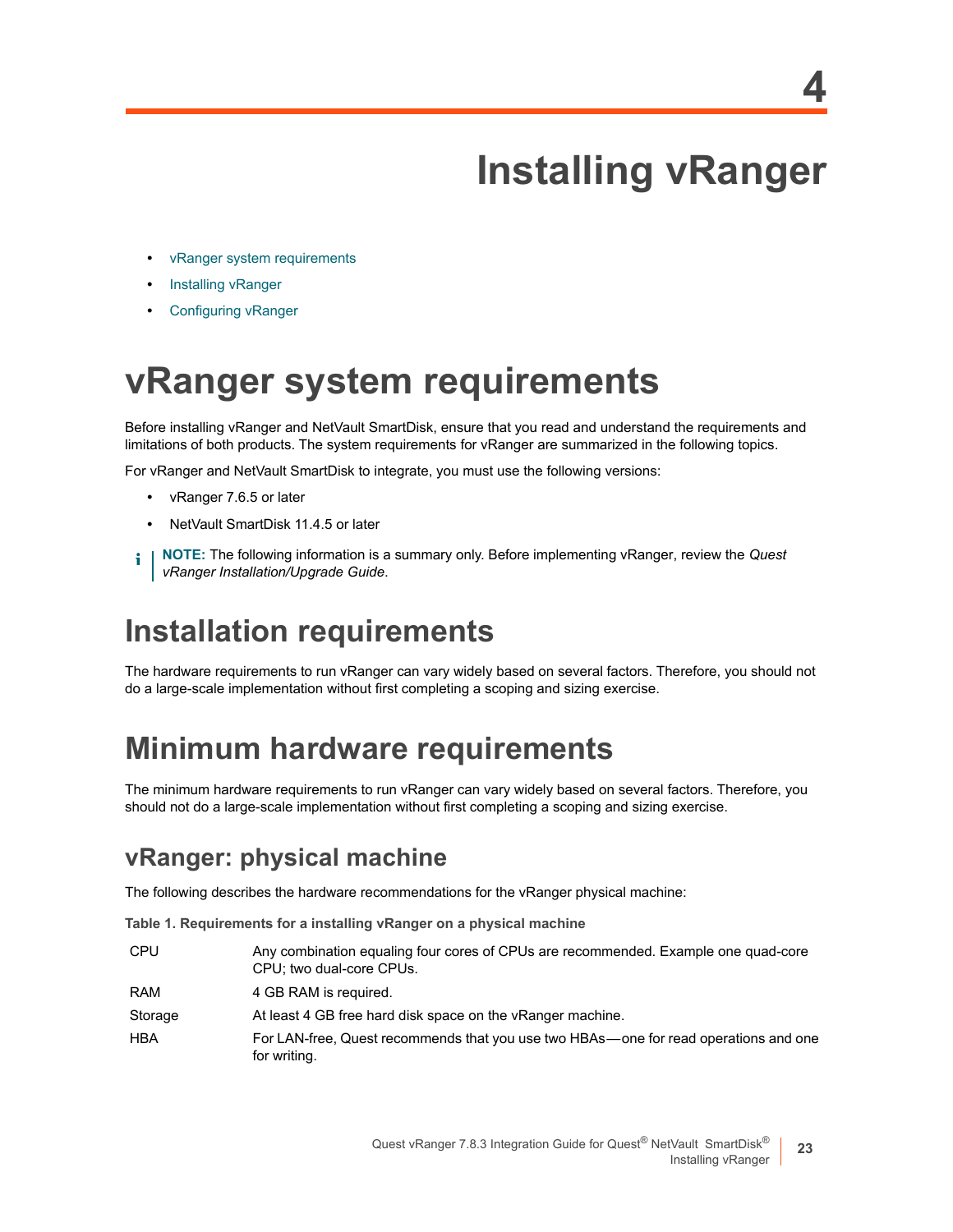#### **vRanger: virtual machine (VM)**

The following describes the hardware recommendations for using vRanger in a VM:

**Table 2. Requirements for a installing vRanger on a virtual machine**

| CPU     | Four vCPUs.                                                |
|---------|------------------------------------------------------------|
| RAM     | 4 GB RAM is recommended.                                   |
| Storage | At least 4 GB free hard disk space on the vRanger machine. |

#### **Requirements for physical backup and restore**

When backing up from and restoring to a physical server, vRanger uses a client run on that server to perform backup and restore operations. To process the backup workload effectively, the physical server must meet the following requirements:

**Table 3. Requirements for physical backup and restore**

CPU Any combination equaling four cores of CPUs are recommended. Example one quad-core CPU; two dual-core CPUs.

RAM 2 GB RAM is required.

### **Supported operating systems for installation**

The following operating systems are supported for installation of vRanger.

|  | Table 4. Supported operating systems |  |  |
|--|--------------------------------------|--|--|
|--|--------------------------------------|--|--|

| <b>Operating system</b>              | Service pack level | <b>Bit level</b> |  |
|--------------------------------------|--------------------|------------------|--|
| Windows Server 2008 R2 <sup>ab</sup> | SP1 or later       | x64              |  |
| Windows Server 2012 <sup>b</sup>     | All service packs  | x64              |  |
| Windows Server 2012 R2bc             | All service packs  | x64              |  |
| Windows Server 2016 <sup>b</sup>     | All service packs  | x64              |  |
| Windows Server 2019 <sup>b</sup>     | All service packs  | x64              |  |

a. Windows 2008 R2 SP1 requires Windows Management Framework 3.0. Refer to Known Issue VR-177 in the vRanger Release Notes for more information.

b. The Windows Storage Server edition is not supported as an installation platform for vRanger.

c. Before installing vRanger on Windows Server 2012 R2, the updates listed in Additional required software must be installed.

#### **Additional required software**

In addition to a supported version of Windows<sup>®</sup> and a supported VMware<sup>®</sup> Infrastructure, you may need some additional software components, depending on your configuration.

- **Microsoft® .NET Framework**: vRanger requires the .NET Framework 4.5. The vRanger installer installs it if not detected.
- **SQL Server**: [Optional] vRanger utilizes two SQL Server® databases for application functionality. vRanger can install a local version of SQL Express 2014 SP3 or you can choose to install the vRanger databases on your own SQL instance.
- **Windows PowerShell 3 or above.**If you are installing vRanger on Windows 2008 R2 SP1, you will need to install Windows PowerShell 3 or above before installing vRanger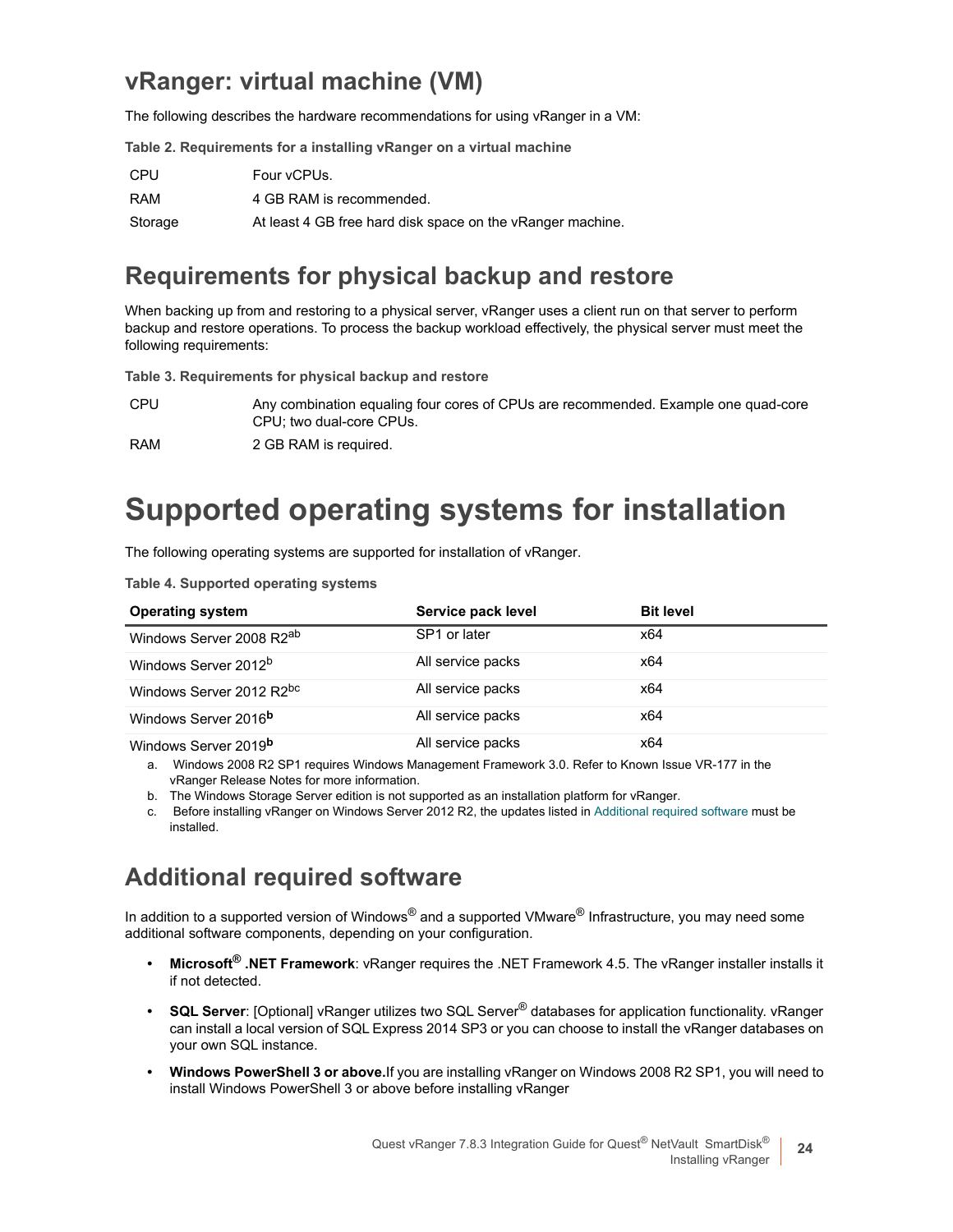- **vRanger virtual appliance (VA)**: The vRanger VA is a small, pre-packaged Linux® distribution that serves as a platform for vRanger operations away from the vRanger server. vRanger uses the VA for the following functions:
	- **▪** Replication to and from VMware® ESXi™ hosts.
	- File-level restore (FLR) from Linux machines.
	- **Optionally for backups and restores.**
- **Updates for Windows Server 2012 R2**: Before installing vRanger on Windows Server 2012 R2, ensure that the Windows updates listed below are installed:
	- **▪** KB2939087
	- **▪** KB2975061
	- **▪** KB2919355
	- **▪** KB2999226

## <span id="page-24-1"></span><span id="page-24-0"></span>**Installing vRanger**

The following topic describes the high-level steps for installing vRanger. For more information, see the *Quest vRanger Installation/Upgrade Guide*.

**NOTE:** NetVault SmartDisk and vRanger cannot be installed on the same machine.f.

The installation of vRanger has several options. Unless you have a valid reason not to, accept the defaults wherever possible. The installation follows this sequence:

1 Launch the installer, and accept the vRanger license.

The install process does not continue until the license is accepted.

2 Enter the credentials under which the vRanger services should run.

The credentials used need to have local administrator privileges on the vRanger machine.

- 3 Choose an installation directory.
- 4 Select the vRanger database.

You may choose to install vRanger with a new instance of SQL Server<sup>®</sup> Express or on an existing SQL Server.

- 5 Configure the runtime credentials for the vRanger Database.
- 6 [Optional] Install the vRanger Catalog Service.

The installation completes.

# <span id="page-24-2"></span>**Configuring vRanger**

vRanger requires some basic configuration before data protection can begin. The bulk of this configuration is driven by the Startup Wizard which starts the first time the application is opened. For more information on configuring vRanger, see the *Quest vRanger Installation/Upgrade Guide*.

The following topics describe the primary configurations you need to make.

**• Add source servers:** Before you can begin backups, you must add one or more source objects to the vRanger inventory. Source objects can include VMware® vCenter® or VMware® ESXi™ hosts, Hyper-V® Clusters or hosts, or physical machines.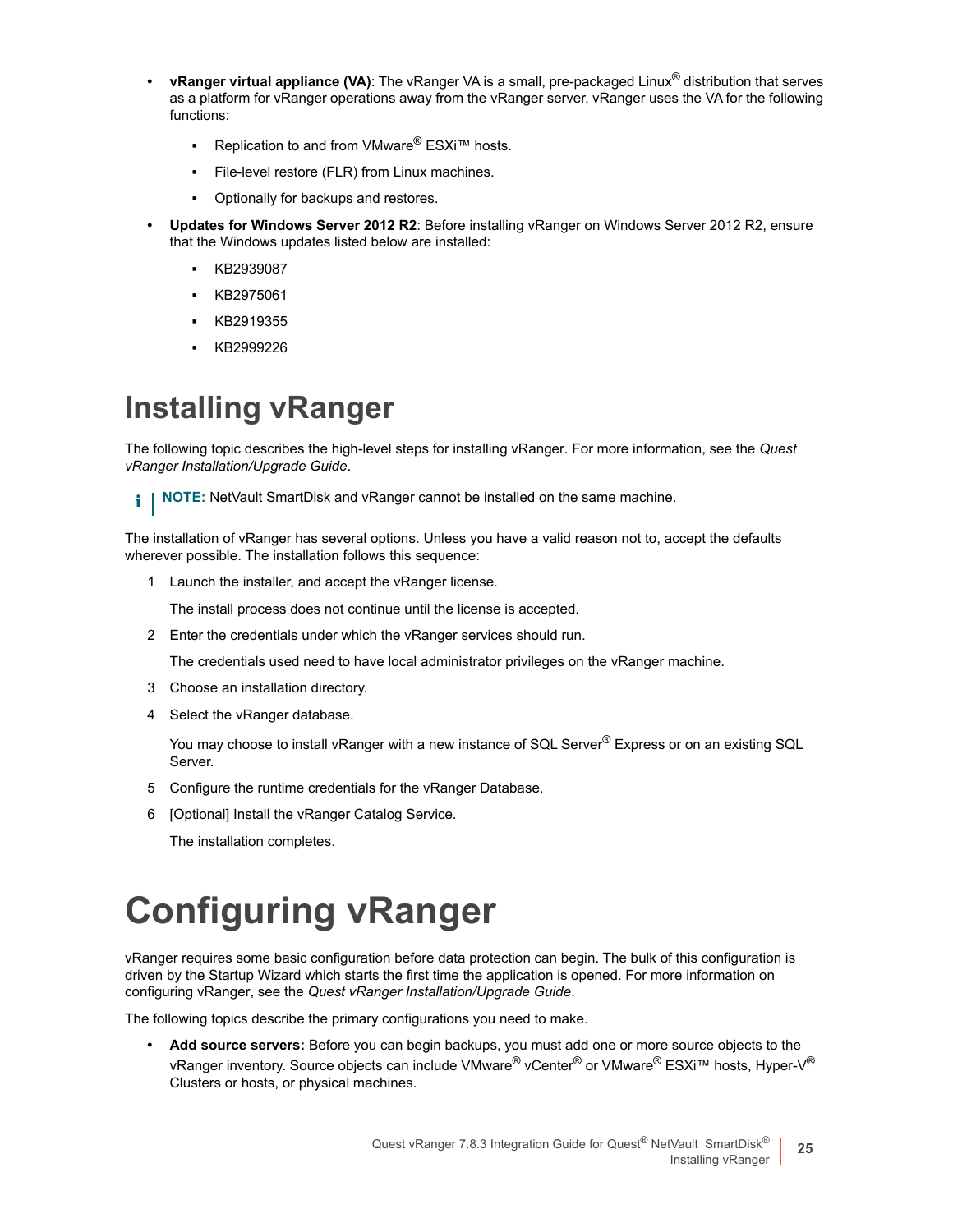**• Add repositories:** Repositories are where vRanger stores the savepoints created by each backup job. For the purposes of this integration, a NetVault SmartDisk repository should be used.

<span id="page-25-0"></span>[The NetVault SmartDisk serve](#page-25-1)r must be fully configured and running before adding it as a vRanger Repository. For procedures on how to add a NetVault SmartDisk server as a repository, see Adding a NetVault SmartDisk repository.

### <span id="page-25-1"></span>**Adding a NetVault SmartDisk repository**

The following process describes how to add a Quest NetVault SmartDisk repository.

#### *To add a NetVault SmartDisk repository:*

- 1 In the **My Repositories** pane, right-click anywhere, and click **Add > NetVault SmartDisk (NVSD)**.
- 2 In the **Add NVSD Repository** dialog box, complete the following fields:
	- **▪ Repository Name:** Enter a descriptive name for the repository.
	- **Description:** [Optional] Enter a long-form description for the repository.
	- **DNS Name or IP:** Enter the IP or FQDN for the NetVault SmartDisk server.
	- **User name** and **Password:** Enter the credentials for the account that vRanger should use to connect to the repository.
		- **NOTE:** If you have enabled WebDav authentication on your NetVault SmartDisk server, use ÷ those credentials here. If you have not enabled WebDav authentication, no credentials are required. For more information, see the *Quest NetVault SmartDisk Administrator's Guide*.
	- **Target Directory:** This value is a logical identifier for the repository on the NetVault SmartDisk Instance, rather than a specific directory on the NetVault SmartDisk server. If you have previously created one or more repositories on the target NetVault SmartDisk Instance, the existing target directories are available in a drop-down menu.

To create a repository, enter a name for your repository.

- **Port:** Enter the port that vRanger should use to connect to the NetVault SmartDisk server—the default is 37453.
- **Timeout:** Enter a value that determines how long to wait before terminating an idle connection.

**NOTE:** Encryption is not supported for NetVault SmartDisk repositories.i l

3 Click **OK**.

The connection to the repository is tested and the repository is added to the **My Repositories** pane and the **Repository Information** dialog box.

vRanger checks the configured repository location for existing manifest data to identify existing savepoints.

- 4 If vRanger finds existing savepoints, click the applicable button:
	- **▪ Import as Read-Only:** To import all savepoint data into the vRanger database, but only for restores, click this button. You cannot back up data to this repository.
	- **▪ Import:** To import all savepoint data into the vRanger database, click this button. vRanger is able to use the repository for backups and restores. vRanger requires read and write access to the directory.
	- **Overwrite:** To retain the savepoint data on the disk and not import it into vRanger, click this button. vRanger ignores the existence of the existing savepoint data and treats the repository as new.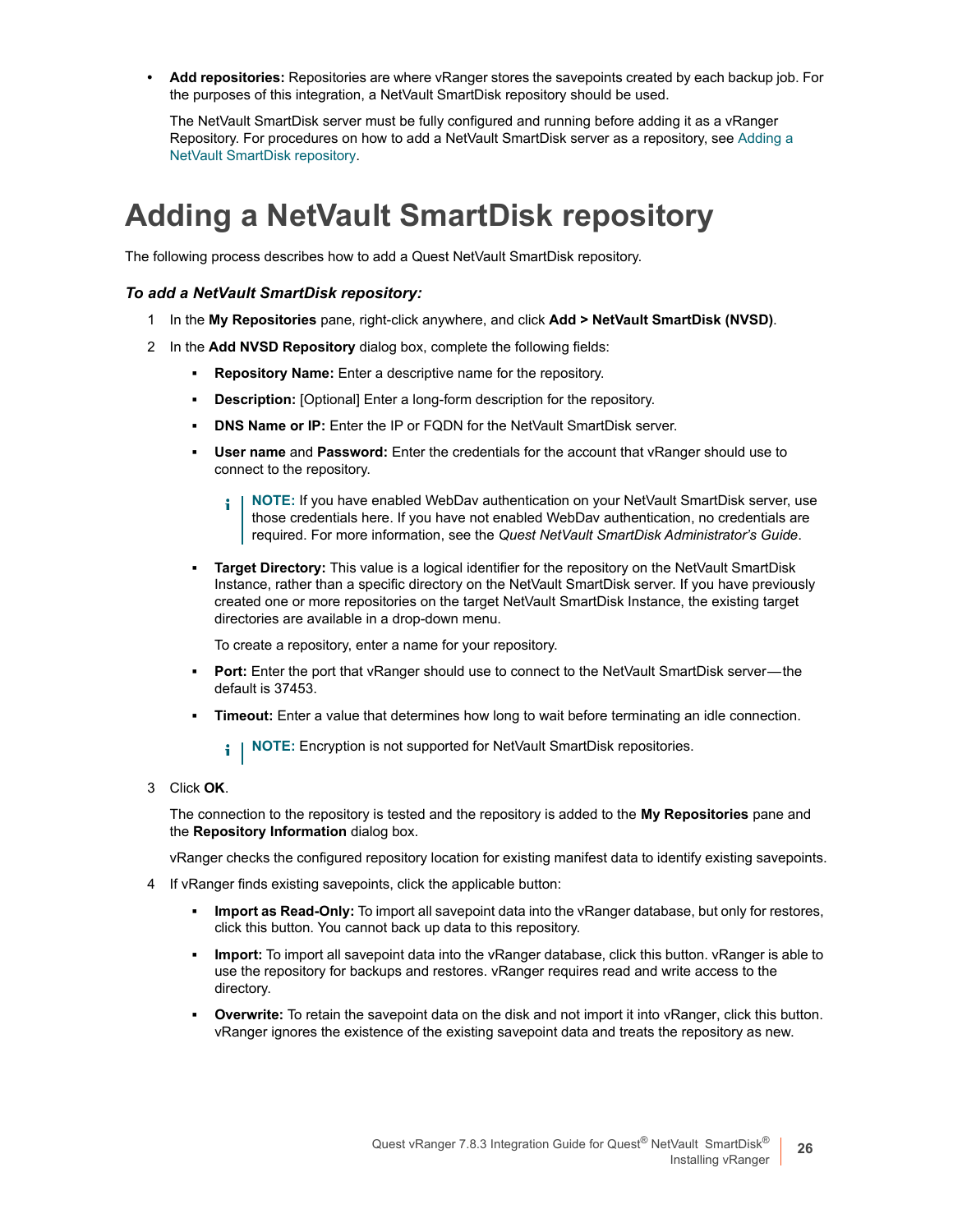#### **Removing a NetVault SmartDisk repository**

The process for removing a NetVault SmartDisk repository is the same as removing any other repository type.

#### *To remove a NetVault SmartDisk repository:*

- 1 In the **My Repositories** pane, right-click the NetVault SmartDisk repository, and select **Remove**. The **Remove Repository** dialog box appears, showing the savepoints in the selected repository. When removing a repository, you have the option of keeping the savepoints on disk or deleting them.
- 2 To remove the savepoints, select **Delete all savepoints in this repository**.
- **CAUTION: This step deletes the savepoints from the repository disk, not just the vRanger database.**  ţ. **Exercise caution when deleting savepoints.**
	- 3 If you chose to delete the savepoints, click **OK** when the **Delete Savepoints** dialog box appears.

The savepoints are deleted, along with the repository.

## <span id="page-26-0"></span>**Checking the NetVault SmartDisk repository**

Use the vRanger **My Repositories** pane to view information about the NetVault SmartDisk repositories that you have configured. Of particular importance is the amount of remaining free space and the deduplication ratio for that repository.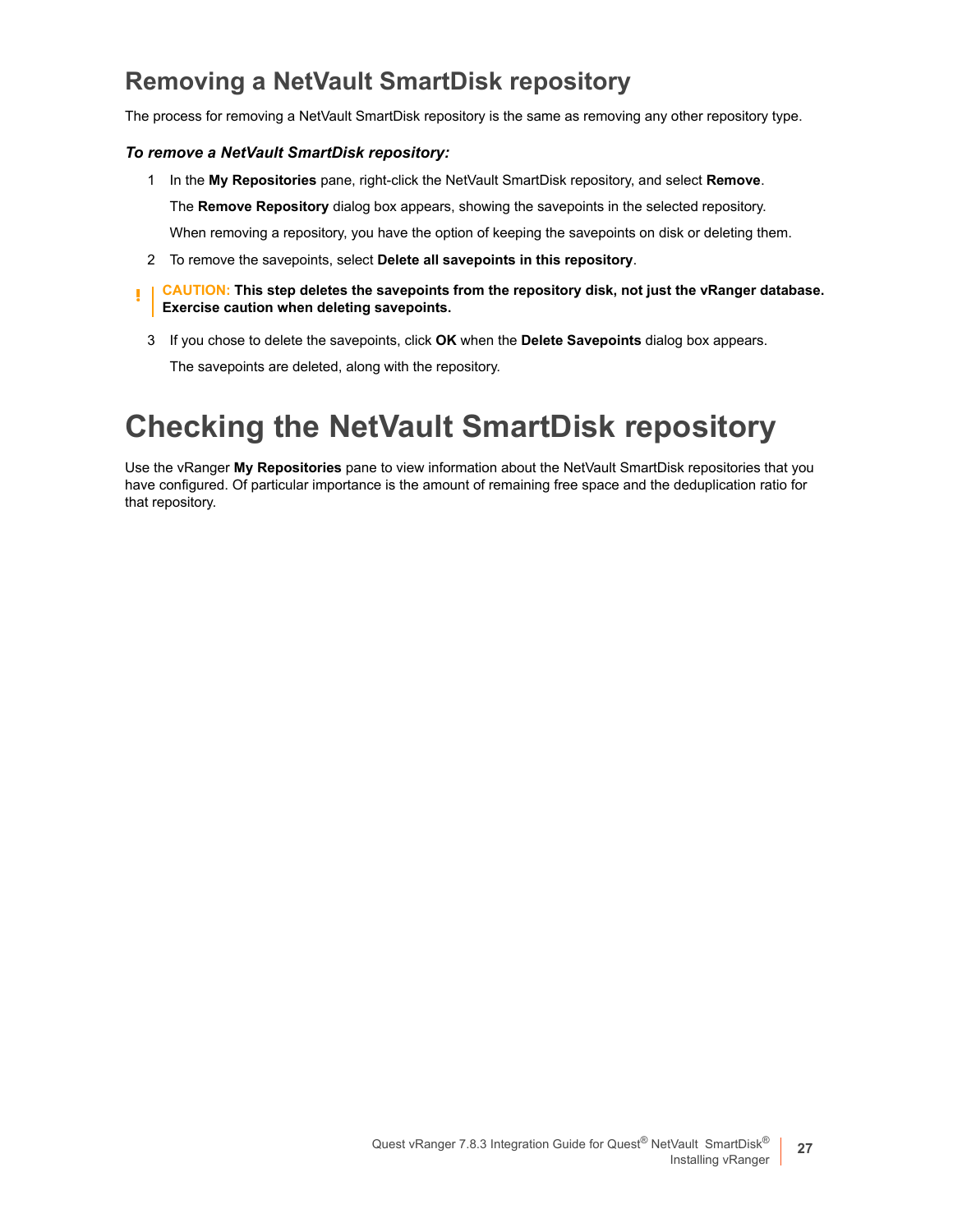# <span id="page-27-0"></span>**Installing NetVault SmartDisk**

- **•** [Installing NetVault Sm](#page-27-2)artDisk: an overview
- **•** [System requirements](#page-29-0)
- **•** [Installing the NetVault SmartDisk so](#page-31-0)ftware
- **•** [Completing the installation proce](#page-32-2)ss
- **•** [Uninstalling NetVault SmartDisk](#page-33-2)
- <span id="page-27-1"></span>**•** Reinstalling NetVault SmartDisk

# **Installing NetVault SmartDisk: an overview**

Installing NetVault SmartDisk involves the following main steps:

- **•** Verifying that the system requirements are in place.
- **•** Installing the software.
- **•** Updating the Storage Pool structure, if applicable.
- **•** Adding the NetVault SmartDisk Devices to your backup product.
- **•** Protecting the NetVault SmartDisk identity.
- <span id="page-27-4"></span><span id="page-27-2"></span>**•** Installing the license key.

## **System requirements**

Before installing vRanger and NetVault SmartDisk, ensure that you read and understand the requirements and limitations of both products.

For vRanger and NetVault SmartDisk to integrate, you must use the following versions:

- **•** vRanger Backup & Replication 7.6.5 or later
- <span id="page-27-3"></span>**•** NetVault SmartDisk 11.4.5 or later.

### **Software requirements**

NetVault SmartDisk has the following software requirements for Windows®:

**• Microsoft Visual C++**: If it is not already installed, NetVault SmartDisk automatically installs the applicable portions of the **Microsoft Visual C++ 2005 SP1 Redistributable Package**. No additional steps are required by you.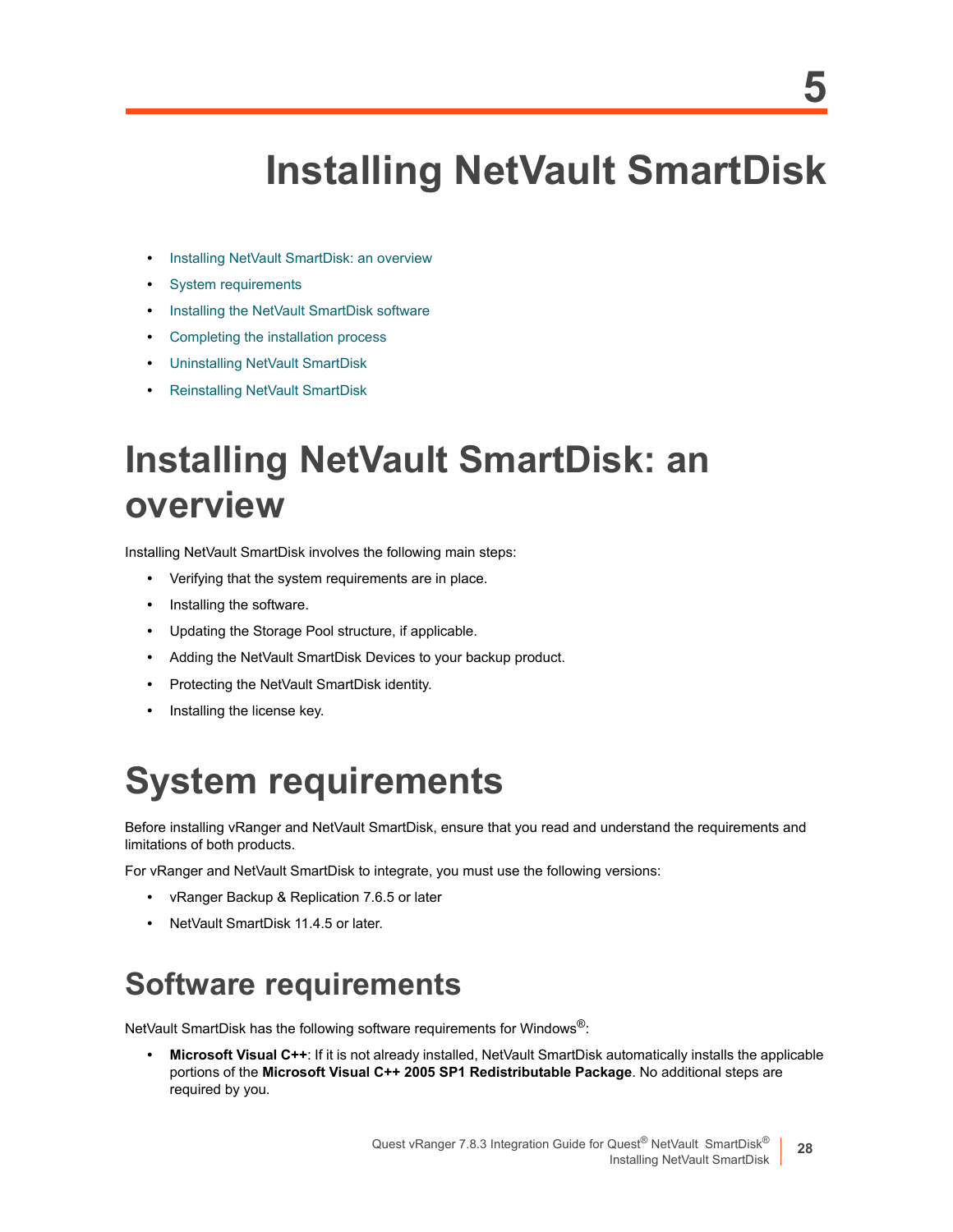- **System-memory requirements**: Verify that your Windows system has at least 2 gigabytes (GB) plus 400 megabytes (MB) for every terabyte (TB) of data that the Chunk Store must address.
	- **▪** If you use a 32-bit platform, you are limited to a Chunk Store of 5 TB of unique data.
	- **▪** If you use a 64-bit platform, you are limited to a Chunk Store of 15 TB of unique data.

#### <span id="page-28-0"></span>**Hardware requirements**

The use of NetVault SmartDisk in a production environment is only supported when run on a physical machine.

The NetVault SmartDisk server must meet the following hardware requirements:

**• Processor requirements**: Processor requirements vary based on the required NetVault SmartDisk Deduplication Rate (the rate at which NetVault SmartDisk deduplicates data) — the higher the Deduplication Rate requirements, the higher the CPU requirements for the machine where NetVault SmartDisk software is installed. Generally, the NetVault SmartDisk machine should be equipped with two dual-core processors.

The NetVault SmartDisk Deduplic[ation Rate must be greater than or](#page-17-2) equal to the Ingest Rate to ensure that the deduplication process completes during the backup window or before the next weekly backup window begins. For more information, see Deduplication Rate < Ingest Rate.

**• Memory requirements**:

#### **Required minimum**: 2 GB

**Recommended minimum**: An extra 400 MB per 1 TB of NetVault SmartDisk-unique data

#### **Example**

10 TB of NetVault SmartDisk Unique Data

2 GB + (400 MB \* 10) = 2 GB + 4000 MB = **6 GB**

- **Network requirement for all NetVault SmartDisk Instances**: TCP/IP name resolution. After the machine that hosts the NetVault SmartDisk software has been identified, verify that the machine can resolve its own host name.
- <span id="page-28-2"></span><span id="page-28-1"></span>**• Storage Pool requirements:** For Storage Pool requirements based on whether your goal is simplified management or optimal performance, see Defining a NetVault SmartDisk Storage Pool strategy.

### **Authentication requirements**

- **Administrator account for installation**: Administrator credentials are only required for use during the installation process, removal process, and, if necessary, manually restarting the NetVault SmartDisk Services.
- **NetVault SmartDisk Non-privileged Group and User**: Security group with full NetVault SmartDisk configuration and monitoring rights. You are not required to create the non-privileged user before installation. You can enter the applicable information during the installation process. The installer verifies that the account meets all applicable system requirements before continuing with the installation process.
- **UNC path and credentials if using a network share on Windows**: You can specify a path that includes a network share, whether it is mapped or using Universal Naming Convention (UNC). To do so, the parent directory of the target directory must exist—the target directory does not have to exist yet—and you must have the access credentials.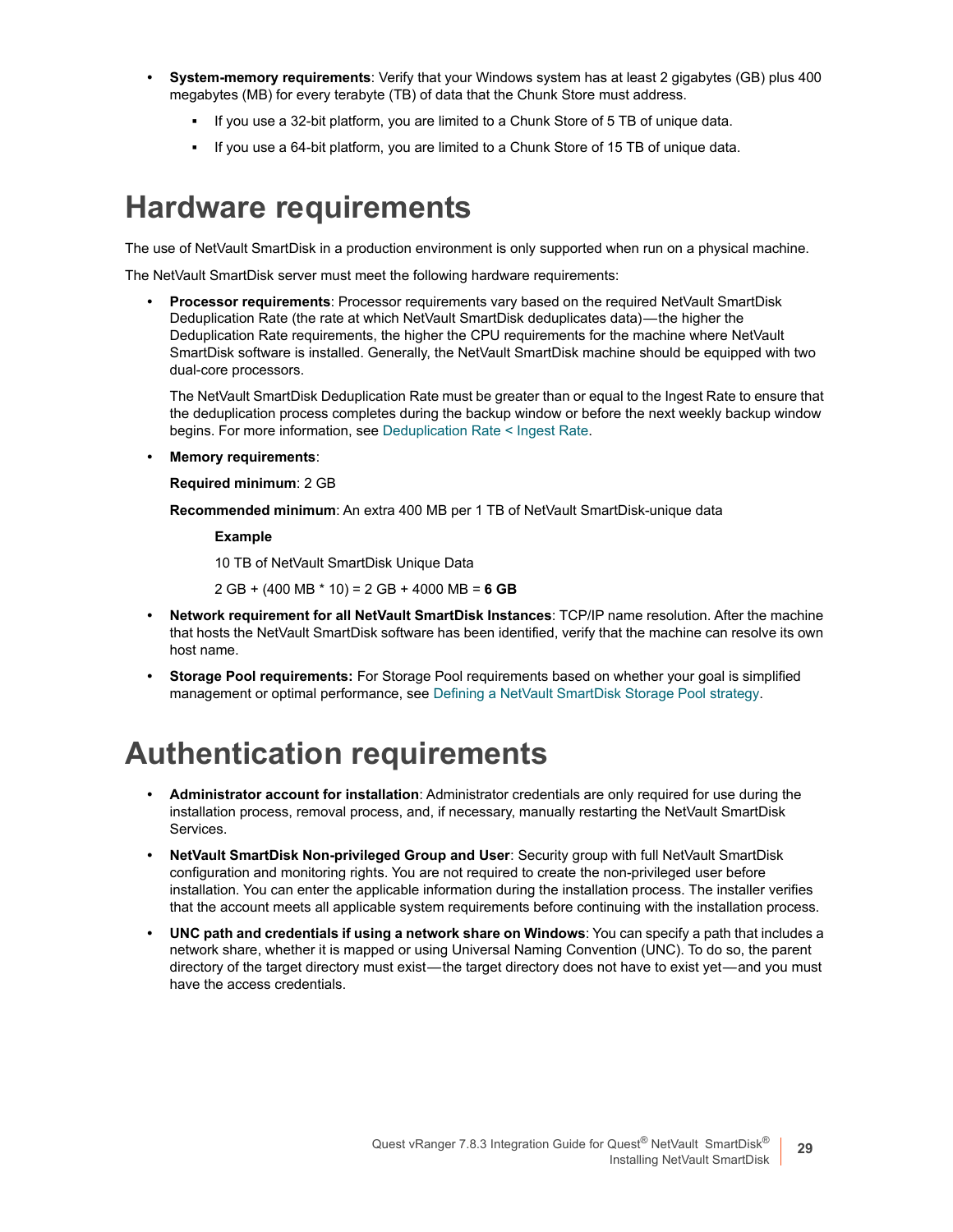#### **Important notes regarding Windows and the Non-Privileged User**

The NetVault SmartDisk installer grants read- and write-access permission to the specified non-privileged user during the installation process. This access, which lets NetVault SmartDisk report Windows® Events, *only* applies to the Application log.

If you change the non-privileged user by using **smartdisk password**, the same rights are granted to the new user. The rights are retained for the original user because the original user might be assigned to multiple services on the same system. For the same reason, this access is also retained if you remove NetVault SmartDisk.

The modified registry key is:

HKEY\_LOCAL\_MACHINE\SYSTEM\CurrentControlSet\Services\ Eventlog\Application

<span id="page-29-0"></span>Therefore, if you know that a non-privileged user is not needed for other services, manually update the registry key and user account.

# **Installing the NetVault SmartDisk software**

<span id="page-29-1"></span>Throughout this document, an ellipsis (…) represents the path to where you installed NetVault SmartDisk. Replace the ellipsis with the applicable information.

### **Important considerations**

- **•** If you install NetVault SmartDisk on a double-byte Windows® operating system and you do not use the default directories for installation, verify that the new directories are created using single-byte characters; installation fails if you use double-byte characters.
- **•** You cannot install the NetVault SmartDisk binaries installation files on a Network File System (NFS) share.
- **•** During installation, you are prompted for two volume paths, which must be different. One volume contains the **[Staging Store](https://support.squest.com)**, and the other contains the **Chunk Index**, **Chunk Store**, and **Content Index**. You can specify any supported file system that is listed in the *Quest NetVault Backup Compatibility Guide* available at https://support.quest.com. However, if you intend to use a third-party deduplication appliance, filer, or other form of network-attached storage (NAS) for the NetVault SmartDisk Storage Pools, you must use the network share for the appliance that is exported through Common Internet File System (CIFS) or NFS as the target for the **Staging Store**. You can specify one network share for each path during installation; if you need additional shares for the Storage Pools, you can add them after installatio[n is finished. You can](#page-31-0)  [specify o](#page-31-0)ne network share for each path during installation; if you need additional shares for the Storage Pools, you can add them after installation is finished. For more information, see Completing the installation process.
	- **NOTE:** The Staging Path and Store Path must point to different target directories, for example, f. **\\Server\share\Stage** and **\\Server\share\Store**. For best performance, they should be on different physical storage devices.
- **•** If installation is interrupted or fails for any reason, for example, due to a power outage, remove the product before attempting to install it again. Manually delete the NetVault SmartDisk-related directory and its contents.

**30**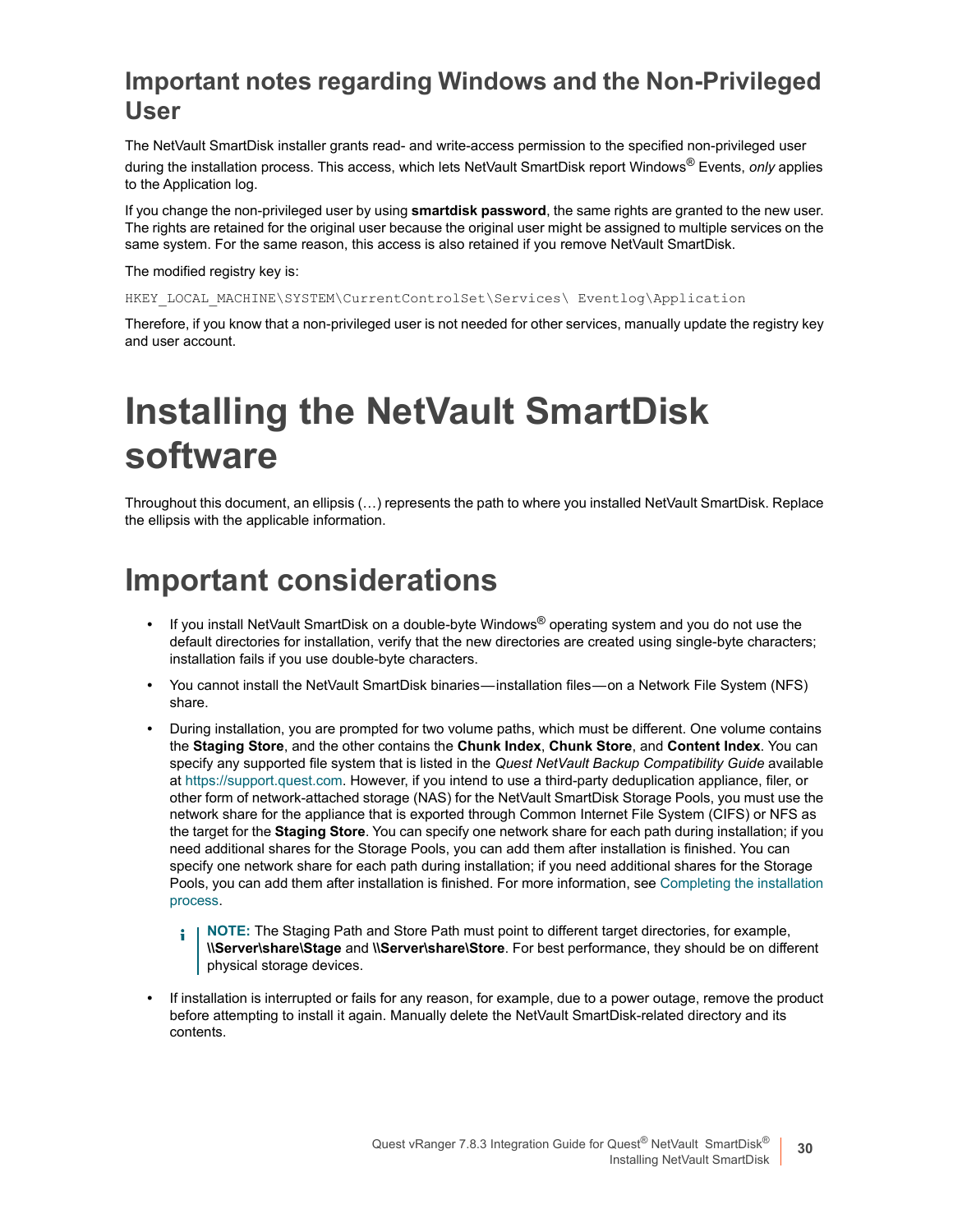### <span id="page-30-0"></span>**Installing on Windows**

1 Verify that you have revie[wed the authentication require](#page-28-1)me[nts and all other critical inf](#page-29-1)ormation.

For more information, see Authentication requirements and Important considerations.

- 2 Log in as an administrator.
- 3 If you are using the downloaded package, decompress the downloaded file, and navigate to the NetVault SmartDisk directory in which the decompressed files reside.
- 4 To start the installation wizard, double-click the **install.exe** file.
- 5 When the **Installation Language** dialog box appears, select the applicable language, and click **OK**.
- 6 When the **Welcome** dialog box appears, click **Next**.
- 7 When the **License Agreement** dialog box appears, review the license agreement, select **I Agree**, and click **Next**.
	- **NOTE:** Quest requires that you thoroughly review the license agreement before proceeding with the f installation.
- 8 In The the **Non-Privileged User** dialog box, enter the name and password of the non-privileged user account that you want to use for NetVault SmartDisk (if the account does not exist, the installer creates it for you), the Windows® Domain, if applicable, and click **Next**.

The installer verifies that the specified account meets all applicable system requirements — based on your organization's policies — before continuing with the installation process. If the requirements are not met, the installer cancels the installation process before installing any NetVault SmartDisk components.

- 9 If the user account that you entered in the previous step does not exist, select **Yes**, and click **Next** when the **Preinstall Warnings** dialog box appears
- 10 In the **Select Installation Folder** dialog box, change the path if you do not want to use the default.

To use a different directory, type the path in the **Folder** box, or click **Browse** to point to the new location.

To see how much space NetVault SmartDisk requires for the selected installation directory and files, click **Disk Cost**, review the information on the **SmartDisk Disk Space** dialog box, and then click **OK**. The Disk Cost information is calculated only fo[r the NetVault SmartDisk software binaries. It does not include the disk](#page-18-3)  [space req](#page-18-3)uired for the **Staging Store** or **Chunk Store**. To determine the disk space required for the **Staging Store** or **Chunk Store**, see Determining the required disk space for NetVault SmartDisk Instances.

- 11 Click **Next**.
- 12 In the **Select Staging Path Folder** dialog box, indicate whether you want use a Remote or Local directory, and t[hen click Next.](#page-32-0)
	- **NOTE:** After installation is finished, you can add additional volumes. For more information, see f. Updating the Storage Pool directory structure.
- 13 Do one of the following:
	- **▪** If you selected Remote the default is Local on the **Select Remote Staging Path Folder** dialog box, specify the path for the **Staging Store**; use the **\\server\share** format. Enter the user name and corresponding password required to access the remote path, and then click **Next**.
- **CAUTION: The Staging Path and Store Path must point to different target directories, for example, \\Server\share\Stage and \\Server\share\Store. For best performance, they should be on different physical storage devices.**
	- **▪** If you selected Local, on the **Select Staging Path Folder** dialog box, specify the file-system path for the **Staging Store**, and then click **Next**.
	- 14 In the **Store Path Folder Configuration** dialog box, indicate whether you want to use a **Remote** or **Local** directory, and then click **Next**.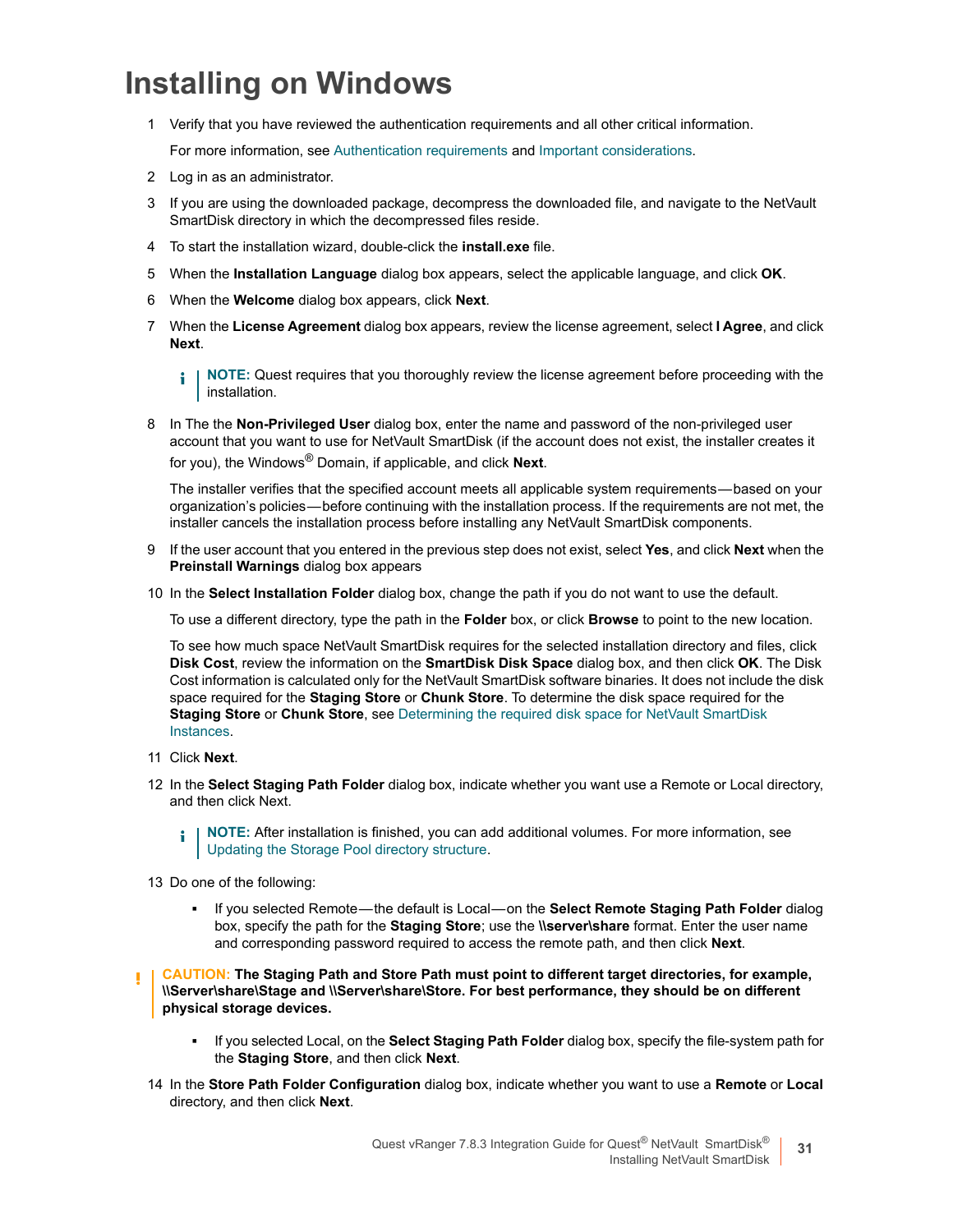- **NOTE:** After installation is finished, you can add additional volumes. For more information, see  $\ddot{\bullet}$ Updating the Storage Pool directory structure.
- 15 Do one of the following:
	- **▪** If you selected Remote the default is Local on the **Select Remote Store Path Folder** dialog box, specify the path for the **Chunk Store**; use the **\\server\share** format. Enter the user name and corresponding password required to access the remote path, and then click **Next**.
- **CAUTION: The Staging Path and Store Path must point to different target directories, for example, \\Server\share\Stage and \\Server\share\Store. For best performance, they should be on different physical storage devices.**
	- **▪** If you selected Local, on the **Select Store Path Folder** dialog box, specify the file-system path for the **Chunk Store**, and then click **Next**.
	- 16 In the **WebDAV Authentication Configuration** dialog box, select **Yes** to enable WebDAV authentication, and click **Next**.
		- **i** | IMPORTANT: This feature is required for vRanger.
	- 17 In the **WebDAV Authentication Credentials** [dialog box, enter the user name and password fo](#page-37-1)r the WebDAV account, and click **Next**.

To update these credentials later, see Enabling or updating authentication for WebDAV access.

**NOTE:** These credentials are the ones that you use when configuring this NetVault SmartDisk ÷ Instance as a vRanger repository. The are no restrictions for the corresponding password.

- 18 When the **Confirm Installation** dialog box appears, click **Next**.
- 19 When the **Installation Complete** dialog box appears, click **Close**.

If necessary, NetVault SmartDisk automatically installs the supporting Microsoft Visual C++ files into the Global Assembly Cache. If these files are currently in use by a different application, the installer prompts you to restart the system. This behavior is standard Windows behavior.

## <span id="page-31-0"></span>**C[ompleting](#page-31-1) the installation process**

- **•** [Installing a license key](#page-32-0)
- <span id="page-31-2"></span>**•** [Updating the Storage Pool directory structure](#page-32-1)
- <span id="page-31-1"></span>**•** Protecting the NetVault SmartDisk unique identity

#### **Installing a license key**

- 1 Log in as an administrator.
- 2 Open a command prompt by clicking **Start > Programs Accessories > Command Prompt**.
- 3 In the **Command Prompt** window, change to the bin directory in the NetVault SmartDisk directory:

```
cd …\foundation\bin
```
4 Enter the license key.

For example:

```
smartdisk.bat license -t XX-XXXXX-XXXX-XXXXX
```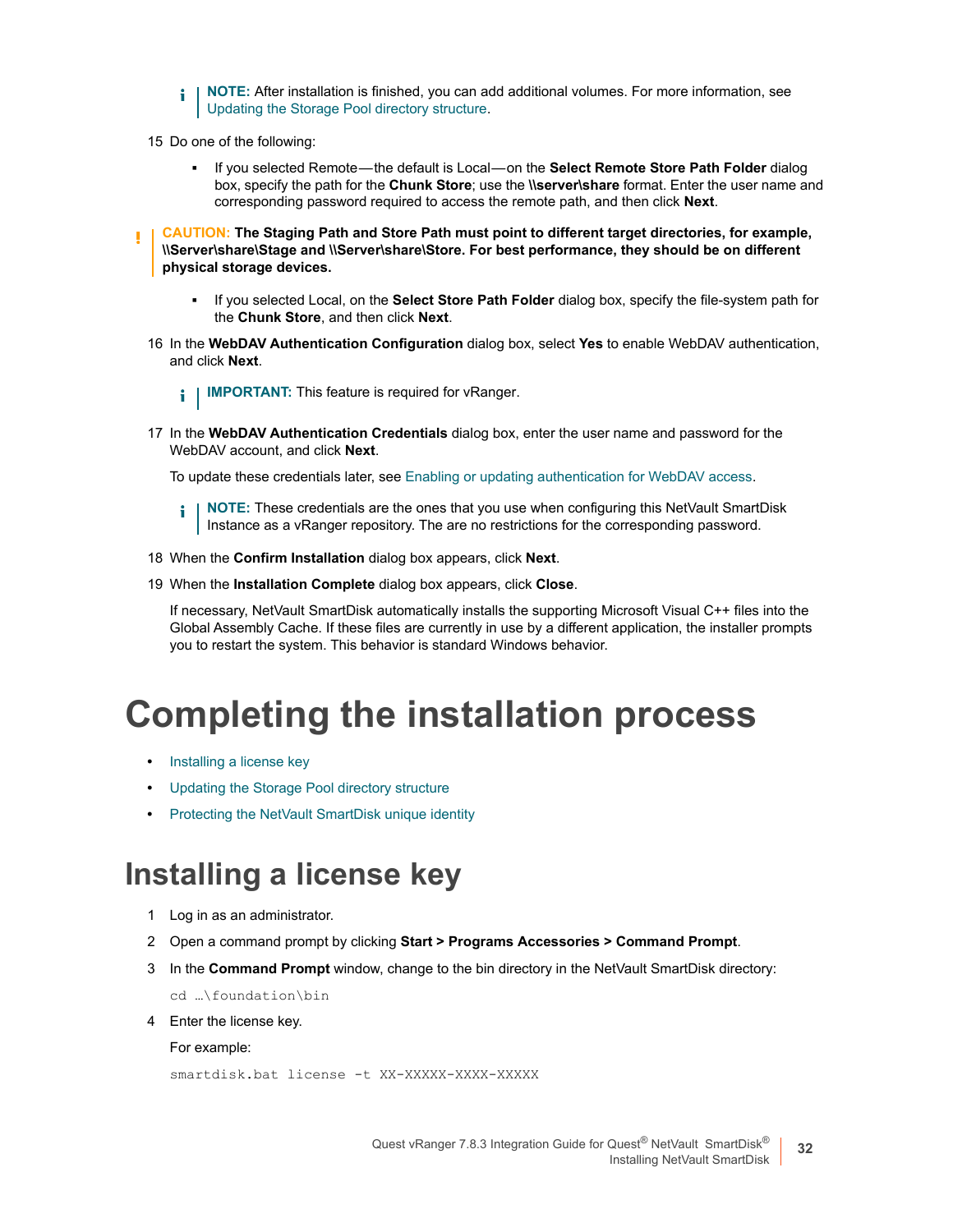**i** | NOTE: To avoid potential errors, Quest recommends that you use copy-and-paste functionality to copy the license key from the email to the command prompt.

The system displays the following message:

<span id="page-32-0"></span>License installed successfully

### **Updating the Storage Pool directory structure**

During the installation of the NetVault SmartDisk software, you specified a directory for the Staging Path and the Store Path. Currently, the following NetVault SmartDisk components are installed in each of the directories that you specified:

- **•** Staging Path (folder)
	- Staging Store
- **•** Store Path (folder)

Chunk Index

- Content Index
- Chunk Store

The preceding list identifies the default structure. If your NetVault SmartDisk Storage Pool Strategy requires a different structure, update it *before* you add NetVault SmartDisk as a device to your backup product. Examples of other structures that you might use include a third-party deduplication appliance, filer, or other NAS that is mapped or accessible through UN[C. You might also want to implement an optimal perfor](#page-19-4)mance strategy for your NetVault SmartDisk Storage Pools, which might require a different structure.

<span id="page-32-1"></span>For more information, see Defining a NetVault SmartDisk Storage Pool strategy

### **Protecting the NetVault SmartDisk unique identity**

Each NetVault SmartDisk installation of the software binaries creates a unique identity that is referenced in the NetVault SmartDisk Content Index and your backup product. T[he NetVault SmartDisk unique id](#page-33-2)entity is required in cases where the NetVault SmartDisk software binaries are reinstalled while retaining the data stored in the NetVault SmartDisk Storage Pools. For more information, see Reinstalling NetVault SmartDisk.

To ensure that you can reinstall the NetVault SmartDisk software binaries while retaining the data stored in the NetVault SmartDisk Storage Pools, protect the NetVault SmartDisk unique identity by backing up the following configuration file:

<span id="page-32-2"></span>…\diskmanager\etc\identity.cfg

## **U[ninstalling NetVault](#page-33-0) SmartDisk**

- **•** [Preserving data before removin](#page-33-1)g NetVault SmartDisk
- **•** Removing NetVault SmartDisk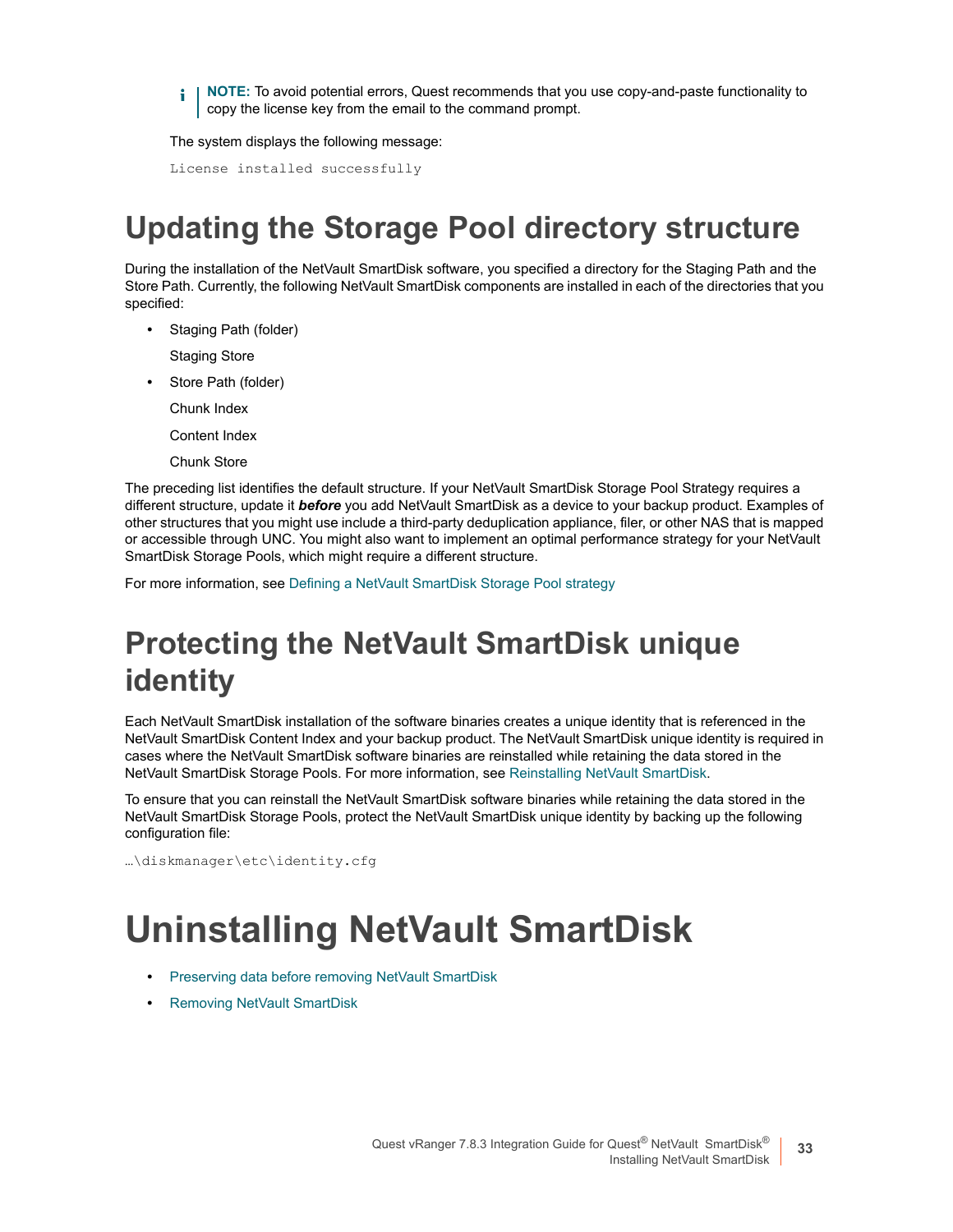## <span id="page-33-0"></span>**Preserving data before removing NetVault SmartDisk**

When you remove NetVault SmartDisk, the data in the **Staging Store** and the **Chunk Store** is retained after removal of the NetVault SmartDisk software binaries.

<span id="page-33-1"></span>If you specified a different file-system path during installation, that is, you did not use the defaults, the data in the **Staging Store** and the **Chunk Store** is retained after removal of the NetVault SmartDisk software binaries.

## **Removing NetVault SmartDisk**

- 1 Access **Control Panel > Add or Remove Programs**.
- 2 In the **Currently installed programs** list, select **NetVault SmartDisk**, and click **Remove**.
- 3 When the confirmation message appears, click **Yes**.
- <span id="page-33-2"></span>4 After the program is removed, delete the directory where NetVault SmartDisk was installed.

# **R[einstalling NetVa](#page-33-3)ult SmartDisk**

- **•** [Reinstalling NetVault SmartDisk: an overview](#page-34-0)
- **•** [Prerequisites for reinstalling NetVault SmartDisk](#page-34-1)
- **•** [Reinstalling NetVault SmartDisk if identity.cfg is available](#page-35-0)
- <span id="page-33-3"></span>**•** Reinstalling NetVault SmartDisk if identity.cfg is not available

### **Reinstalling NetVault SmartDisk: an overview**

In a standard NetVault SmartDisk installation, the NetVault SmartDisk software binaries are installed on a volume that is separate from the NetVault SmartDisk Storage Pools. Reinstalling the NetVault SmartDisk software binaries is required in one of the following scenarios:

- **•** NetVault SmartDisk is inoperable because a media failure occurred on the volume where the NetVault SmartDisk software binaries are installed.
- **•** The operating system of the machine where the NetVault SmartDisk Instance is running has become corrupted.
- **•** NetVault SmartDisk was removed. During the uninstall, the software binaries were removed, but the data stored in the NetVault SmartDisk Storage Pools was left intact.

In the preceding scenarios, the data in the NetVault SmartDisk Storage Pools is still intact and can be used by a new installation of the NetVault SmartDisk software binaries. Each NetVault SmartDisk installation of the software binaries creates a unique identity that is referenced in the NetVault SmartDisk Content Index and your backup product; therefore, it is critical that you use the following procedures to ensure that the *new* NetVault SmartDisk installation of the software binaries points to the *original* NetVault SmartDisk Storage Pools. *Failure to follow these steps renders NetVault SmartDisk unable to read or restore from the original NetVault SmartDisk Storage Pools.*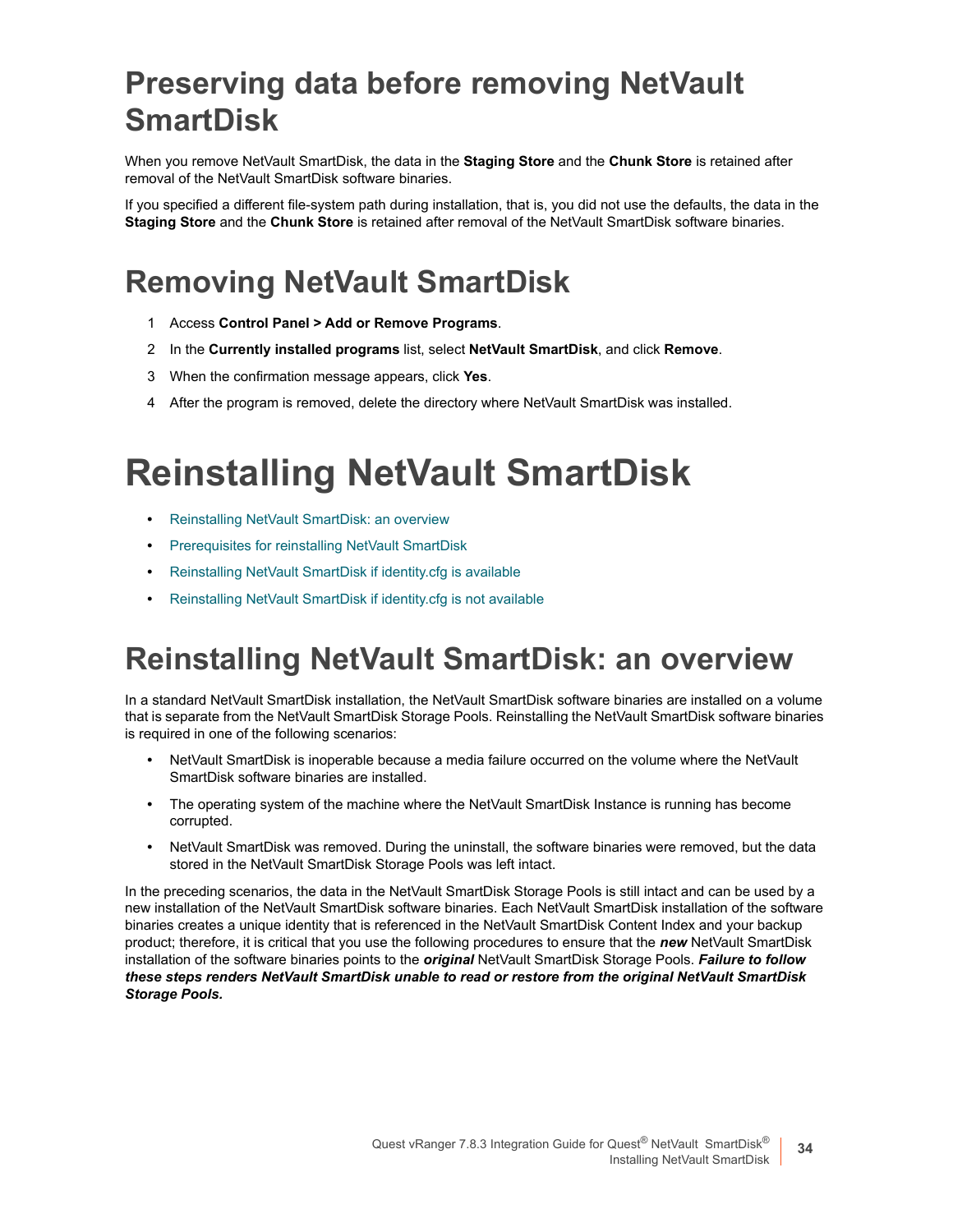## <span id="page-34-0"></span>**Prerequisites for reinstalling NetVault SmartDisk**

Ensure that the following prerequisites are met before reinstalling the NetVault SmartDisk software binaries.

- **•** All the original Storage Pool directories, which include the directories for the Content Index, Staging Store, Chunk Index, and Chunk Store, are available in their entirety and are not corrupted.
- **•** All the original Storage Pool directories have been moved or copied to a different directory by using operating-system commands.
- **•** All the original Storage Pool directories, which are now empty, are available for the new NetVault SmartDisk software binary installation and there is sufficient available disk space to store all the data that originally resided in these directories.
- **•** The original **identity.cfg** configuration file is available. This file is located in the following directory:

#### **…\diskmanager\etc**

<span id="page-34-1"></span>**•** The same version of the NetVault SmartDisk software is installed that was running on the original NetVault SmartDisk installation.

## **Reinstalling NetVault SmartDisk if identity.cfg is available**

If the original **identity.cfg** configuration file is available, reinstall the NetVault SmartDisk software binaries by performing the following steps:

1 Ensure that the NetVault S[martDisk non-privileged use](#page-28-1)r account has full access to the original NetVault SmartDisk Storage Pool directories.

For more information, see Authentication requirements.

2 Install the same version of the NetVault SmartDisk software that was originally running.

During installation, enter the *original* values for the following options:

- **▪ Non-privileged User Account**
- **▪ Staging Path Folder or Staging Store Directory**
- **▪ Store Path Folder [or Chunk Store Directory](#page-29-0)**

For more information, see Installing the NetVault SmartDisk software.

3 Update the NetVault Smar[tDisk Configuration to ensure that the director](#page-32-0)y structure for the Content Index, Staging Store, Chunk Index, and Chunk Store matches the original NetVault SmartDisk installation.

For more information, see [Updating the Storage Pool directory str](#page-40-4)ucture.

4 Stop the NetVault SmartDisk Services.

For more information, see Stopping NetVault SmartDisk Services.

5 Replace the **identity.cfg** file with the original file.

This file is located in the following directory:

#### **…\diskmanager\etc**

- 6 Use operating-system commands to copy the contents of the original Storage Pool directories, which were moved to a different direct[ory, back to the original corresponding](#page-40-5) directories.
- 7 Start the NetVault SmartDisk Services.

For more information, see Starting NetVault SmartDisk Services.

**35**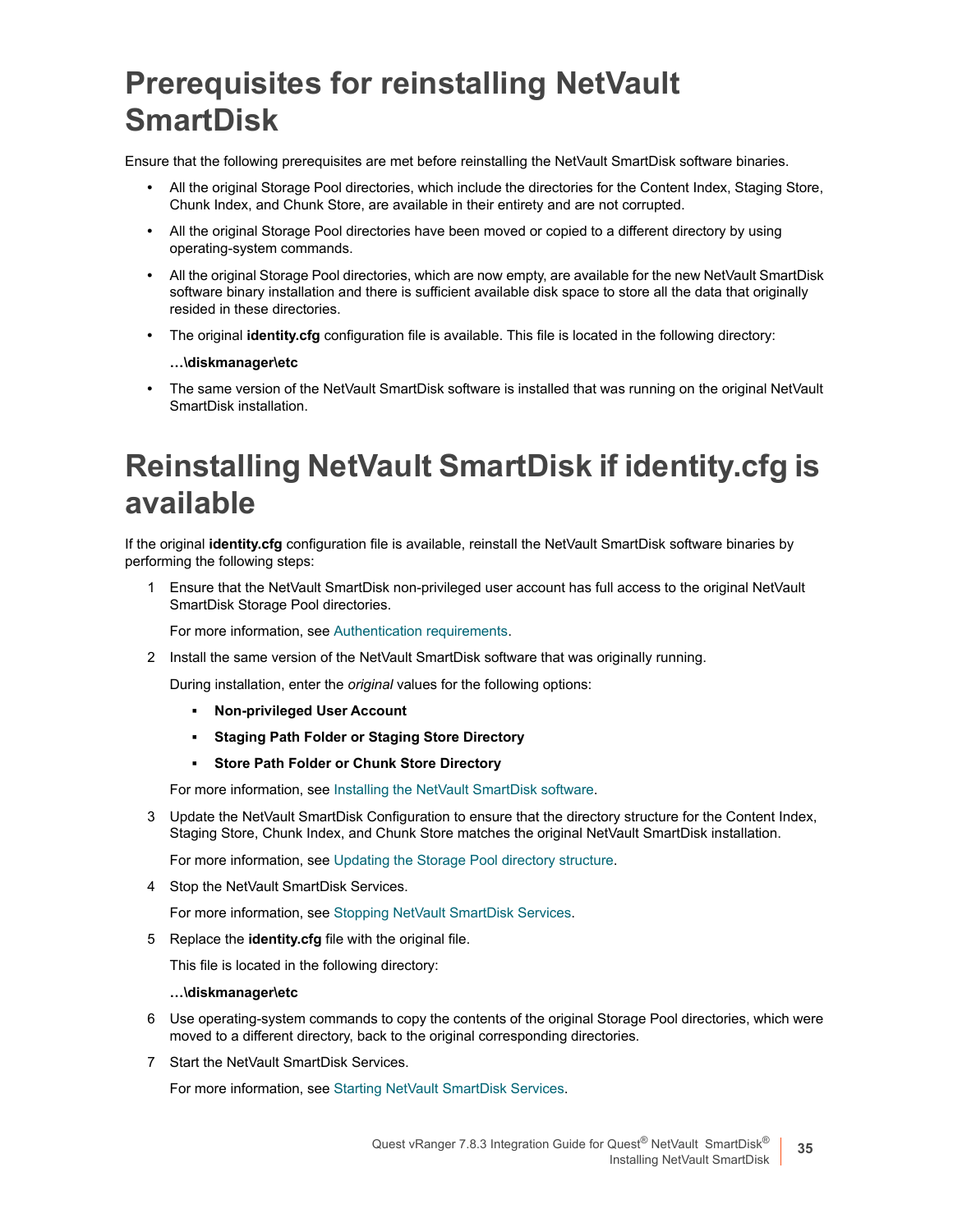## <span id="page-35-0"></span>**Reinstalling NetVault SmartDisk if identity.cfg is not available**

If the original **identity.cfg** configuration file is not available, reinstall the NetVault SmartDisk software binaries by performing the following steps:

1 Ensure that the NetVault S[martDisk non-privileged use](#page-28-1)r account has full access to the original NetVault SmartDisk Storage Pool directories.

For more information, see Authentication requirements.

- 2 Install the same version of the NetVault SmartDisk software that was originally running.
	- During installation, enter the original values for the following options:
		- **▪ Non-privileged User Account**
		- **▪ Staging Path Folder or Staging Store Directory**
		- **▪ Store Path Folder [or Chunk Store Directory](#page-28-1)**

For more information, see Authentication requirements.

3 Update the NetVault Smar[tDisk Configuration to ensure that the director](#page-32-0)y structure for the Content Index, Staging Store, Chunk Index, and Chunk Store matches the original NetVault SmartDisk installation.

For more information, see [Updating the Storage Pool directory str](#page-40-4)ucture.

4 Stop the NetVault SmartDisk Services.

For more information, see Stopping NetVault SmartDisk Services.

- 5 Use operating-system commands to copy the contents of the original Storage Pool directories, which were moved to a different direct[ory, back to the original corresponding](#page-40-5) directories.
- 6 Start the NetVault SmartDisk Services.

For more information, see Starting NetVault SmartDisk Services.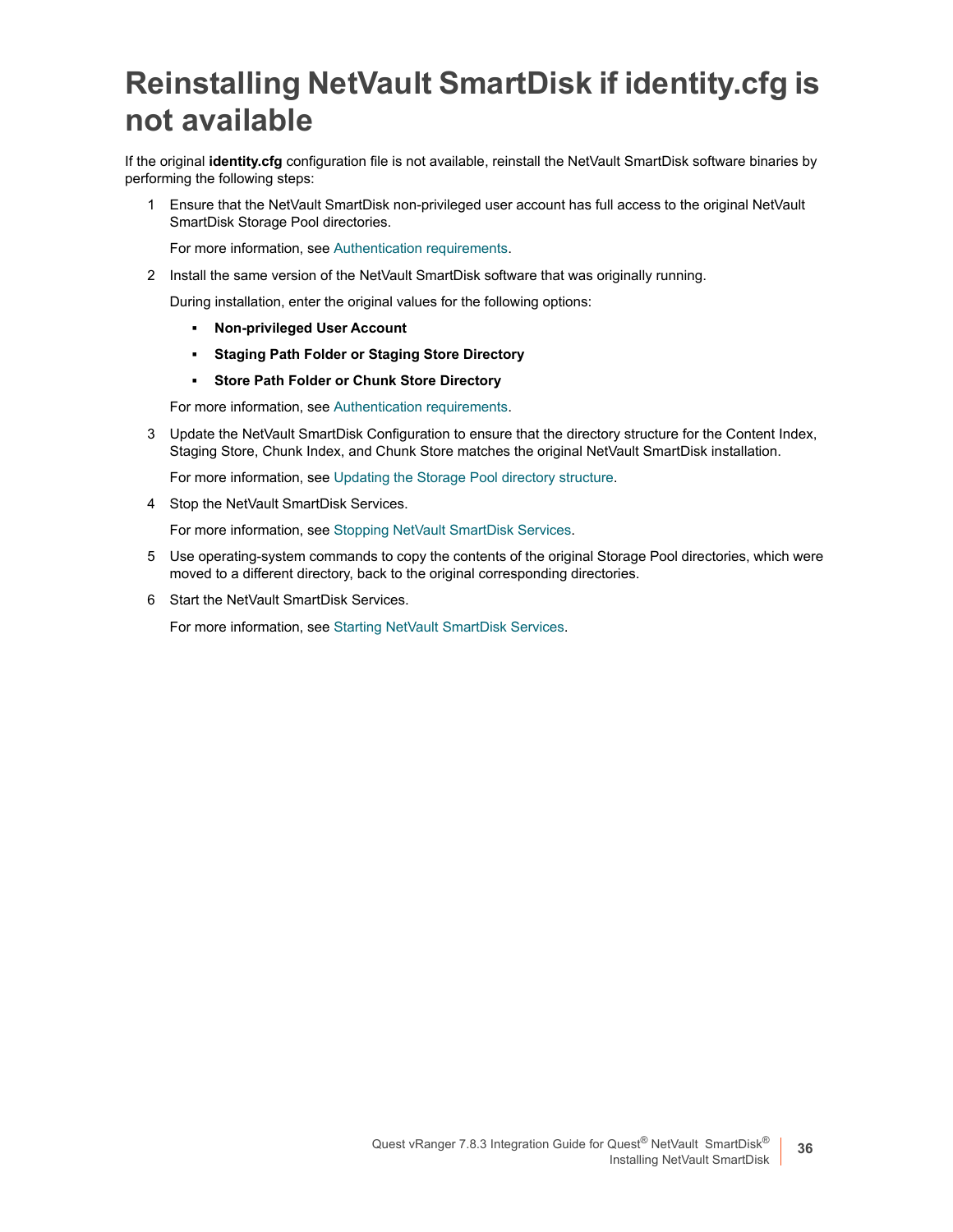# <span id="page-36-3"></span><span id="page-36-0"></span>**Configuring NetVault SmartDisk**

- **•** [Configuring NetVault SmartDisk ports](#page-38-1) for communication with your software
- **•** [NetVault SmartDisk CLI: an overvi](#page-39-1)ew
- **•** [Processing basic shell commands](#page-41-1)
- **•** [Configuring NetVault SmartDisk by](#page-41-2) using the command line
- **•** [Using the config command options](#page-43-0)
- **•** [Extending](#page-44-0) NetVault SmartDisk Storage Pools
- <span id="page-36-1"></span>**•** Examples

## **Configuring NetVault SmartDisk ports for communication with your software**

By default, NetVault SmartDisk uses port **37453** to communicate with vRanger instances that are streaming data to the NetVault SmartDisk Device. It also uses port **37451** for Inter Process Communication (IPC) on the loopback interface, but not for remote connections.

<span id="page-36-2"></span>**NOTE:** If you intend to use different ports, Quest recommends that you make the applicable change to the port setting on the NetVault SmartDisk Instance before you add the NetVault SmartDisk repository to vRanger. You can update the port that communicates with your software at any time.

### **Modifying the data port**

If you want to use a different port to communicate with the vRanger instances, complete the following steps.

- **NOTE:** Throughout this documentation, the path to where you installed NetVault SmartDisk is represented f by an ellipsis (…). Replace the ellipsis with the applicable information.
- **IMPORTANT:** You cannot add a port that exists. If you try to add an existing port, you see a "Failed to apply configuration" message. Before attempting to add a port, use the config --show command option to view existing information.
	- 1 Open a command prompt, and type:

…\foundation\bin\smartdisk.bat config

NetVault SmartDisk displays the list of options and parameters that you can use, including the sections for configuring the ports:

```
config --add|--update --webdav <port> [--block-size <bytes>] 
   [--preferred-address <address>] [--credentials]
```
You can use **--block-size** to define the block size used to read and write blocks when streaming data to the **Staging Store**. You can use **--preferred-address** to define the primary IP address that clients should use

**37**

**6**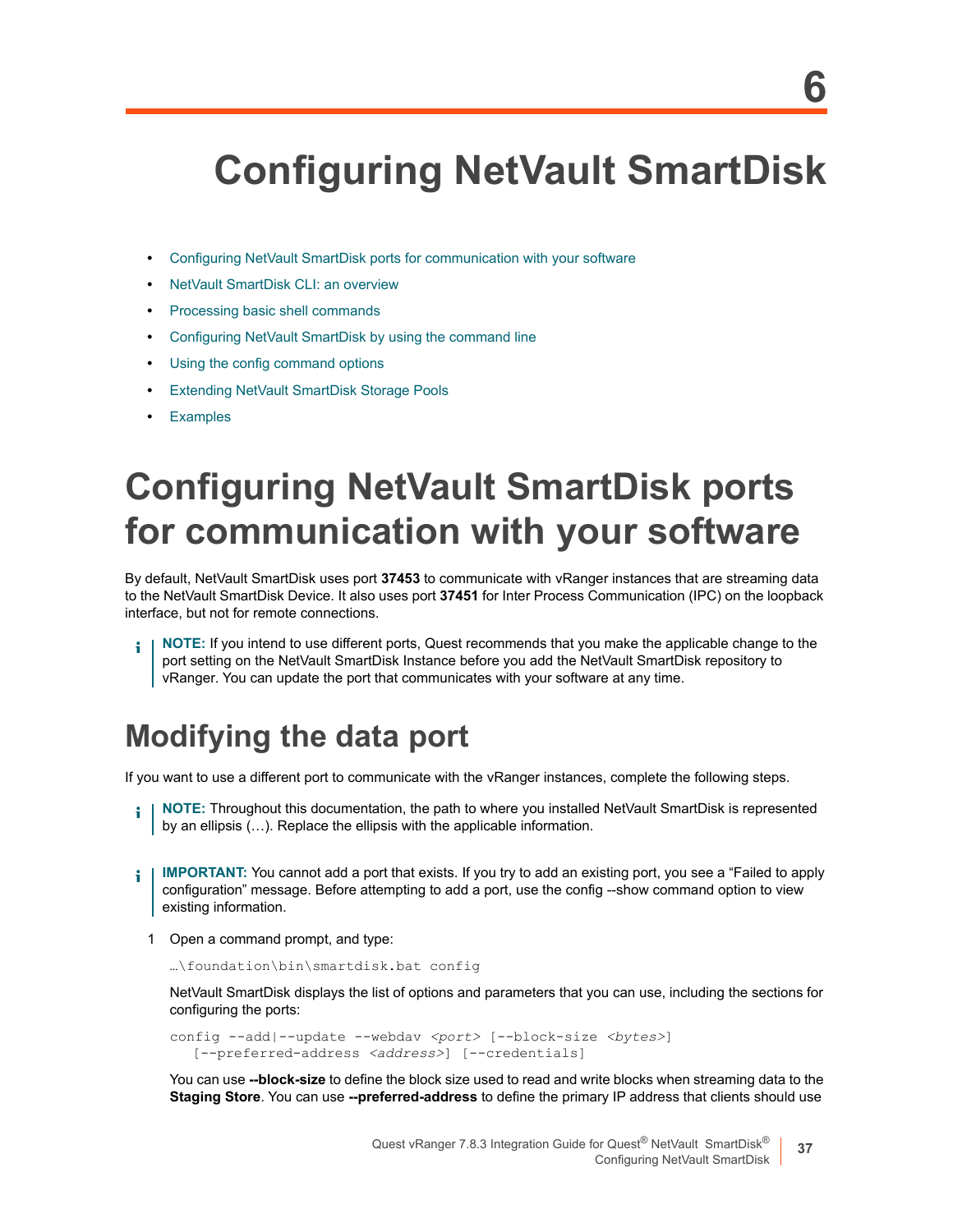when communicating with the NetVault SmartDisk Device. You can use **--credentials** to enable authentication and define the authorized user and password.

- 2 If you are modifying port information, complete any of the following:
	- **▪** To add a port, type:

…\foundation\bin\smartdisk.bat config --add --webdav *<port#>*

Replace **<port#>** with the port that you want to use.

**▪** To remove the original port, the following uses the default, type:

…\foundation\bin\smartdisk.bat config --delete --webdav 37453

3 To verify that the new port has been added and the original has been removed, type:

…\foundation\bin\smartdisk.bat config --show

NetVault SmartDisk displays results similar to the following example:

```
[Interface:Data]
Block Size = <blockSize>
Credentials = <Name:MaskedPassword>
Port = <NewPort#, NewPort#>
Type = WebDAV
```
### <span id="page-37-1"></span><span id="page-37-0"></span>**Enabling or updating authentication for WebDAV access**

If you want to enable authentication for WebDAV access of NetVault SmartDisk for the data port, complete the following steps to specify the credentials. NetVault SmartDisk uses digest-access authentication, specifically RFC 2069. You can also use this same procedure to update existing credentials.

**NOTE:** For the user name in the WebDAV credentials, NetVault SmartDisk currently supports the use of any f ASCII characters except the quotation mark ("), comma (,), and colon (:). The are no restrictions for the corresponding password.

1 Open a command prompt, and type:

…\foundation\bin\smartdisk.bat config

NetVault SmartDisk displays the list of options and parameters that you can use, including the section for configuring authentication:

```
config --add|--update --webdav <port> [--block-size <bytes>] 
   [--preferred-address <address>] [--credentials]
```
2 To define the credentials, type:

…\foundation\bin\smartdisk.bat config --update --webdav *<port#>* --credentials

Replace *<port#>* with the port that you are using.

- 3 When the **Username** prompt appears, enter the user name that should be used for access, and press **Enter**.
- 4 When the **Password** prompt appears, enter the password associated with the specified user name, press **Enter**, enter the password again when the **Confirm Password** prompt appears, and press **Enter** again.

NetVault SmartDisk displays results similar to the following example:

```
./smartdisk.bat config --update --webdav 37453 --credentials
Username: NetVaultSmartDiskuser
Password:
Confirm Password:
Configuration applied
```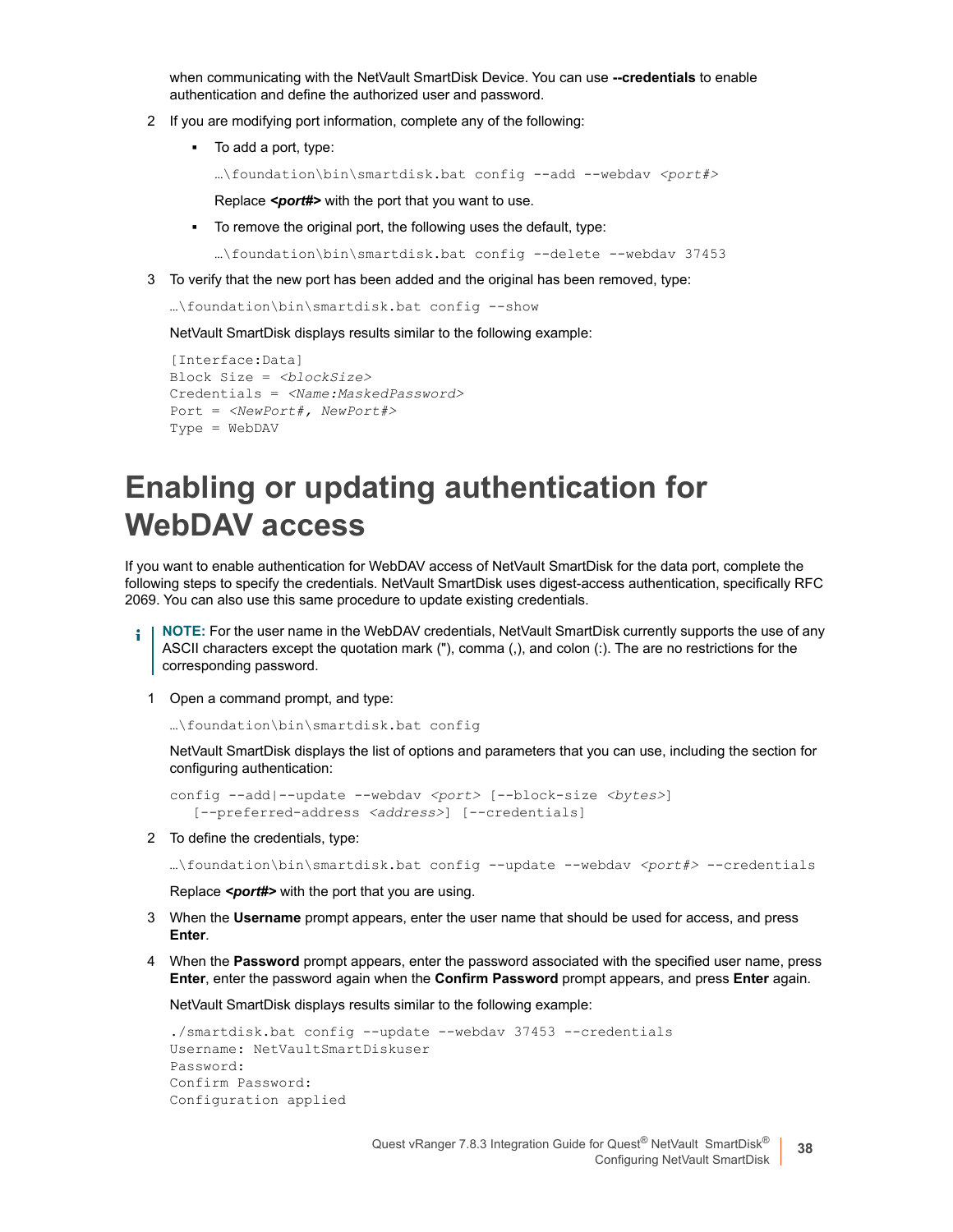In your backup software, configure the same credentials for backups and restores to the NetVault SmartDisk Instance.

### <span id="page-38-0"></span>**Verifying that the client ports are open**

Quest recommends that you verify that the ports are open between the vRanger machine and the NetVault SmartDisk server.

To verify that the ports are open, you can use a web browser or another method of your choice. If the port is open, the command returns the status information for the NetVault SmartDisk server. If the port is not open, you receive a connection error from your browser.



In the following examples, replace *<port#>* with the applicable port number, and replace *<hostName>* with the IP address of the machine on which NetVault SmartDisk is installed.

#### *To use a web browser:*

1 On the system on which NetVault SmartDisk is installed, type:

http://*<localhost>*:*<port#>*/proc/dedupe/stats.stnz

2 On the system on which the backup server or client software is installed, type:

http://*<hostName>*:*<port#>*/proc/dedupe/stats.stnz

## <span id="page-38-1"></span>**NetVault SmartDisk CLI: an overview**

Configuration and administration of NetVault SmartDisk is handled primarily through the NetVault SmartDisk CLI. You can perform basic functions such as configuring, monitoring, starting, and stopping NetVault SmartDisk.

The basic structure is:

…\foundation\bin\smartdisk.bat *<command>*

**IMPORTANT:** If you are using NetVault SmartDisk on Windows Server® 2008, Windows® Vista, or i. Windows 7, use a **Run as Administrator** command prompt to run the CLI commands. If you use a standard command prompt, you might receive an **Access Denied** message, even if you have administrator privileges.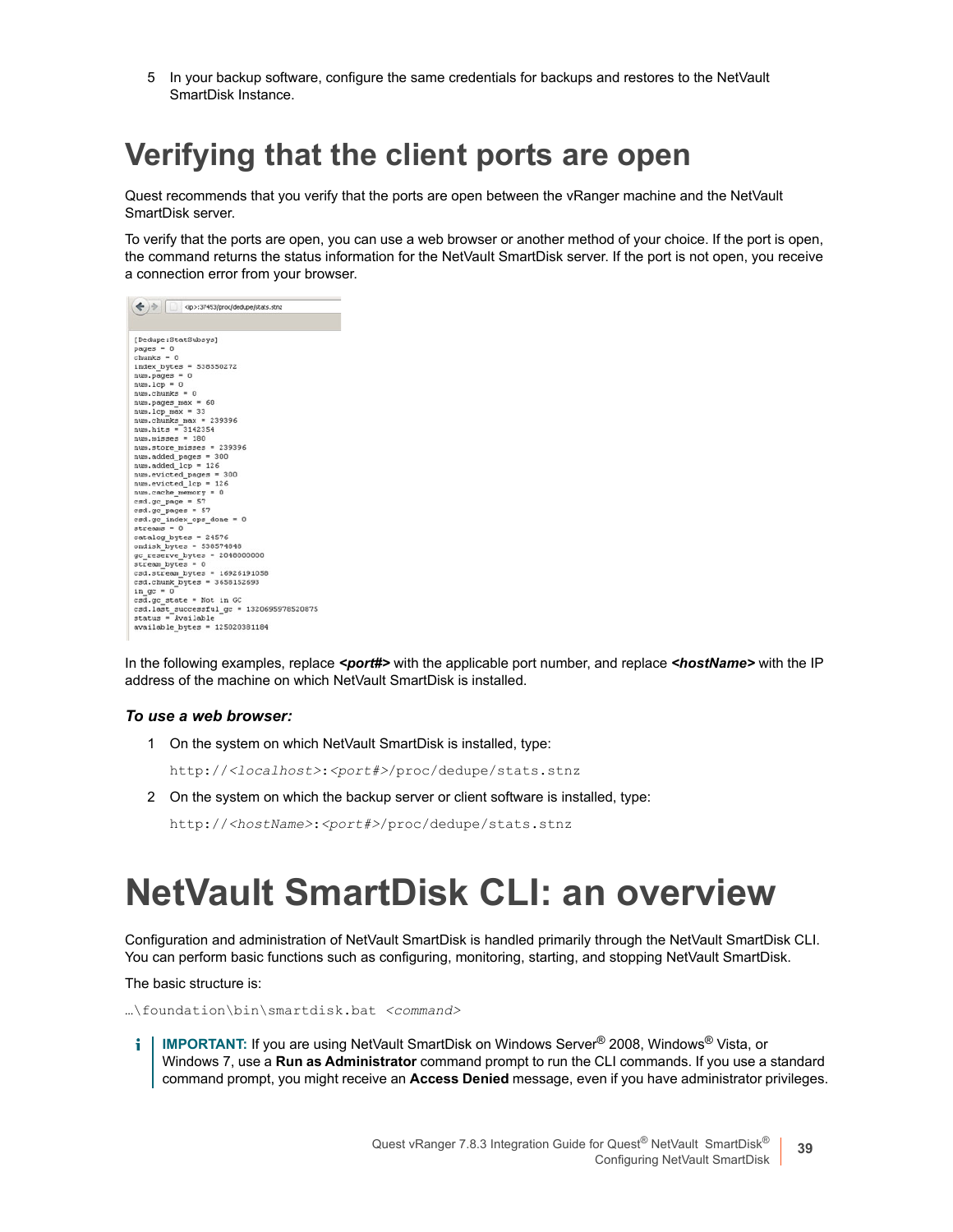#### *To use a Run as Administrator command prompt:*

- 1 Click **Start > Run**.
- 2 In the **Run** dialog box, type **cmd**, and press **Ctrl+Shift+Enter**.
- <span id="page-39-0"></span>3 If you receive a confirmation prompt, click **Continue**.

The **Administrator Command Prompt** appears.

### **Accessing command help**

- 1 Open a command prompt.
- 2 Type:

…\foundation\bin\smartdisk.bat help

NetVault SmartDisk displays a list of the available options and an explanation of how to use them.

## <span id="page-39-1"></span>**Processing basic shell commands**

The following table lists all the commands in alphabetical order.

| Command  | <b>Description</b>                                                                                                                                                                                                                                                                                                                                                                                                                                                                                                                                                                                                                          |
|----------|---------------------------------------------------------------------------------------------------------------------------------------------------------------------------------------------------------------------------------------------------------------------------------------------------------------------------------------------------------------------------------------------------------------------------------------------------------------------------------------------------------------------------------------------------------------------------------------------------------------------------------------------|
| config   | Displays and modifies the NetVault SmartDisk configuration. For more information, see<br>Using the config command options.                                                                                                                                                                                                                                                                                                                                                                                                                                                                                                                  |
| dump     | Places a copy of all relevant files into a compressed file. For more information, see Dumping<br>NetVault SmartDisk-related information to a compressed file.                                                                                                                                                                                                                                                                                                                                                                                                                                                                               |
| help     | Displays a complete list of the NetVault SmartDisk commands supported on the NetVault<br>SmartDisk platform.                                                                                                                                                                                                                                                                                                                                                                                                                                                                                                                                |
| license  | Installs a license key. For more information, see Installing a license key.                                                                                                                                                                                                                                                                                                                                                                                                                                                                                                                                                                 |
| logs     | Displays the NetVault SmartDisk logs, which are used for diagnosis.                                                                                                                                                                                                                                                                                                                                                                                                                                                                                                                                                                         |
| password | Lets you change the name or password, or both, of the non-privileged user that was stored<br>when you originally installed NetVault SmartDisk. If you change the non-privileged user<br>name or password after installation, use this command to change it in NetVault SmartDisk<br>as well.<br><b>NOTE:</b><br>Before changing a user name, you must stop the NetVault SmartDisk Services.<br>Changing the non-privileged user affects the number of people who have read- and<br>٠<br>write-access to the Windows <sup>®</sup> Application log. For more information, see<br>Authentication requirements. The password is case-sensitive. |
| restart  | Stops and restarts the NetVault SmartDisk Services. Must be run by an Administrator User.                                                                                                                                                                                                                                                                                                                                                                                                                                                                                                                                                   |
| start    | Starts the NetVault SmartDisk Services. Must be run by an Administrator User.                                                                                                                                                                                                                                                                                                                                                                                                                                                                                                                                                               |
| stats    | Displays NetVault SmartDisk statistics that you can use to monitor NetVault SmartDisk<br>performance. For more information, see Viewing NetVault SmartDisk statistics.                                                                                                                                                                                                                                                                                                                                                                                                                                                                      |
| status   | Indicates whether the NetVault SmartDisk Services are running.                                                                                                                                                                                                                                                                                                                                                                                                                                                                                                                                                                              |
| stop     | Stops the NetVault SmartDisk Services.                                                                                                                                                                                                                                                                                                                                                                                                                                                                                                                                                                                                      |
| version  | Displays the current version of NetVault SmartDisk that is installed.                                                                                                                                                                                                                                                                                                                                                                                                                                                                                                                                                                       |

**40**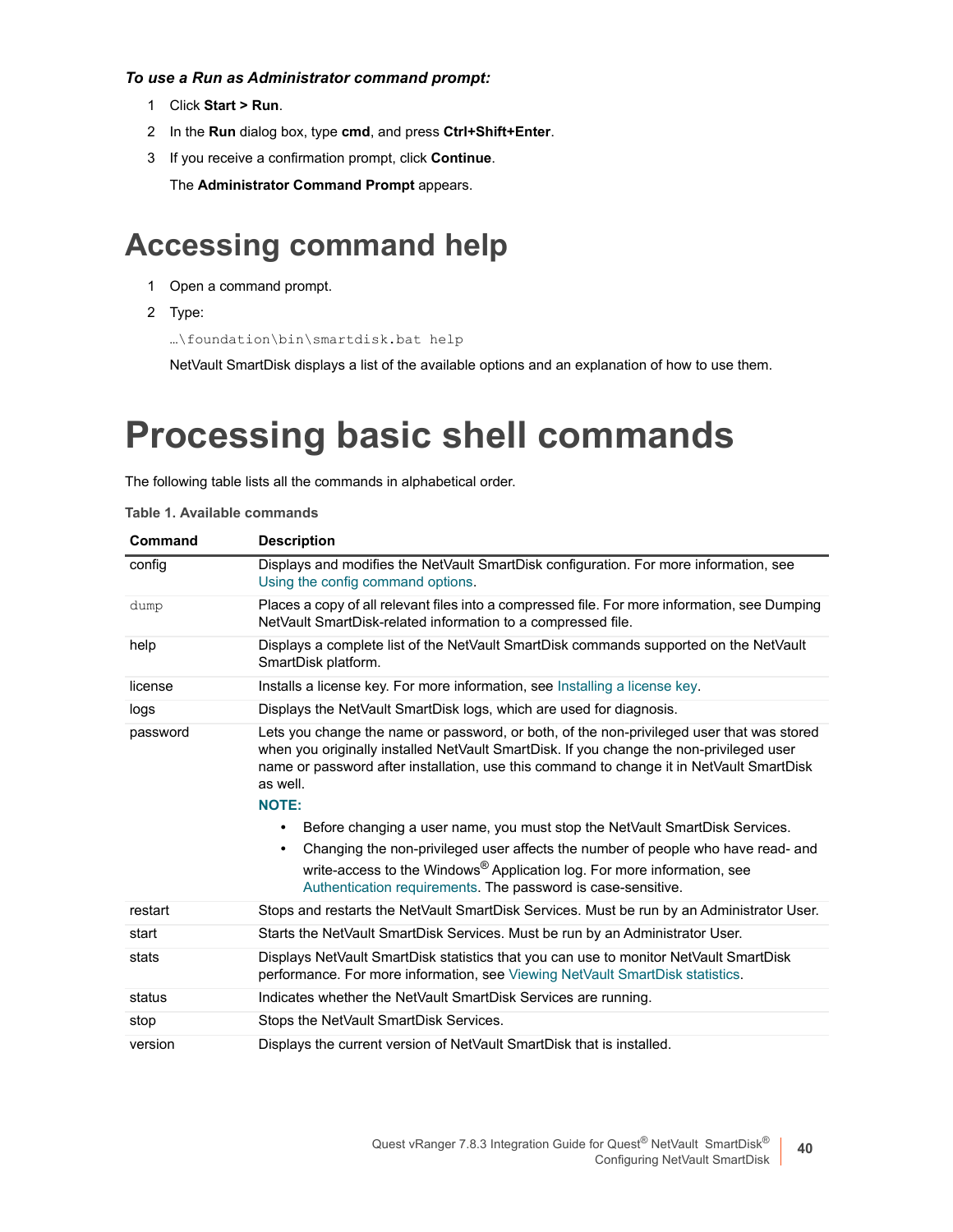### <span id="page-40-0"></span>**Determining the status of NetVault SmartDisk Services**

- 1 Open a command prompt.
- 2 Type:

…\foundation\bin\smartdisk.bat status

If NetVault SmartDisk services are running, NetVault SmartDisk displays:

Percolator slave is listening

If NetVault SmartDisk Services are not running, NetVault SmartDisk displays:

```
Failed to connect to percolator slave
```
### <span id="page-40-5"></span><span id="page-40-1"></span>**Starting NetVault SmartDisk Services**

- 1 Open a command prompt.
- 2 Type:

```
…\foundation\bin\smartdisk.bat start
```
NetVault SmartDisk starts the NetVault SmartDisk Services.

Services started ok.

**NOTE:** You can also start the NetVault SmartDisk Services by clicking Start > Settings > Control Panel > f. Administrative Tools > Services and starting Foundation Services ID *<NetVaultSmartDiskInstanceID>*.

## <span id="page-40-4"></span><span id="page-40-2"></span>**Stopping NetVault SmartDisk Services**

- 1 Open a command prompt.
- 2 Type:

```
…\foundation\bin\smartdisk.bat stop
```
NetVault SmartDisk stops the NetVault SmartDisk Services. You might see the following message.

Services stopped ok.

**NOTE:** You can also stop the NetVault SmartDisk Services by clicking Start > Settings > Control Panel > ÷ Administrative Tools > Services and stopping Foundation Services ID *<NetVaultSmartDiskInstanceID>*.

### <span id="page-40-3"></span>**Restarting NetVault SmartDisk Services**

To stop and start the NetVault SmartDisk Services automatically, complete the following steps:

- 1 Open a command prompt.
- 2 Type:

…\foundation\bin\smartdisk.bat restart

NetVault SmartDisk stops and restarts the NetVault SmartDisk Services.

Services stopped ok. . Services started ok.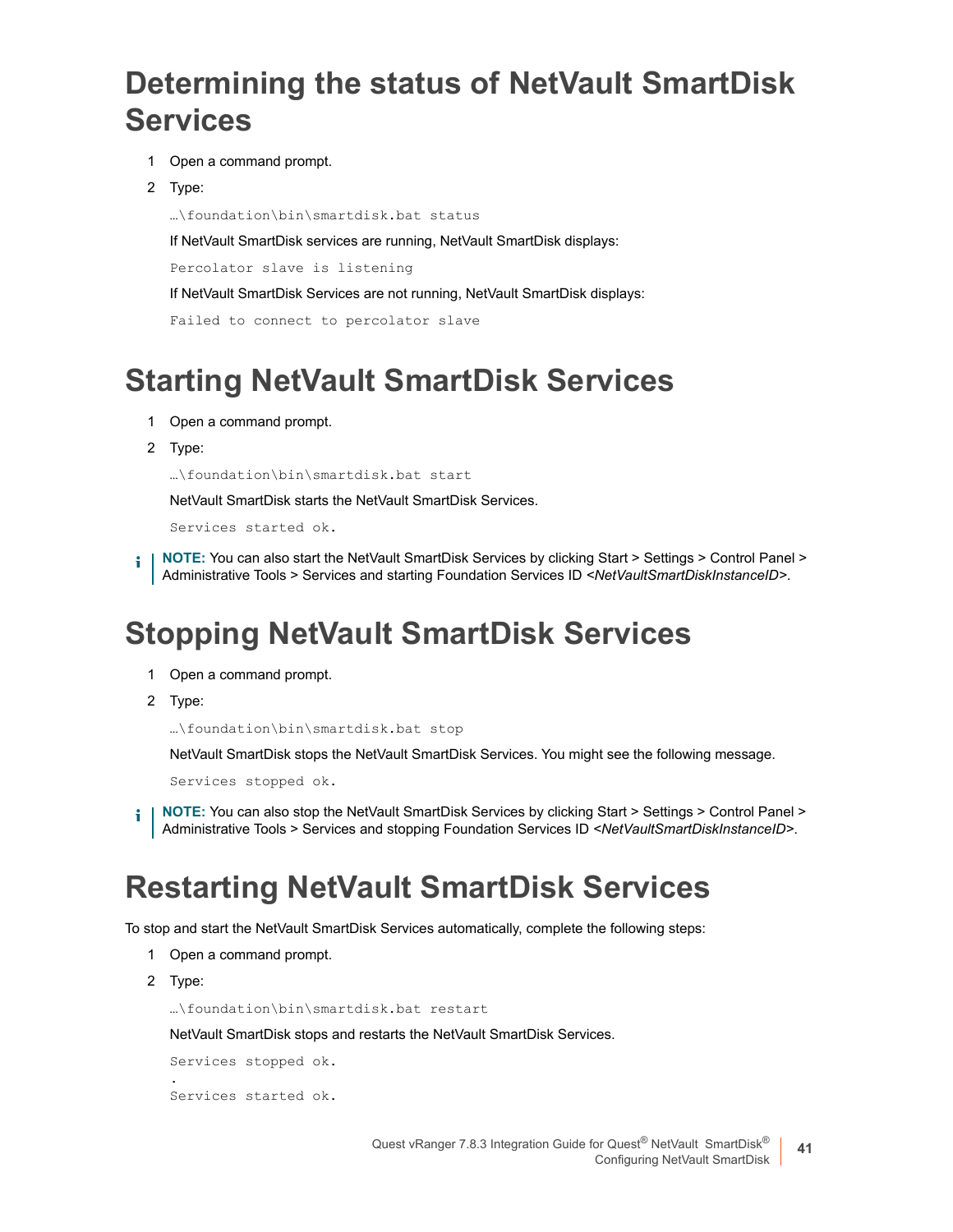## <span id="page-41-0"></span>**Viewing NetVault SmartDisk Log files**

- 1 Open a command prompt.
- 2 Type:

…\foundation\bin\smartdisk.bat logs

NetVault SmartDisk displays the NetVault SmartDisk Logs and all relevant information. When you run **logs** without any options, it displays all NetVault SmartDisk log entries.

3 To display specific information, use one of the following options:

| Logs option                                                                   | <b>Description</b>                                                                 |
|-------------------------------------------------------------------------------|------------------------------------------------------------------------------------|
| --file <pathtofile></pathtofile>                                              | Displays the contents of the specified file.                                       |
| $-\text{help}$                                                                | Displays a list of the available options and an explanation of how<br>to use them. |
| $-$ -last-hours $\langle x \rangle$                                           | Displays the records for the specified number of hours.                            |
| --time-interval <yyyy-mm-dd-<br>hhmmss yyyy-mm-dd-hhmmss&gt;</yyyy-mm-dd-<br> | Displays the records for the specified time frame.                                 |

You can also view logs by using the Windows® **Event Viewer**.

## <span id="page-41-1"></span>**Configuring NetVault SmartDisk by using the command line**

You can use the NetVault SmartDisk CLI **config** command to perform tasks such as:

- **•** Enabling deduplication.
- **•** Enabling deduplication compression.
- **•** Configuring the deduplication window.
- **•** Configuring Garbage Collection.
- **•** Extending NetVault SmartDisk Storage Pools by adding additional volumes.

## <span id="page-41-3"></span><span id="page-41-2"></span>**Using the config command options**

Before using the NetVault SmartDisk CLI **config** command, note the following:

- **•** All times are displayed in the local time for the machine where the NetVault SmartDisk Instance is installed.
- **•** With the **--volume** and **--pool** options, the *<path>* and *<label>* strings are case-sensitive because they identify a specific NetVault SmartDisk Storage Pool or Volume.
- **•** If a configuration-related command fails and displays a message similar to "Failed to apply configuration," Quest recommends that you use the **config** command with the **--show** option to display the current configuration. After displaying the configuration, double-check the case of the specified NetVault SmartDisk Storage Pool or Volume to ensure that the strings reflect the case-sensitivity.
- **•** The NetVault SmartDisk Services must be running before you can use the **config** command and most of the options. To view the options that are available, you can use the **--help** option while NetVault SmartDisk Services are offline.

The NetVault SmartDisk CLI **config** command supports the following options: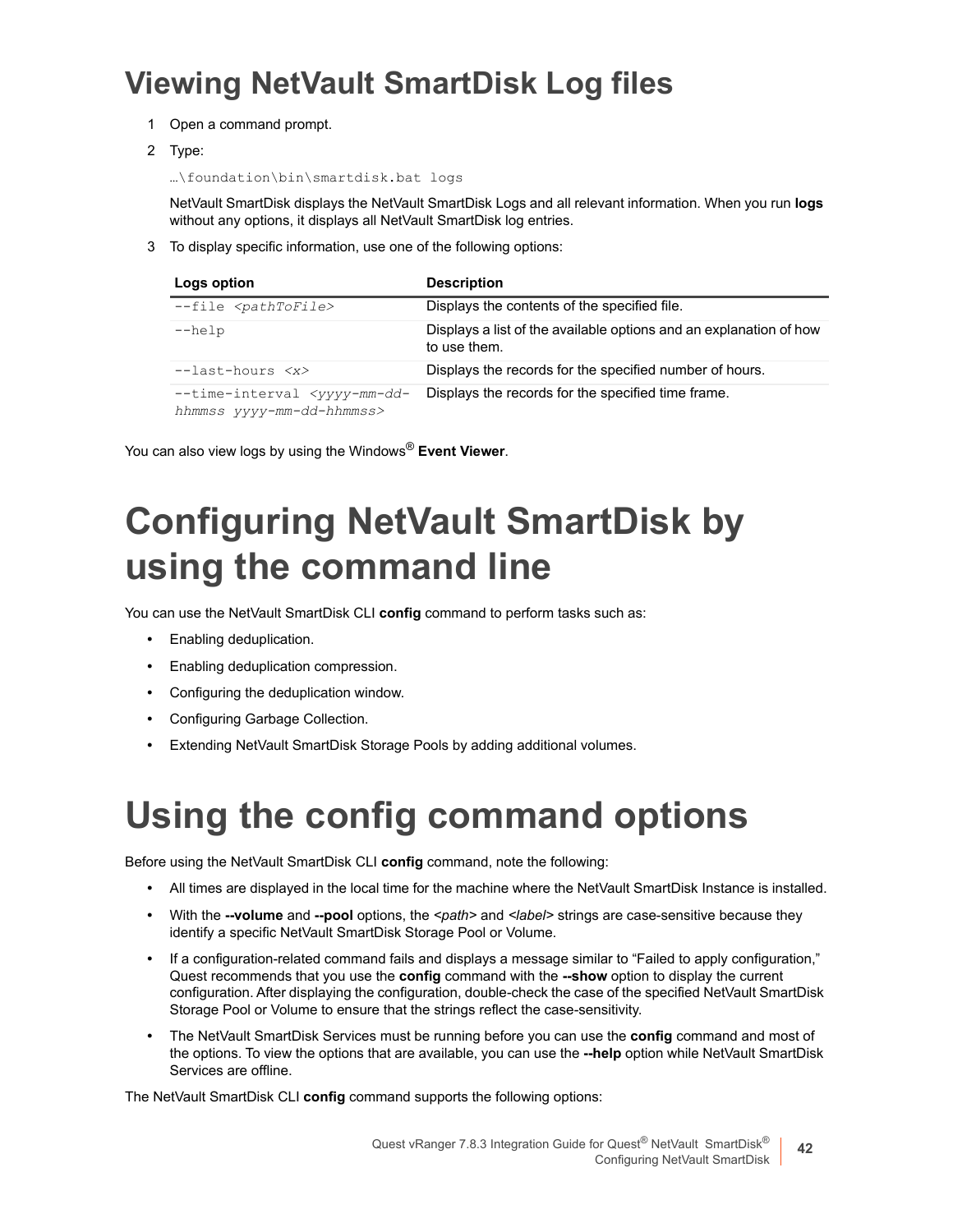#### **Table 2. Available options**

| <b>Config option</b>                                                            | <b>Description</b>                                                                                                                                                                                                                                                                                                                                                                                                                                                                                                                                                                                                 |
|---------------------------------------------------------------------------------|--------------------------------------------------------------------------------------------------------------------------------------------------------------------------------------------------------------------------------------------------------------------------------------------------------------------------------------------------------------------------------------------------------------------------------------------------------------------------------------------------------------------------------------------------------------------------------------------------------------------|
| $-\text{help}$                                                                  | Displays a list of the config command options and their syntax.                                                                                                                                                                                                                                                                                                                                                                                                                                                                                                                                                    |
| --show                                                                          | Displays the current values for the NetVault SmartDisk configuration.                                                                                                                                                                                                                                                                                                                                                                                                                                                                                                                                              |
| --dedupe-enable<br>$\langle TRUE  FALSE \rangle$                                | Enables or disables NetVault SmartDisk Deduplication.                                                                                                                                                                                                                                                                                                                                                                                                                                                                                                                                                              |
| --dedupe-compression<br>$\langle TRUE  FALSE \rangle$                           | Enables or disables compression of NetVault SmartDisk-unique chunks.<br>Disabled by default, compressing unique chunks can reduce their storage<br>footprint up to 50%. Compression is performed on the unique chunks that<br>result from the deduplication process. Compressing the initial Full Backup<br>for a data set might take longer than not compressing the unique data<br>because most of the data is considered unique. Subsequent Full Backups<br>have fewer unique chunks and do not experience an increase in the amount<br>of time it takes to complete the deduplication and compression process. |
| --add --delete --dedupe-<br>window<br>$\leq$ [Sun Mon Tue Wed Thu Fri           | Sets the NetVault SmartDisk Deduplication Window by specifying the times<br>that deduplication can be performed. By default, the default deduplication<br>window is set to Anytime.                                                                                                                                                                                                                                                                                                                                                                                                                                |
| $ Sat-JHH:MM-$<br>HH: MM>   <never anytime=""  =""></never>                     | Available parameters include:                                                                                                                                                                                                                                                                                                                                                                                                                                                                                                                                                                                      |
|                                                                                 | Days of Week: Specifies the days of the week on which the<br>deduplication process runs. You can schedule it to run on multiple<br>days, such as Monday, Wednesday, and Friday.                                                                                                                                                                                                                                                                                                                                                                                                                                    |
|                                                                                 | HH:MM-HH:MM: Using a 24-hour clock, specifies the times of day at<br>which the deduplication process runs.                                                                                                                                                                                                                                                                                                                                                                                                                                                                                                         |
|                                                                                 | Never: Disables the deduplication window. Backups enabled for<br>deduplication remain in the Staging Store in a non-deduplicated<br>state until the deduplication window is enabled.                                                                                                                                                                                                                                                                                                                                                                                                                               |
|                                                                                 | Anytime: Enables the deduplication process to be run at any time.<br>Deduplication for a backup data stream begins after the initial<br>400 GB has been written to the Staging Store, which can provide<br>nearly inline deduplication performance.                                                                                                                                                                                                                                                                                                                                                                |
| --add --delete<br>$-$ -qc-window<br><[Sun Mon Tue Wed Thu Fri<br>$ Sat-]HH:MM-$ | Sets the Garbage Collection window by specifying the times that NetVault<br>SmartDisk Garbage Collection has priority over deduplication. By default,<br>the Garbage Collection window is set to 13:00 through 19:00 on Mondays<br>through Thursdays.                                                                                                                                                                                                                                                                                                                                                              |
| HH: MM>   < Never   Anytime>                                                    | Available parameters include:                                                                                                                                                                                                                                                                                                                                                                                                                                                                                                                                                                                      |
|                                                                                 | Days of Week: Specifies the days of the week on which the Garbage<br>Collection process runs. You can schedule it to run on multiple days,<br>such as Monday, Wednesday, and Friday.                                                                                                                                                                                                                                                                                                                                                                                                                               |
|                                                                                 | HH:MM-HH:MM: Using a 24-hour clock, specifies the times of day at<br>$\bullet$<br>which the Garbage Collection process runs.                                                                                                                                                                                                                                                                                                                                                                                                                                                                                       |
|                                                                                 | Never: Disables the Garbage Collection window.<br>$\bullet$                                                                                                                                                                                                                                                                                                                                                                                                                                                                                                                                                        |
|                                                                                 | Anytime: Enables the Garbage Collection process to be run at any<br>time.                                                                                                                                                                                                                                                                                                                                                                                                                                                                                                                                          |
| --dedupe-active-limit<br><unlimited limit></unlimited limit>                    | Specifies the maximum number of segments that can be deduplicated<br>simultaneously.                                                                                                                                                                                                                                                                                                                                                                                                                                                                                                                               |
| --network-capacity <mbps></mbps>                                                | Specifies the capacity, in megabytes per second (MBps), of the network<br>between the NetVault SmartDisk Device and the backup clients.                                                                                                                                                                                                                                                                                                                                                                                                                                                                            |
| --stream-limit <limit></limit>                                                  | Specifies the number of data streams that can be processed simultaneously.                                                                                                                                                                                                                                                                                                                                                                                                                                                                                                                                         |
| --add --update --volume<br><path> [Parameters]</path>                           | Extends NetVault SmartDisk Storage Pools by adding or updating existing<br>volumes in the NetVault SmartDisk Storage Pools. For more information, see<br>Extending NetVault SmartDisk Storage Pools.                                                                                                                                                                                                                                                                                                                                                                                                               |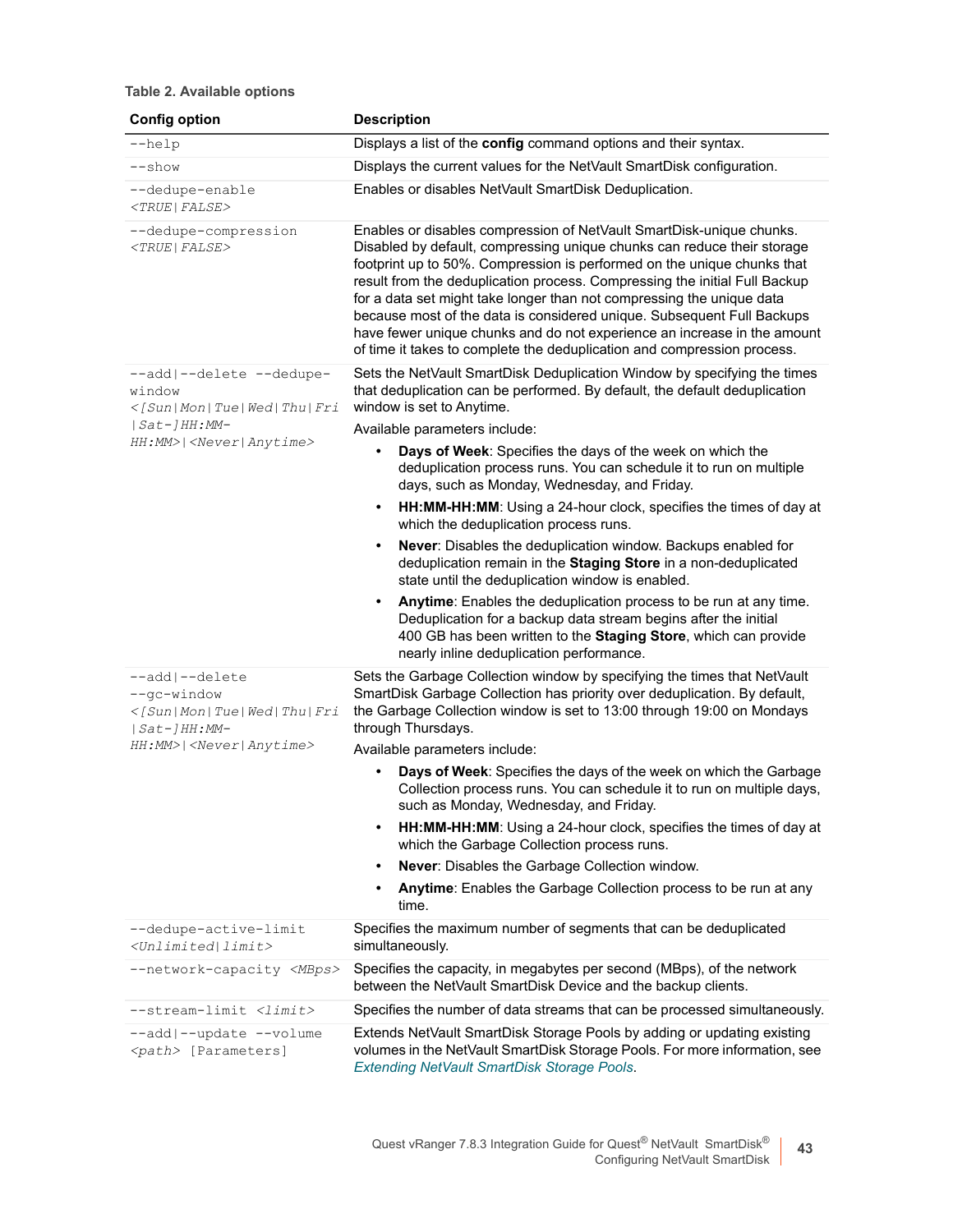|  |  |  |  | Table 2. Available options |
|--|--|--|--|----------------------------|
|--|--|--|--|----------------------------|

| Config option                                                                                                                                 | <b>Description</b>                                                                                                                                               |
|-----------------------------------------------------------------------------------------------------------------------------------------------|------------------------------------------------------------------------------------------------------------------------------------------------------------------|
| --add --update --webdav<br><port> [--block-size<br/><bytes>] [--credentials]<br/>[--preferred-address<br/><address>1</address></bytes></port> | Modifies the port that the NetVault SmartDisk Device uses to communicate<br>with vRanger. For more information, see Modifying the data port.                     |
| --delete --webdav <port><br/>[--credentials]</port>                                                                                           | Used with --add, modifies the port that the NetVault SmartDisk Device uses<br>to communicate with vRanger. For more information, see Modifying the data<br>port. |
| --update --remote-port<br>$<$ port $>$                                                                                                        | Modifies the port that the NetVault SmartDisk Device uses to communicate<br>with the backup software. For more information, see <i>Modifying the data port</i> . |
| $-$ -write-md5<br><always never <br>BasedOnHttpHeader&gt;</always never <br>                                                                  | Indicates when to calculate MD5 checksum for data streams written to<br>NetVault SmartDisk.                                                                      |

## <span id="page-43-1"></span><span id="page-43-0"></span>**Extending NetVault SmartDisk Storage Pools**

You can extend NetVault SmartDisk physical capacity by adding or updating the volumes specified for the NetVault SmartDisk Storage Pools. Use the **config --add|--update --volume <path> command to extend the NetVault** SmartDisk physical capacity. You can also use the following additional parameters:

**i** | NOTE: The NetVault SmartDisk Non-privileged User must have access to any volumes that are added to ensure that configuration changes are successfully applied.

| Config volume parameters                                    | <b>Description</b>                                                                                                                                                                                                                                                                                                                                                                                                                                                                                                                |
|-------------------------------------------------------------|-----------------------------------------------------------------------------------------------------------------------------------------------------------------------------------------------------------------------------------------------------------------------------------------------------------------------------------------------------------------------------------------------------------------------------------------------------------------------------------------------------------------------------------|
| --volume <path></path>                                      | Specifies the path for the file-system path of the volume to be used as a<br>NetVault SmartDisk Storage Pool. You can specify local drives or Universal<br>Naming Convention (UNC) paths for CIFS, NFS, and Storage Area Network<br>(SAN). If the volume is on a mounted file system, verify that the specified<br>path is a valid subdirectory on the mounted file system, and not the mounted<br>directory itself. This step ensures that data is not written to the local directory<br>if the mounted location is unavailable. |
| [--volume-size <%>]                                         | Specifies the percentage of the volume that NetVault SmartDisk can use; the<br>remainder cannot be used by NetVault SmartDisk.                                                                                                                                                                                                                                                                                                                                                                                                    |
|                                                             | The value of $((100 - X) / 100) * (total volume size)$ is added to the Last<br>Resort Threshold (LRT). In addition, a small amount of storage is reserved<br>to complete Garbage Collection. These three components of reserved<br>storage determine the total storage set aside that cannot be directly used by<br>NetVault SmartDisk                                                                                                                                                                                            |
|                                                             | For example, if <b>volume-size</b> is set to 30 and the volume's size is 100 GB,<br>70 GB is set aside—in addition to the LRT and Garbage Collection reserve<br>space—and cannot be used by NetVault SmartDisk.                                                                                                                                                                                                                                                                                                                   |
| $[- -d$ edupe $-cap$<br>$\langle Unlimited   cap \rangle$ ] | Specifies the maximum number of backup segments for the specific volume<br>that can be deduplicated simultaneously. Defaults to 4.                                                                                                                                                                                                                                                                                                                                                                                                |
| $[--pool < \langle label>\rangle]$                          | Specifies the Label assigned to the Storage Pool. Defaults to a system-<br>generated numeric label. Specify an existing Storage Pool label to add the<br>volume to an existing Storage Pool, or specify a new name to create a<br>Storage Pool.                                                                                                                                                                                                                                                                                   |

**Table 3. Available parameters**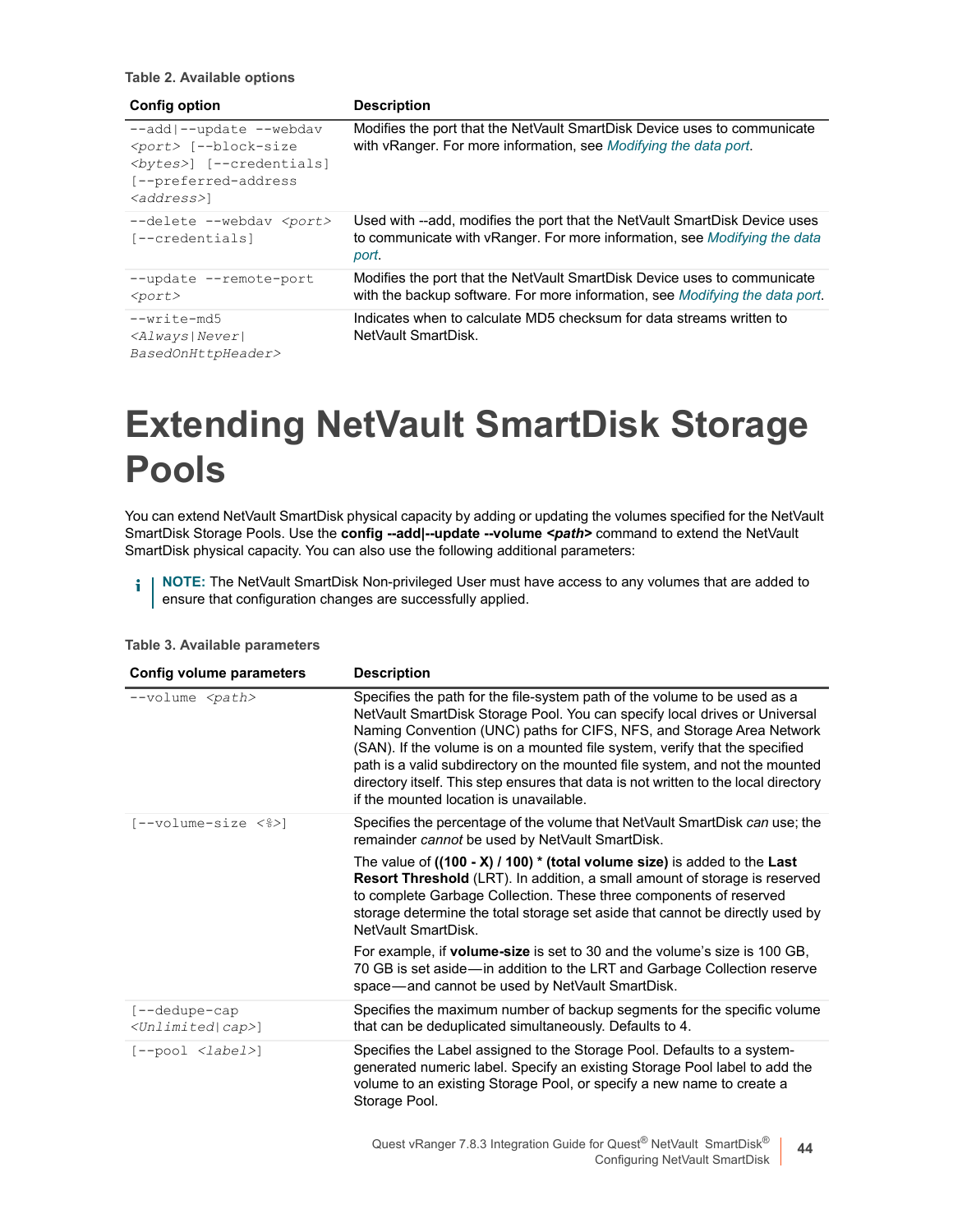#### **Table 3. Available parameters**

| Config volume parameters                                                                                                     | <b>Description</b>                                                                                                                                                                                                                                                                                                                                                                                                                   |
|------------------------------------------------------------------------------------------------------------------------------|--------------------------------------------------------------------------------------------------------------------------------------------------------------------------------------------------------------------------------------------------------------------------------------------------------------------------------------------------------------------------------------------------------------------------------------|
| [--reservation-size<br>$<$ bytes $>$ ]                                                                                       | Specifies the number of bytes reserved by the processes streaming data into<br>NetVault SmartDisk. A smaller size results in NetVault SmartDisk having to<br>reserve space more frequently; a larger size renders more disk space<br>temporarily unavailable. If the Space. Available-reported through the<br>show option-is less than the reservation-size, the volume is considered<br>FULL.                                       |
| $[- -$ favour<br><staging storage  "chunk<br="">Index"   "Disk<br/><math>Index'' All None\rangle] </math></staging storage > | Specifies which Storage Pool Roles the volume is available to perform. To<br>specify multiple roles, list the --favour parameter multiple times. For<br>example:<br>--favour Staging --favour "Disk Index"                                                                                                                                                                                                                           |
|                                                                                                                              | Use with --deny to dedicate a volume to one or more roles.                                                                                                                                                                                                                                                                                                                                                                           |
| $[--\text{deny}]$<br><staging storage  "chunk<br="">Index"  "Disk<br/>Index"   All   None&gt;]</staging storage >            | Specifies which Storage Pool Roles the volume is not available to perform.<br>To specify multiple roles, list the --deny parameter multiple times.<br>For example:<br>--deny Storage --favour "Chunk Index"<br>Use with --favour to dedicate a volume to one or more roles.<br><b>NOTE:</b> After NetVault SmartDisk uses a volume as a Chunk Index or<br>Content Index, that is, data has been staged or stored, NetVault SmartDisk |
|                                                                                                                              | continues to use the volume for this purpose, even if this parameter is used<br>to deny it.                                                                                                                                                                                                                                                                                                                                          |
| [--balancing<br><space activity none>]</space activity none>                                                                 | Instructs NetVault SmartDisk to use the volume with either the most space<br>available or the least activity occurring. If used with --favour and --deny,<br>--balancing is applied last.                                                                                                                                                                                                                                            |
|                                                                                                                              | <b>NOTE:</b> The --balancing parameter provides guidance to NetVault<br>SmartDisk; the NetVault SmartDisk Disk Manager and Deduplicator make<br>the final decision about how to allocate space.                                                                                                                                                                                                                                      |
| [--account <unc-path-<br><math>account</math>)</unc-path-<br>                                                                | Required for Windows <sup>®</sup> platform when specifying UNC paths. Specifies the<br>user account with read and write permissions to the UNC path.                                                                                                                                                                                                                                                                                 |
| [--password <unc-path-<br>password&gt;]</unc-path-<br>                                                                       | Required for Windows platform when specifying UNC paths. Specifies the<br>password for the user account with read and write permissions to the UNC<br>path. This password is case-sensitive.                                                                                                                                                                                                                                         |

## <span id="page-44-0"></span>**Examples**

**•** To add a volume that is used for all roles, enter the following command:

```
…\foundation\bin\smartdisk.bat config --add --volume \mnt 
  \<newNetVaultSmartDiskVolume>
```
The NetVault SmartDisk configuration is updated.

Configuration applied

**•** To add a volume dedicated to the **Chunk Store**, enter the following command:

```
…\foundation\bin\smartdisk.bat config --add --volume 
  c:\SDStoragePools2\Store --favour Storage --deny Staging 
  --deny "Chunk Index" --deny "Disk Index"
```
The NetVault SmartDisk configuration is updated.

Configuration applied

**•** To add a CIFS share, enter the following command: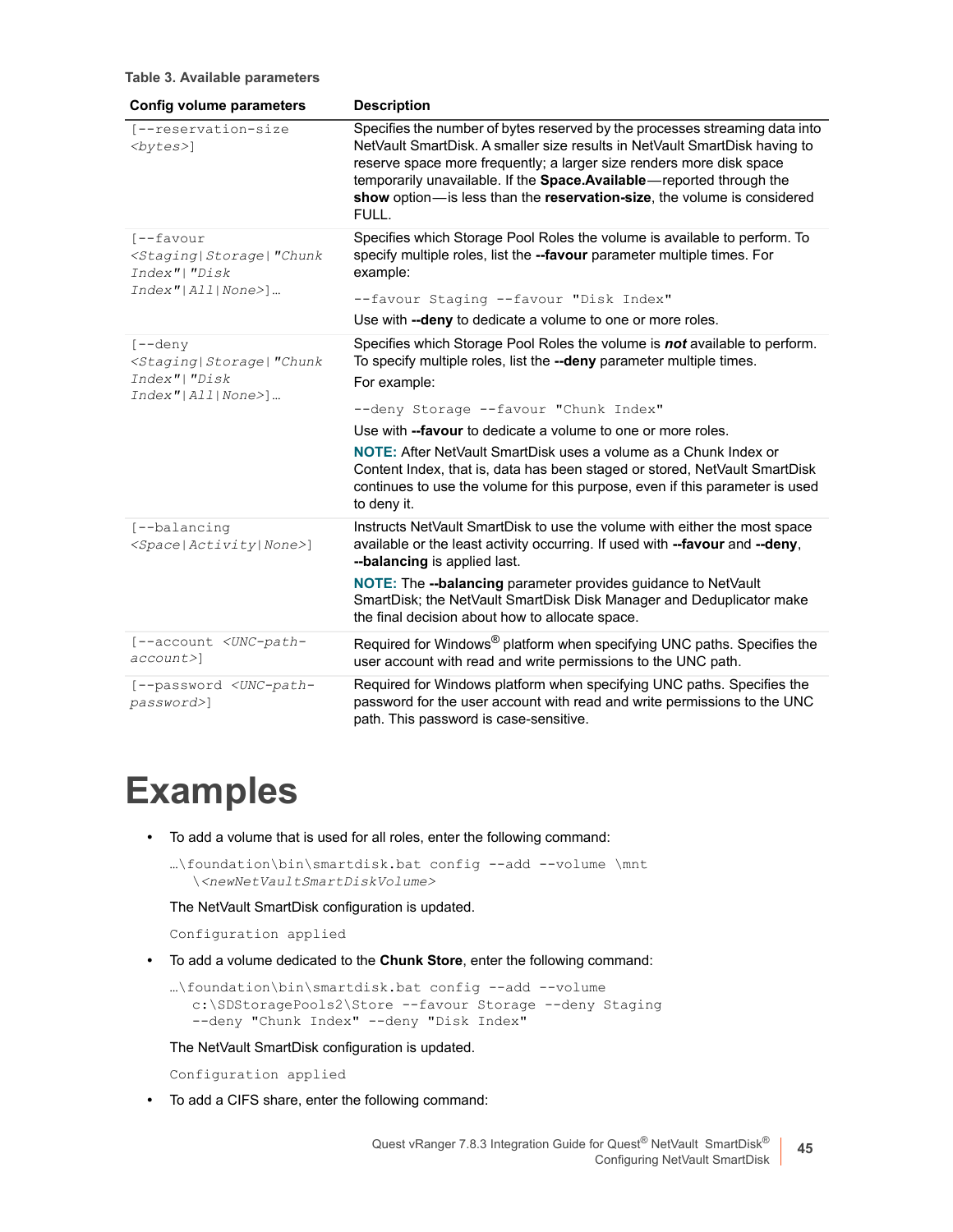```
…\foundation\bin\smartdisk.bat config --add --volume 
  \\<IPaddress>\<NetVaultSmartDiskVolume> --account <nonpriviledgedUser> 
  --password <nonprivilegedUserPassword>
```
The NetVault SmartDisk configuration is updated.

**•** To review the NetVault SmartDisk configuration, enter the following command:

…\foundation\bin\smartdisk.bat config --show

The NetVault SmartDisk configuration is displayed, including the following details on the Storage Pool volumes:

```
[SmartDisk:Volume]
Storage Pool = Store
Location = c:\SDStoragePools2\Store
Disk Manager Index = TRUE
Space.Limit = 100, %Space.Reservation Size = 1073741824, B
Favour = Storage, Chunk Index, Disk Index
Deny = Staging
Balancing = Activity
Space.OS.Available = 17928032256, B
Space.Available = 15175759872, B
Space.Staging.Status = Not Configured
Space.Staging.Available = 0, B
Space.Staging.Reserved = 0, B
Space.Last Resort = 2752272384, B
Data.Staged = 0, BDeduplication Activity Cap = 4
Active Operations = 0
[SmartDisk:Volume]
Storage Pool = Staging Pool
Location = c:\SDStoragePools2\Stage
Disk Manager Index = FALSE
Space.Limit = 100, %Space.Reservation Size = 1073741824, B
Favour = Staging
Deny = Storage, Chunk Index, Disk Index
Balancing = Activity
```
Space.OS.Available = 3681370112, B Space.Available = 2607628288, B Space.Staging.Status = Available

Space.Staging.Reserved = 0, B Space.Last Resort = 1073741824, B

Deduplication Activity Cap = 4

Data.Staged =  $0, B$ 

Active Operations = 0

Space.Staging.Available = 2607628288, B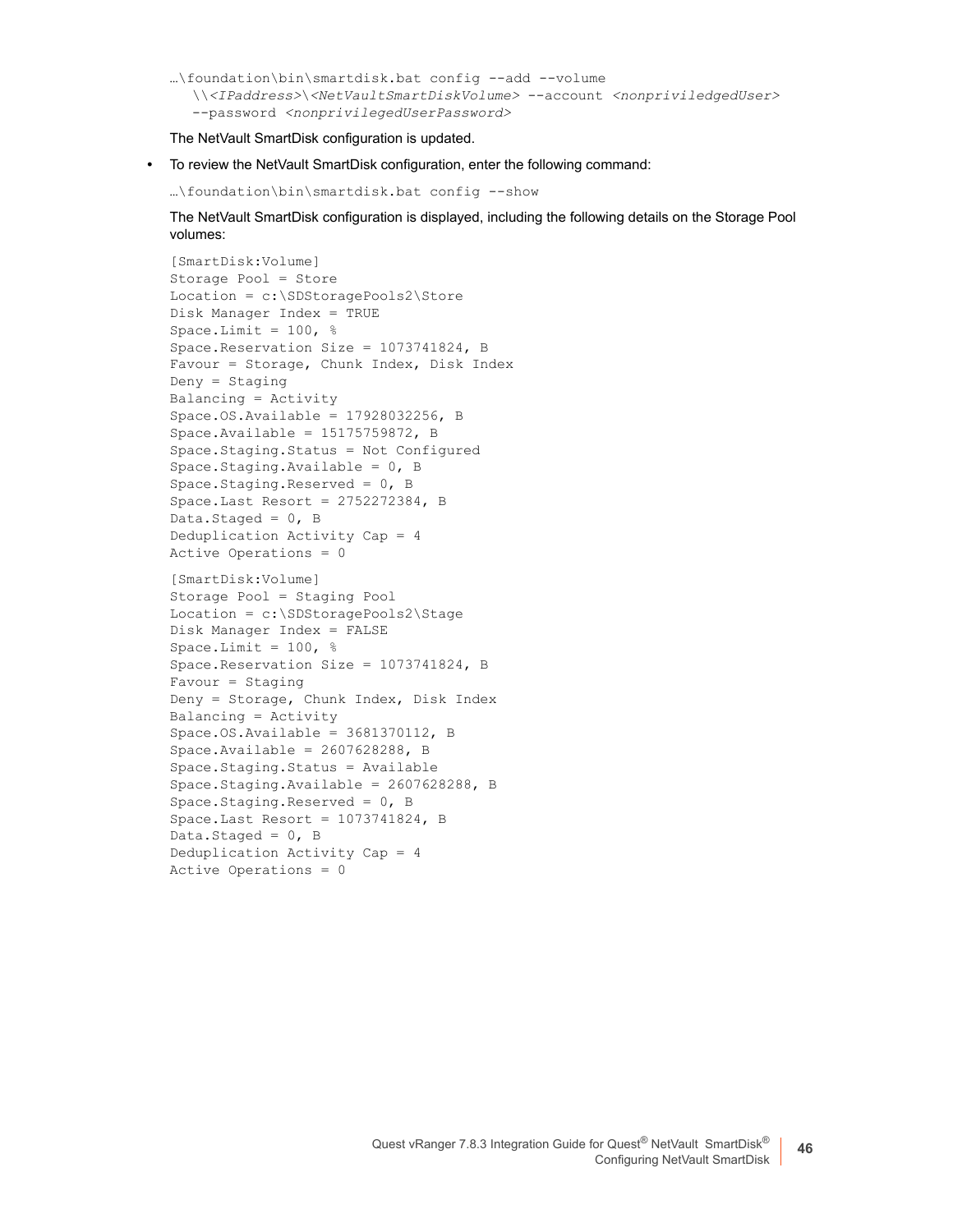# <span id="page-46-0"></span>**Monitoring NetVault SmartDisk**

**7**

- **•** [NetVault SmartDisk performance mon](#page-46-2)itoring: an overview
- **•** [Viewing NetVault SmartDisk statistic](#page-50-0)s
- **•** [Calculating the Deduplication Ratio](#page-50-1)
- <span id="page-46-1"></span>**•** Calculating the reduction in the storage footprint

## **NetVault SmartDisk performance monitoring: an overview**

NetVault SmartDisk lets you monitor its performance and to calculate the following statistics:

- **•** Deduplication Ratio
- <span id="page-46-4"></span><span id="page-46-2"></span>**•** Disk Space Savings

# **Viewing NetVault SmartDisk statistics**

<span id="page-46-3"></span>You can view NetVault SmartDisk statistics from a terminal session, command prompt, or browser.

## **Viewing NetVault SmartDisk statistics in a terminal session or command prompt**

- 1 Open a command prompt.
- 2 Type:

[…\found](#page-47-0)ation\bin\smartdisk.bat stats

NetVault SmartDisk displays the statistics described under Reviewing the list of NetVault SmartDisk statistics.

## **Viewing NetVault SmartDisk statistics in a browser**

**NOTE:** Questrecommends that you use one of the following browsers when viewing NetVault SmartDisk statistics: Mozilla<sup>®</sup>, Safari, or Konqueror. Truncation might occur with Internet Explorer<sup>®</sup> because it ignores line feeds.

> Quest vRanger 7.8.3 Integration Guide for Quest<sup>®</sup> NetVault SmartDisk® Monitoring NetVault SmartDisk **47**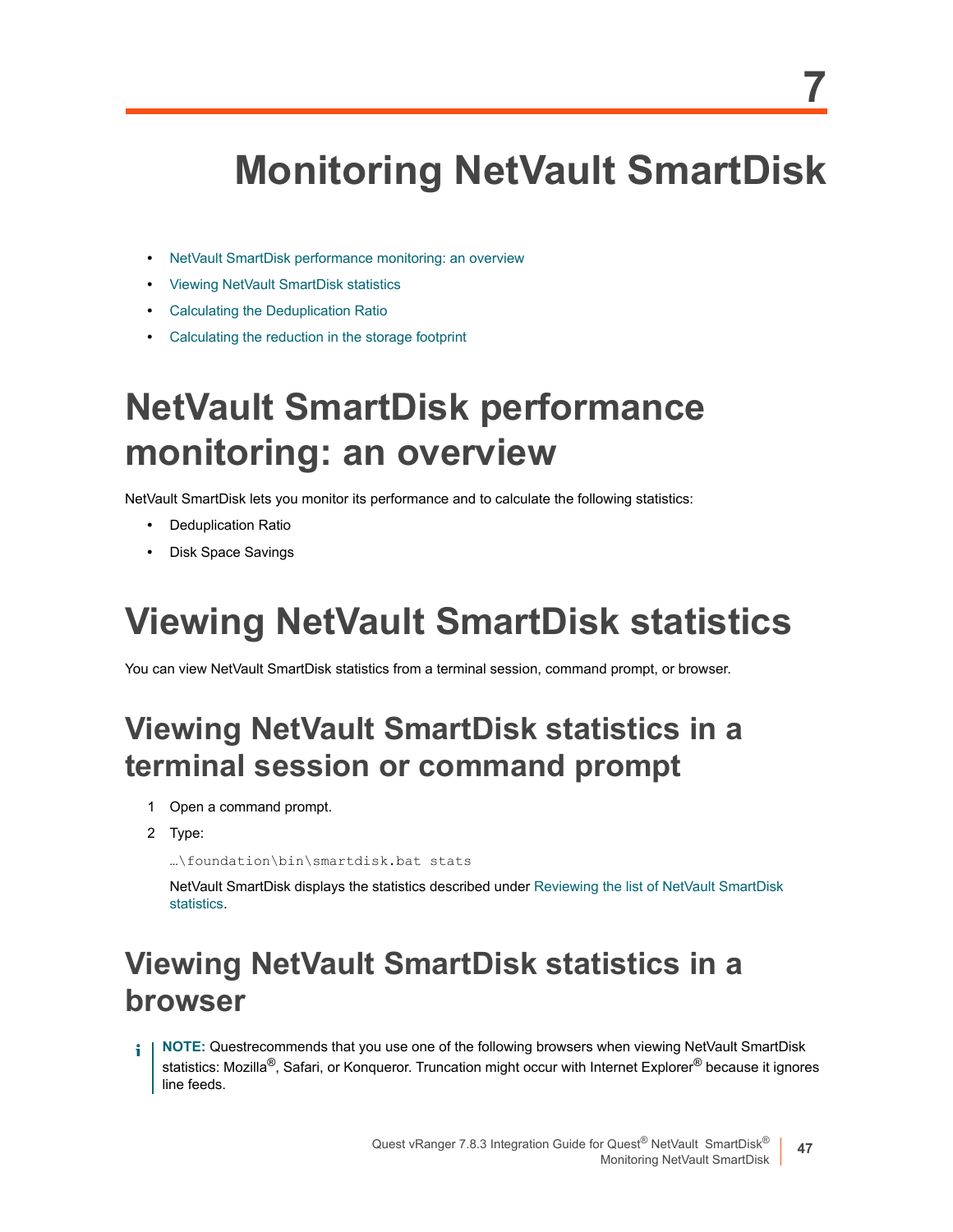In a browser, enter the following URL: http://*<NetVaultSmartDisk\_Instance\_Hostname>*:*<Backup\_Software\_Client\_Port>*/proc/stats.stnz

[For example: http: // 10.1.0.0:37453/proc/stats.stnz](#page-47-0)

<span id="page-47-0"></span>NetVault SmartDisk displays the statistics in XML format in the browser. For a description of the statistics, see Reviewing the list of NetVault SmartDisk statistics.

## **Reviewing the list of NetVault SmartDisk statistics**

When reviewing the following list of statistics, a backup job is divided into a minimum of two segments: Segments contain either data or metadata and are smaller than 400 GB. For example, if the backup data stream is 1200 GB, the backup job has three data segments. One NetVault SmartDisk element is equivalent to one backup segment.

**NOTE:** The status of the **Chunk Store Daemon (CSD)** affects the list of statistics displayed for the ÷ Dedupe:StatusSubsys segment.

| <b>Stat entry</b>                        | <b>Description</b>                                                                                                                                                                                                                                                                                                                                                                               |  |
|------------------------------------------|--------------------------------------------------------------------------------------------------------------------------------------------------------------------------------------------------------------------------------------------------------------------------------------------------------------------------------------------------------------------------------------------------|--|
| [SmartDisk:Deduplication Scheduler]      | Statistics for the process that schedules deduplication<br>activity.                                                                                                                                                                                                                                                                                                                             |  |
| Elements. Queued = $\langle No. \rangle$ | Number of segments awaiting deduplication.                                                                                                                                                                                                                                                                                                                                                       |  |
| Data. Queued = $), B$                    | Number of bytes awaiting deduplication.                                                                                                                                                                                                                                                                                                                                                          |  |
| Elements. Deduplicating = $<\!>No.>$     | Number of elements or backup segments currently<br>deduplicating.                                                                                                                                                                                                                                                                                                                                |  |
| Data.Deduplicating = $<\No.$ ), B        | Total size of elements or backup segments currently<br>deduplicating. After all current deduplication completes, the<br>equivalent amount of data is removed from the Staging<br>Store.                                                                                                                                                                                                          |  |
| GC Active = FALSE                        | Indicates whether Garbage Collection is active.                                                                                                                                                                                                                                                                                                                                                  |  |
| Deduplication Available = TRUE           | Displays TRUE or FALSE depending on whether the CSD is<br>available for deduplication tasks.                                                                                                                                                                                                                                                                                                     |  |
| Deduplication Enabled = TRUE             | Displays TRUE or FALSE depending on whether the data-<br>deduplication option is licensed and enabled.                                                                                                                                                                                                                                                                                           |  |
| [SmartDisk:RAS Controller]               | Statistics for the process that interacts with your backup<br>software.                                                                                                                                                                                                                                                                                                                          |  |
| Availability Score = $<\!\!No.\!>$       | Indicates how available a backup server should consider this<br>NetVault SmartDisk Device to be. The lower the number, the<br>less available the NetVault SmartDisk Device is. Given a<br>choice of two NetVault SmartDisk Devices to target a backup<br>job to, your backup software might choose the one with the<br>higher Availability Score. The score takes the following into<br>account: |  |
|                                          | Number of data streams NetVault SmartDisk is<br>receiving in or retrieving from the Staging Store.<br>Percentage of available network bandwidth that these<br>$\bullet$<br>data streams are using.                                                                                                                                                                                               |  |
| Sent MBps = $$                           | Total megabytes per second (MBps) across all streams being<br>sent out from NetVault SmartDisk to your backup software;<br>that is, when a restore job is being performed.                                                                                                                                                                                                                       |  |

#### **Table 1. Statistics**

**48**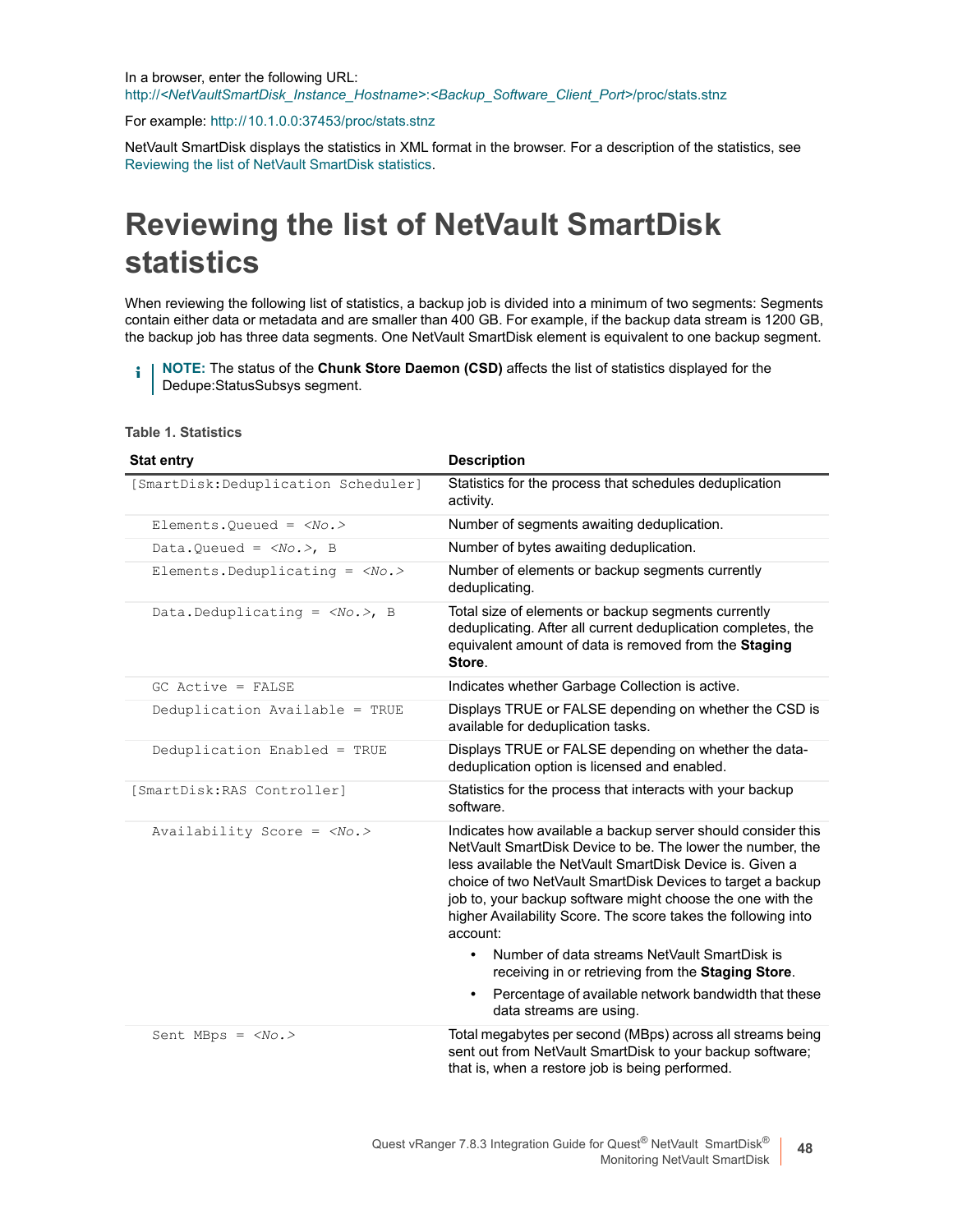#### **Table 1. Statistics**

| <b>Stat entry</b>                                                                                                                                                                                                                                                                         | <b>Description</b>                                                                                                                                          |
|-------------------------------------------------------------------------------------------------------------------------------------------------------------------------------------------------------------------------------------------------------------------------------------------|-------------------------------------------------------------------------------------------------------------------------------------------------------------|
| Received MBps = $<\!\!\textit{No.}$                                                                                                                                                                                                                                                       | Total MBps across all streams being sent to NetVault<br>SmartDisk; that is, when a backup job is targeted to an<br>NetVault SmartDisk Device.               |
| Machine ID = $\langle 3 - XXXX - XXX \rangle$                                                                                                                                                                                                                                             | Machine ID of the NetVault SmartDisk Instance that is used<br>to obtain a permanent license key.                                                            |
| Soft stream limit = $<\N0.>$                                                                                                                                                                                                                                                              | Current maximum number of data streams or backups that<br>your backup software can target to this NetVault SmartDisk<br>Device simultaneously.              |
| Version =<br><netvaultsmartdiskversion></netvaultsmartdiskversion>                                                                                                                                                                                                                        | NetVault SmartDisk version                                                                                                                                  |
| Build Level =<br><netvaultsmartdiskbuild></netvaultsmartdiskbuild>                                                                                                                                                                                                                        | NetVault SmartDisk build                                                                                                                                    |
| [SmartDisk:Service Manager]                                                                                                                                                                                                                                                               | Statistics for the NetVault SmartDisk Task Manager.                                                                                                         |
| $Active = 0$                                                                                                                                                                                                                                                                              | Total number of active NetVault SmartDisk operations.                                                                                                       |
| $Active.Fead = No.$                                                                                                                                                                                                                                                                       | Current number of backup segments being read.                                                                                                               |
| $Active.Write = $                                                                                                                                                                                                                                                                         | Current number of backup segments being written.                                                                                                            |
| $Active. Delete = NO.>$                                                                                                                                                                                                                                                                   | Current number of backup segments being deleted.                                                                                                            |
| $Active.MkDir = No.>$                                                                                                                                                                                                                                                                     | Not currently used.                                                                                                                                         |
| Active. Move = $<\!\!No.\!\!>$                                                                                                                                                                                                                                                            | Not currently used.                                                                                                                                         |
| Active. Read Properties= <no.></no.>                                                                                                                                                                                                                                                      | Not currently used.                                                                                                                                         |
| Active. Read Options= <no.></no.>                                                                                                                                                                                                                                                         | Not currently used.                                                                                                                                         |
| Active. Delete Staging= <no.></no.>                                                                                                                                                                                                                                                       | Not currently used.                                                                                                                                         |
| Active.Delete Rollback= <no.></no.>                                                                                                                                                                                                                                                       | Not currently used.                                                                                                                                         |
| Active.Rollback Element= <no.></no.>                                                                                                                                                                                                                                                      | Not currently used.                                                                                                                                         |
| [Dedupe: StatSubsys]                                                                                                                                                                                                                                                                      | Statistics for the NetVault SmartDisk Deduplication<br>Processes.                                                                                           |
| pages = $$                                                                                                                                                                                                                                                                                | Current number of chunk pages stored on disk. A chunk<br>page is a storage object or file that contains several chunks.<br>Chunk pages are typically 64 MB. |
| chunks = $$                                                                                                                                                                                                                                                                               | Total number of unique chunks stored in the Chunk Store of<br>this NetVault SmartDisk Device.                                                               |
| index bytes = $<\!\!No.\!\!>$                                                                                                                                                                                                                                                             | Total number of bytes on disk used by the Chunk Index.                                                                                                      |
| $num.pages = num.lcp = num.chunks = \langle No. \ranglenum.pages max = <\!>No.num.lcp_max = num.chunks max = <\!\!No.\!\!>num.hits = No.num.missues = num.\,store\,misses = No.num.added pages = <\!\!No.\!\!>num.added_lcp = num.evicted pages = num.evicted lep = num.cache_meanory = $ | For use by Quest Support, if necessary.                                                                                                                     |
| streams = $<\!\!No.\!\!>$                                                                                                                                                                                                                                                                 | Total number of elements or backup segments that have<br>been deduplicated.                                                                                 |
| $catalog_bytes = No.$                                                                                                                                                                                                                                                                     | Total number of bytes used by a volume's catalog.                                                                                                           |

#### Quest vRanger 7.8.3 Integration Guide for Quest® NetVault SmartDisk® Monitoring NetVault SmartDisk

**49**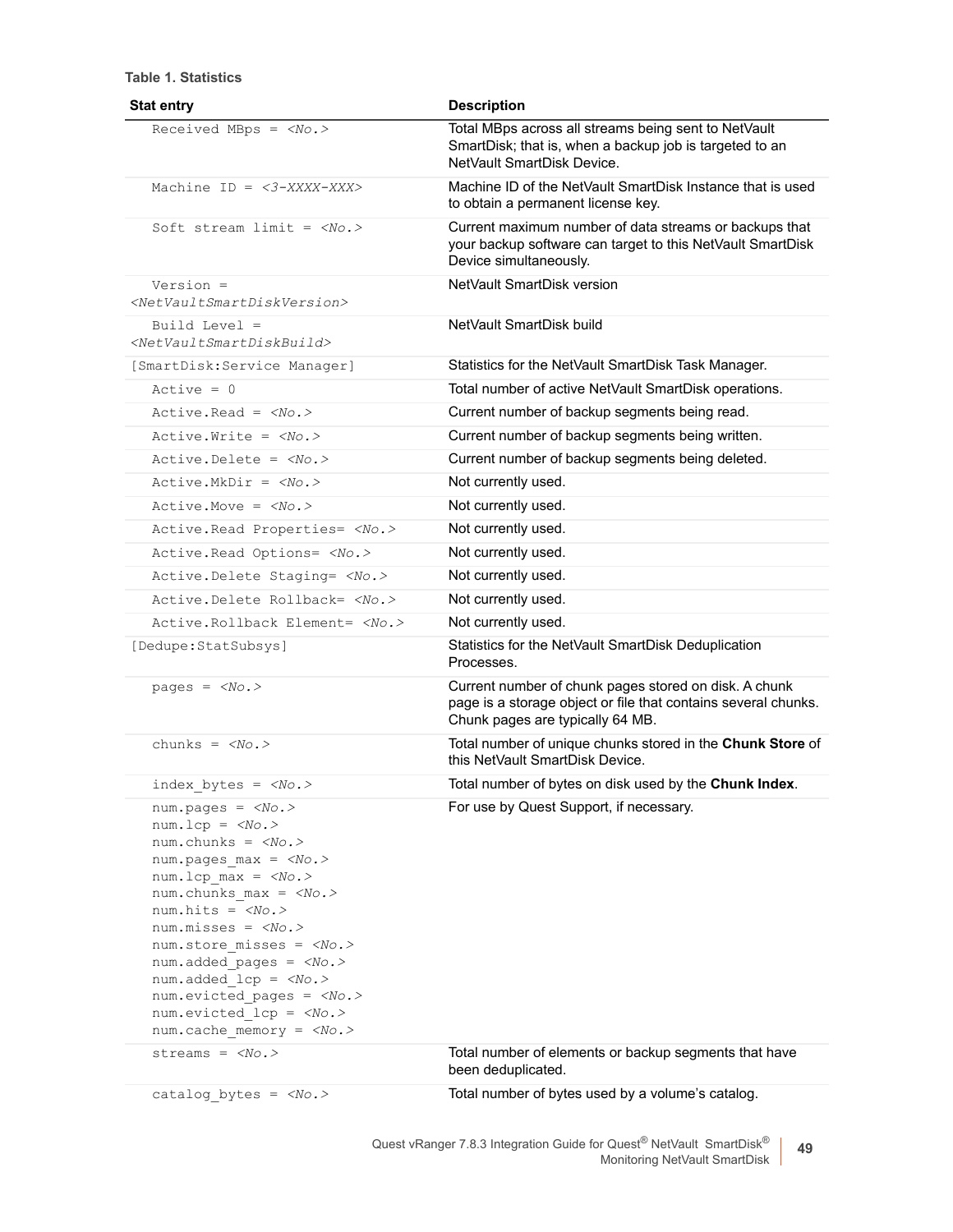| <b>Stat entry</b>                                         | <b>Description</b>                                                                                                                                                                                                                                                              |
|-----------------------------------------------------------|---------------------------------------------------------------------------------------------------------------------------------------------------------------------------------------------------------------------------------------------------------------------------------|
| ondisk_bytes = $<\!\!No.\!\!>$                            | Total number of bytes on disk used by deduplicated data.<br>Includes the bytes consumed by the Chunk Store, Chunk<br>Index, and Manifests.                                                                                                                                      |
| $gc\_reserve_bytes = No.$                                 | Number of bytes that NetVault SmartDisk must keep<br>available on a file system to guarantee that Garbage<br>Collection can take place. Increases as the size of the<br><b>Chunk Store increases.</b>                                                                           |
| stream bytes = $<\!>No.>$                                 | Total number of bytes submitted for deduplication.                                                                                                                                                                                                                              |
| $csd. stream bytes = No.$                                 | Total number of bytes submitted for deduplication since the<br>NetVault SmartDisk Services were started. When a backup is<br>retired, the size of the backups is not deleted from<br>csd.stream bytes.                                                                          |
| $csd.$ chunk bytes = $<\!\!No.\!\!>$                      | Total number of bytes of unique chunks stored since the<br>NetVault SmartDisk Services were started.                                                                                                                                                                            |
| in $gc = No.$                                             | Indicates whether Garbage Collection is happening.                                                                                                                                                                                                                              |
| $csd.gc state = Not in GC$                                | The phase of Garbage Collection that is occurring.                                                                                                                                                                                                                              |
| csd.last_successful_gc = <no.></no.>                      | Time stamp that indicates when Garbage Collection was last<br>completed successfully.                                                                                                                                                                                           |
| $status = $                                               | Status reported by the CSD; includes Available, Unavailable,<br>and NotConfigured. Used to determine whether the CSD is<br>available for deduplication tasks and whether space is<br>available.                                                                                 |
| available bytes = $<\!\!No.\!>$                           | Total number of bytes available for storage of deduplicated<br>data.                                                                                                                                                                                                            |
| [SmartDisk:Disk Storage]                                  | Statistics for NetVault SmartDisk Disk Storage.                                                                                                                                                                                                                                 |
| Index.Location =                                          | Location of the Staging Store volume used for the Content<br>Index.                                                                                                                                                                                                             |
| Index. Fixed = TRUE                                       | Displays TRUE or FALSE depending on whether the location<br>is fixed (TRUE) or can be moved to another location (FALSE)<br>by using the --favour and --deny options. For more<br>information on the favour and deny options, see Extending<br>NetVault SmartDisk Storage Pools. |
| Elements = $$                                             | Number of elements or backup segments currently residing<br>in the Storage Pools.                                                                                                                                                                                               |
| Data = $<\!No.>$ , B                                      | Amount of data, in bytes, currently residing in the Storage<br>Pools.                                                                                                                                                                                                           |
| Data.Committed = $<\!>No.>$ , B                           | Amount of data, in bytes, that has completed the write-to-disk<br>process.                                                                                                                                                                                                      |
| Space.Licensed = Unlimited                                | Number of GB that NetVault SmartDisk is licensed to protect.                                                                                                                                                                                                                    |
| Space. OS. Available = $<\!>No.$ >, B                     | Number of bytes available across all configured NetVault<br>SmartDisk Storage Pools; reported by the operating system.                                                                                                                                                          |
| Space. Available = $<\!>No.$ >, B                         | Number of bytes available across all configured NetVault<br>SmartDisk Storage Pools.                                                                                                                                                                                            |
| Space.Staging.Status =<br><currentstatus></currentstatus> | Status of NetVault SmartDisk Staging Store; includes<br>Available, Full, Unlicensed, and License Exceeded.                                                                                                                                                                      |
| Space.Staging.Available =<br>$, B$                        | Number of bytes available for Staging Store across all<br>configured NetVault SmartDisk Storage Pools.                                                                                                                                                                          |
| Elements. Staged = $<\!>No.>$                             | Number of elements or backup segments currently residing<br>in the Staging Store.                                                                                                                                                                                               |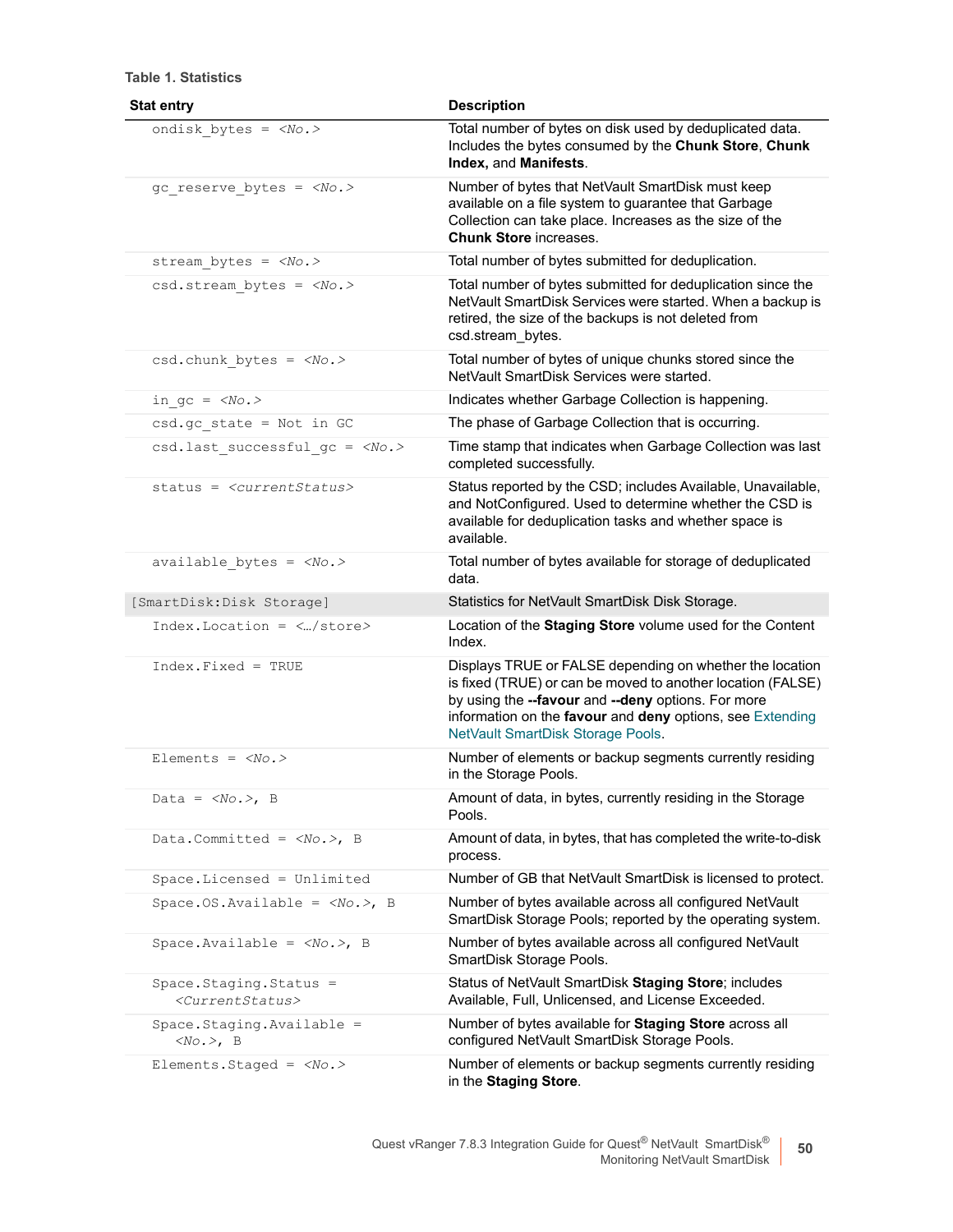**Table 1. Statistics**

| <b>Stat entry</b>                              | <b>Description</b>                                                                                                                            |  |
|------------------------------------------------|-----------------------------------------------------------------------------------------------------------------------------------------------|--|
| Data.Staged = $, B$                            | Amount of data, in bytes, currently residing in the Staging<br>Store.                                                                         |  |
| Elements. Accumulative = $\langle No. \rangle$ | Number of elements or backup segments processed by<br>NetVault SmartDisk since its implementation.                                            |  |
| Data. Accumulative = $), B$                    | Total amount of data, in bytes, processed by NetVault<br>SmartDisk since NetVault SmartDisk was installed.                                    |  |
| $Data. Committee. Accuracy =$<br>$, B$         | Total amount of data, in bytes, that has completed the<br>NetVault SmartDisk write-to-disk process since NetVault<br>SmartDisk was installed. |  |

## <span id="page-50-0"></span>**Calculating the Deduplication Ratio**

Use the following calculation to determine the NetVault SmartDisk Deduplication Ratio for the data that has been protected by NetVault SmartDisk:

stream\_bytes / ondisk\_bytes = NetVault SmartDisk Deduplication Ratio

Use the following calculation to determine the NetVault SmartDisk Deduplication Ratio for the data that has been protected by NetVault SmartDisk since the NetVault SmartDisk Services were started:

```
csd.stream_bytes / csd.chunk_bytes = NetVault SmartDisk Deduplication Ratio since 
NetVault SmartDisk were started
```
For information on viewing NetVault SmartDisk statistics in your backup software, see the documentation that came with your product.

## <span id="page-50-1"></span>**Calculating the reduction in the storage footprint**

The NetVault SmartDisk Deduplication Option reduces the storage footprint required to store the protected data. To calculate the reduction in the storage footprint that NetVault SmartDisk is providing for protected data, use the following calculation:

```
(ondisk.bytes / stream.bytes) * 100 = NetVault SmartDisk Reduction in Storage 
Footprint
```